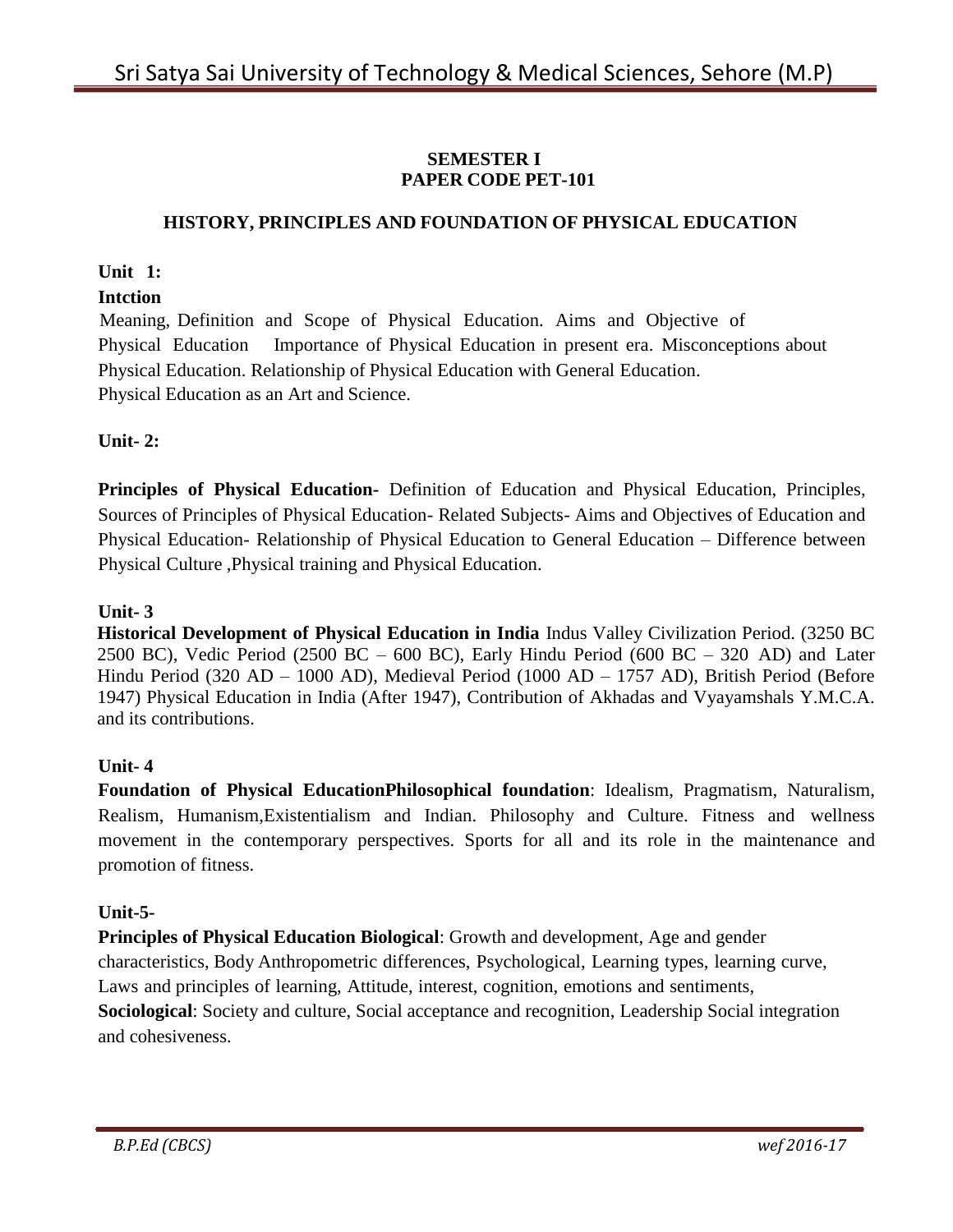# **References:**

Bucher, C. A. (n.d.) Foundation of physical education. St. Louis: The C.V. Mosby Co.

Deshpande, S. H. (2014). Physical Education in Ancient India. Amravati: Degree college of Physical education.

Mohan, V. M. (1969). Principles of physical education. Delhi: Metropolitan Book Dep.

Nixon, E. E. & Cozen, F.W. (1969). An introduction to physical education. Philadelphia: W.B. Saunders Co.

Obertuffer, (1970). Delbert physical education. New York: Harper & Brothers Publisher.

Sharman, J. R. (1964). Introduction to physical education. New York: A.S. Barnes & Co.

William, J. F. (1964). The principles of physical education. Philadelphia: W.B. Saunders Co.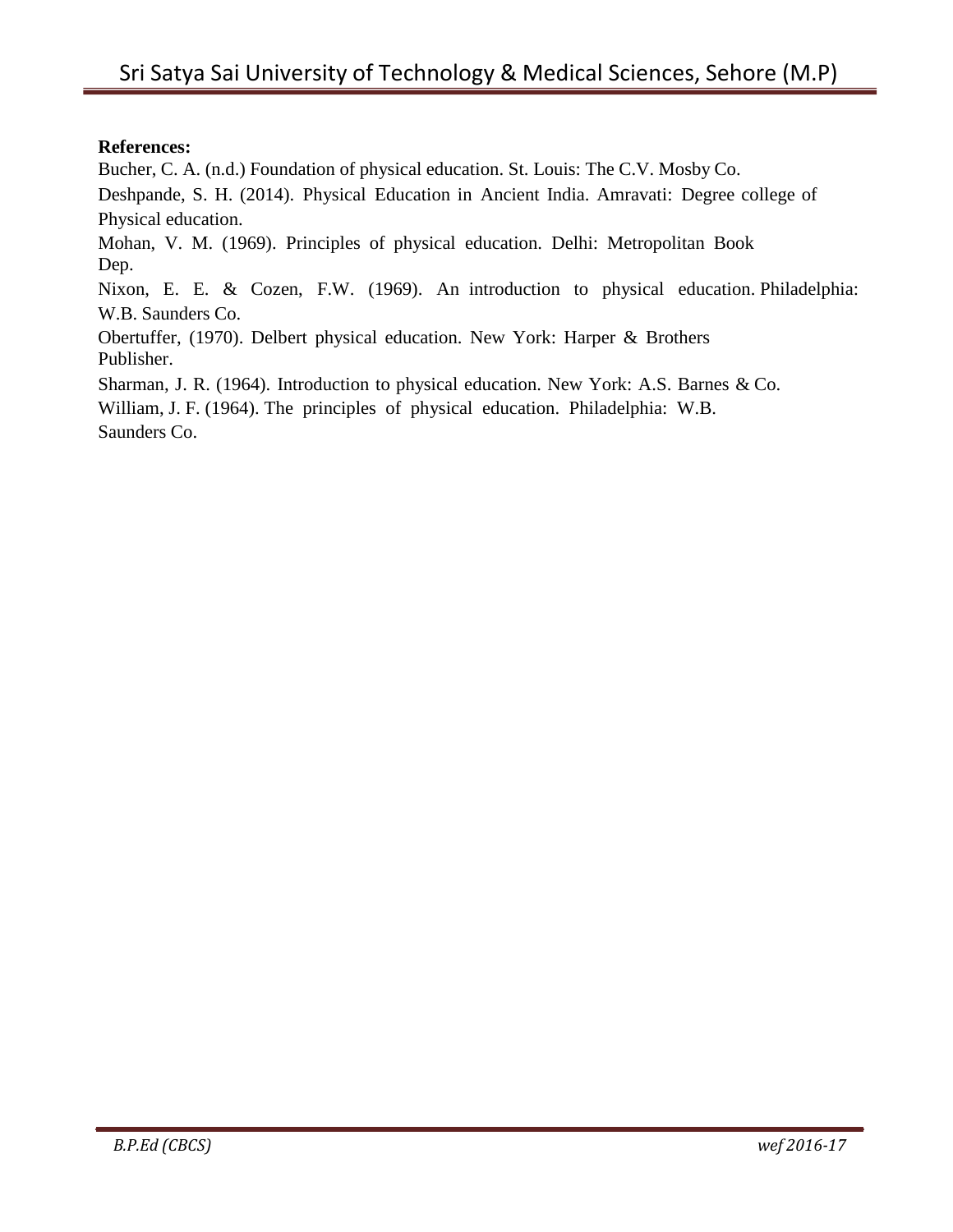# **PAPER CODE - PET102**

#### **ANATOMY AND PHYSIOLOGY**

#### **UNIT-I**

Brief Introduction of Anatomy and physiology in the field of Physical Education. Introduction of Cell and Tissue. The arrangement of the skeleton – Function - of the skeleton – Ribs and Vertebral column and the extremities – joints of the body and their types Gender differences in the skeleton. Types of muscles.

#### **UNIT-II**

**Blood and circulatory system:** Constituents of blood and their function –Blood groups and blood transfusion, clotting of blood, the structure of the heart-properties of the heart muscle, circulation of blood, cardiac cycle, blood pressure, Lymph and

Lymphatic circulation. Cardiac output. **The Respiratory system:** The Respiratory passage – the lungs and their structure and exchange of gases in the lungs, mechanism of respiration (internal and external respiration) lung capacity, tidal volume.

#### **UNIT-III**

**The Digestive system:** structure and functions of the digestive system, Digestive

organs, Metabolism, **The Excretory system:** Structure and functions of the kidneys and the skin. **The Endocrine glands:** Functions of glands pituitary, Thyroid, Parathyroid. Adrenal, Pancreatic and the sex glands. **Nervous systems:** Function of the Autonomic nervous system and Central nervous system. Reflex Action, **Sense organs:** A brief account of the structure and functions of the Eye and Ear.

#### **UNIT-IV**

Definition of physiology and its importance in the field of physical education and sports. Structure, Composition, Properties and functions of skeletal muscles.

Nerve control of muscular activity: Neuromuscular junction Transmission of nerve impulse across it. Fuel for muscular activity Role of oxygen- physical training, oxygen debt, second wind, vital capacity.

#### **UNIT-V**

Effect of exercise and training on cardiovascular system Effect of exercise and training on respiratory system. Effect of exercise and training on muscular system

Physiological concept of physical fitness, warming up, conditioning and fatigue. Basic concept of balanced diet – Diet before, during and after competition.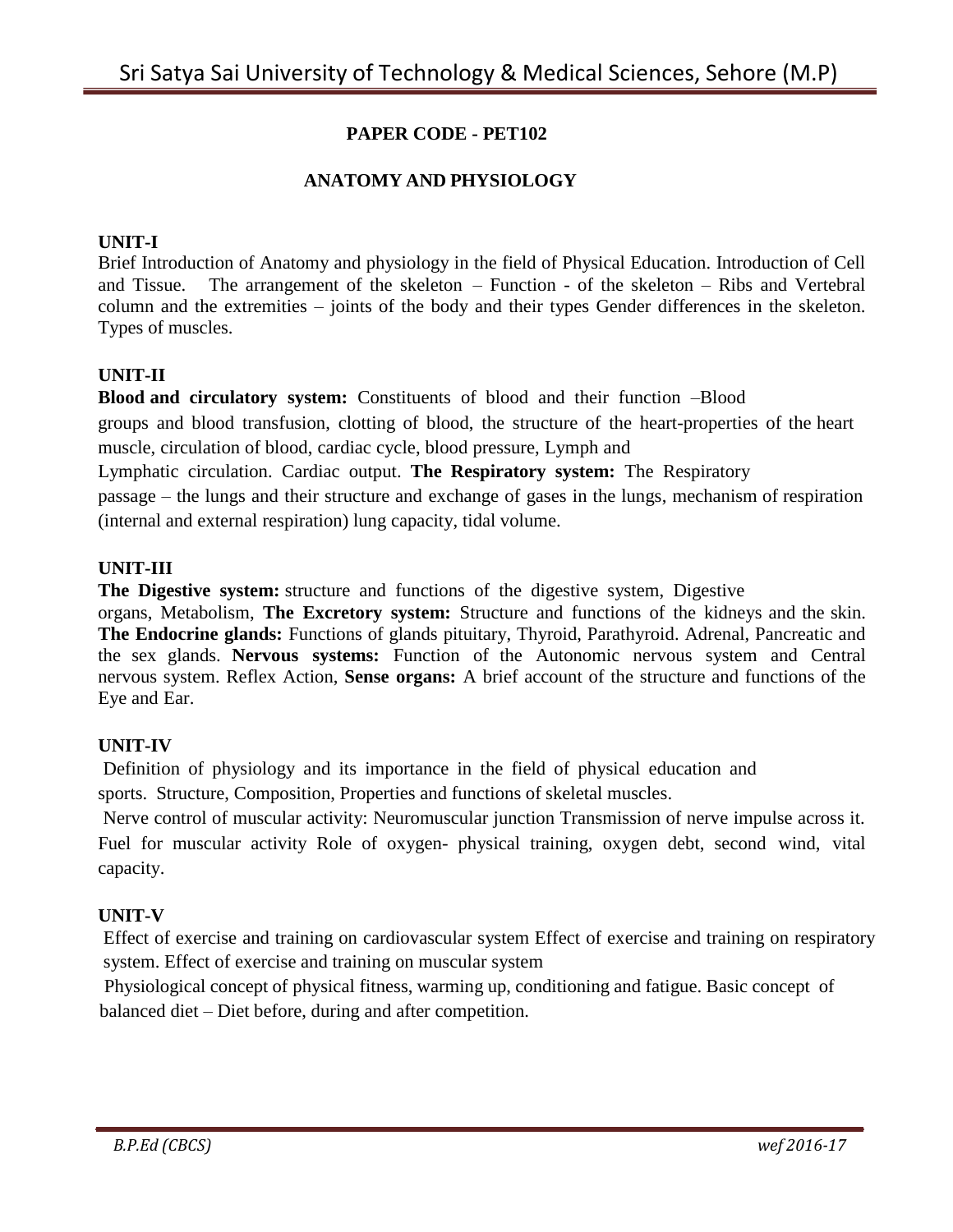#### **References:**

Gupta, A. P. (2010). Anatomy and physiology. Agra: SumitPrakashan.

Gupta, M. and Gupta, M. C. (1980). Body and anatomical science. Delhi: Swaran Printing Press.

Guyton, A.C. (1996). Textbook of Medical Physiology, 9th edition. Philadelphia: W.B. Saunders.

Karpovich, P. V. (n.d.). Philosophy of muscular activity. London: W.B. Saunders Co. Lamb, G. S.

(1982). Essentials of exercise physiology. Delhi: Surjeet Publication. Moorthy, A. M. (2014). Anatomy physiology and health education.Karaikudi: Madalayam Publications.

Morehouse, L. E. & Miller, J. (1967). Physiology of exercise. St. Louis: The C.V. Mosby Co.

Pearce, E. C. (1962). Anatomy and physiology for nurses. London: Faber & Faber Ltd. Sharma, R.

D. (1979). Health and physical education, Gupta Prakashan.

Singh, S. (1979). Anatomy of physiology and health education. Ropar: Jeet Publications.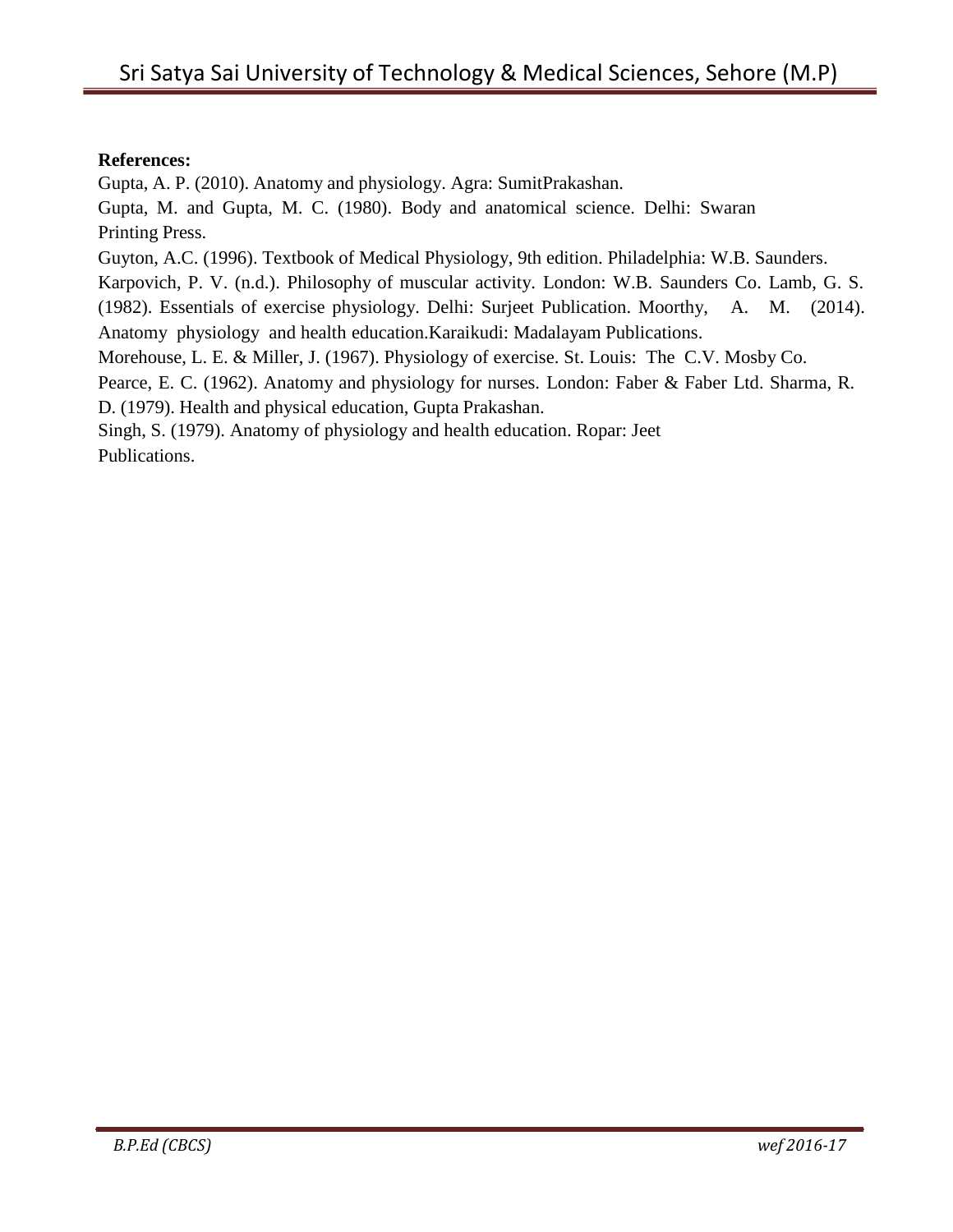# **PAPER CODE - PET103**

#### **HEALTH EDUCATION AND ENVIRONMENTAL STUDIES**

#### **Unit – I**

#### **Health Education**

Concept, Dimensions, Spectrum and Determinants of Health Definition of Health, Health Education, Health Instruction, Health Supervision Aim, objective and Principles of Health Education Health Service and guidance instruction in personal hygiene.

#### **Unit – II**

#### **Health Problems in India**

Communicable and Non Communicable Diseases Obesity, Malnutrition, Adulterationin food, Environmental sanitation, Explosive Population,

#### **Unit – III**

**Personal and Environmental**: Hygiene for schools Objective of school health service,

Role of health education in schools Health Services – Care of skin, Nails, Eye health service, Nutritional service, Health appraisal, Health record, Healthful school environment, first- aid and emergency care etc.

#### **Unit – IV Environmental**

#### **Science**

Definition, Scope, Need and Importance of environmental studies. Concept of environmental education, Historical background of environmental education, Celebration of various days in relation with environment. Plastic recycling & probation of plastic bag / cover. Role of school in environmental conservation and sustainable development.

#### **Unit –V**

#### **Natural Resources and related environmental issues:**

Water resources, food resources and Land resources Definition, effects and control measures of: Air Pollution, Water Pollution, Soil Pollution, Noise Pollution, Thermal Pollution Management of environment and Govt. policies , Role of pollution control board.

#### **References:**

Agrawal, K.C. (2001). Environmental biology.Bikaner: Nidhi publishers Ltd.

Frank, H. &Walter, H., (1976). Turners school health education. Saint Louis: The C.V. Mosby Company.

Nemir, A. (n.d.). The school health education. New York:Harber and Brothers.

Odum, E.P. (1971). Fundamental of ecology. U.S.A.: W.B. Saunders Co.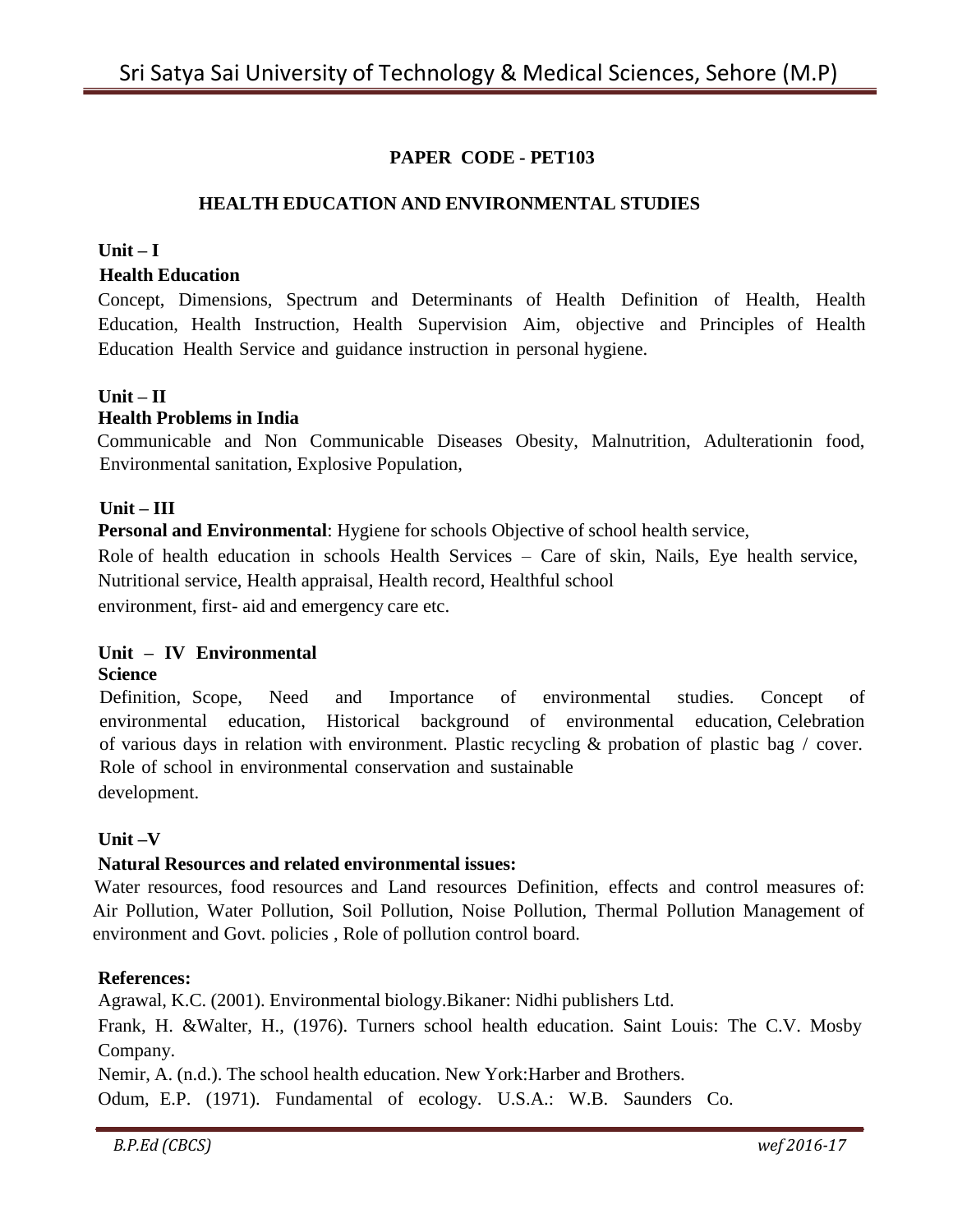#### **OLYMPIC MOVEMENT (ELECTIVE) PAPER CODE - PET104**

#### **Unit – I**

#### **Origin of Olympic Movement**

Philosophy of Olympic movement. The early history of the Olympic movement The significant stages in the development of the modern Olympic movement Educational and cultural values of Olympic movement

#### **Unit – II**

#### **Modern Olympic Games**

Significance of Olympic Ideals, Olympic Rings, Olympic Flag. Olympic Protocol for member countries. Olympic Code of Ethics Olympism in action Sports for All

# **Unit – III**

#### **Different Olympic Games**

Para Olympic Games, Summer Olympics, Winter Olympics, Youth Olympic Games

#### **Unit – IV**

#### **Committees of Olympic Games**

International Olympic Committee - Structure and Functions, National Olympic committees and their role in Olympic movement, Olympic commission and their functions, Olympic medal winners of India

#### **Unit – V**

Contribution to the growth of physical education by different leaders of various

countries;a) Germany: John Basedow,Guts Muths, Turnverein Movement, b) Sweden: Per Henric Ling, Swedish Medical Gymnastics, c) Denmark: Frank Nachtegal, Neils Burke d) British games and sports

e) USA: Y.M.C.A and its contributions

f) U.S.S.R: Physical Education in schools and on spartakiad

g) India: Shri H.C.Buck, Pt Jawahar Lal Nehru, Prof. G.D Sodhi, Rajkumari Amrit

Kaur,Dr.P.M.Jojeph,Prof.D.G.Wakharka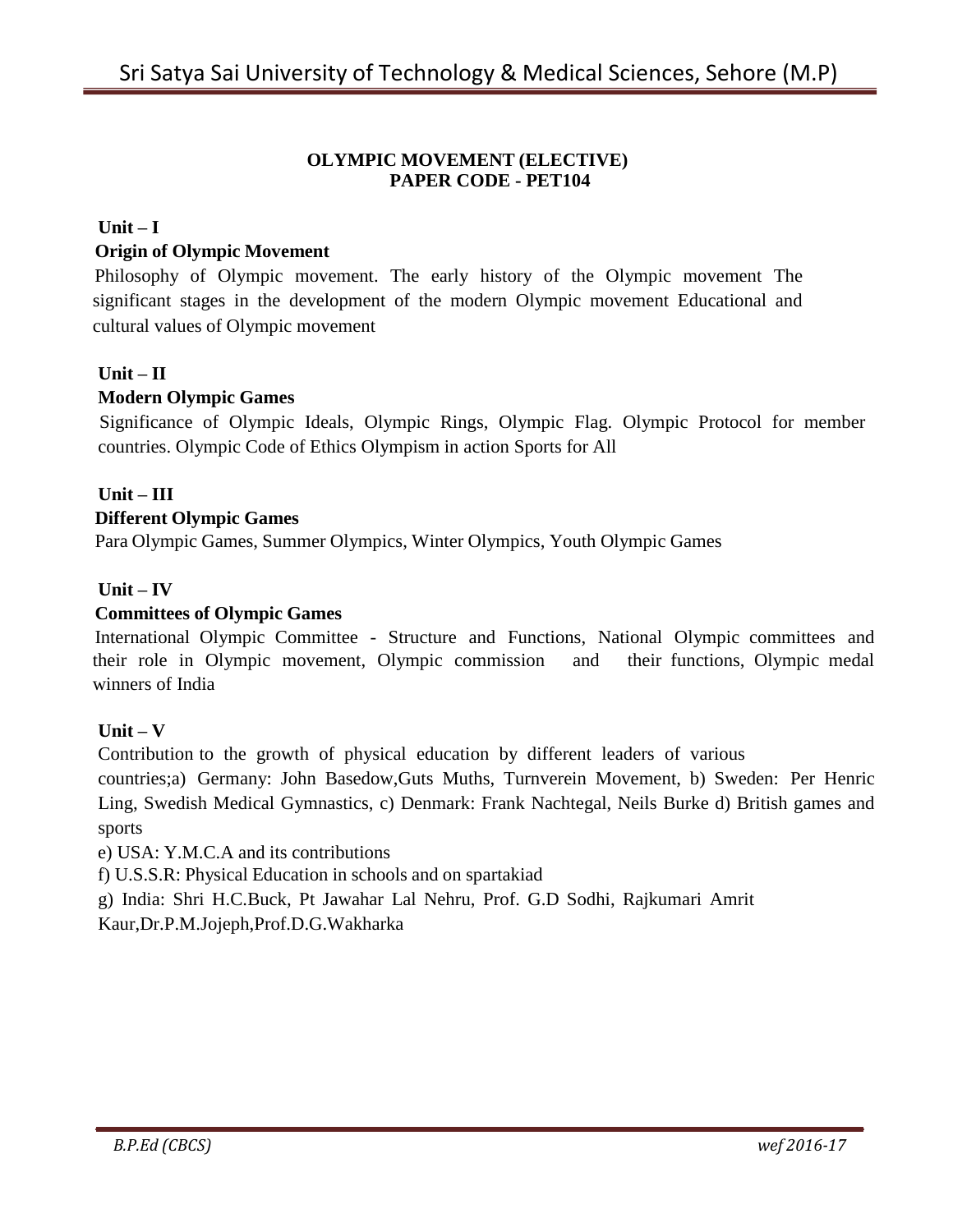### **Reference:**

Osborne, M. P. (2004). Magictree house fact tracker: ancient greece and the olympics: a nonfiction companion to magic tree house: hour of the Olympics. New York: Random House Books for Young Readers. Burbank, J. M., Andranovich, G. D. &Heying Boulder, C. H. (2001). Olympic dreams: The impact of mega-events on local politics: Lynne Rienner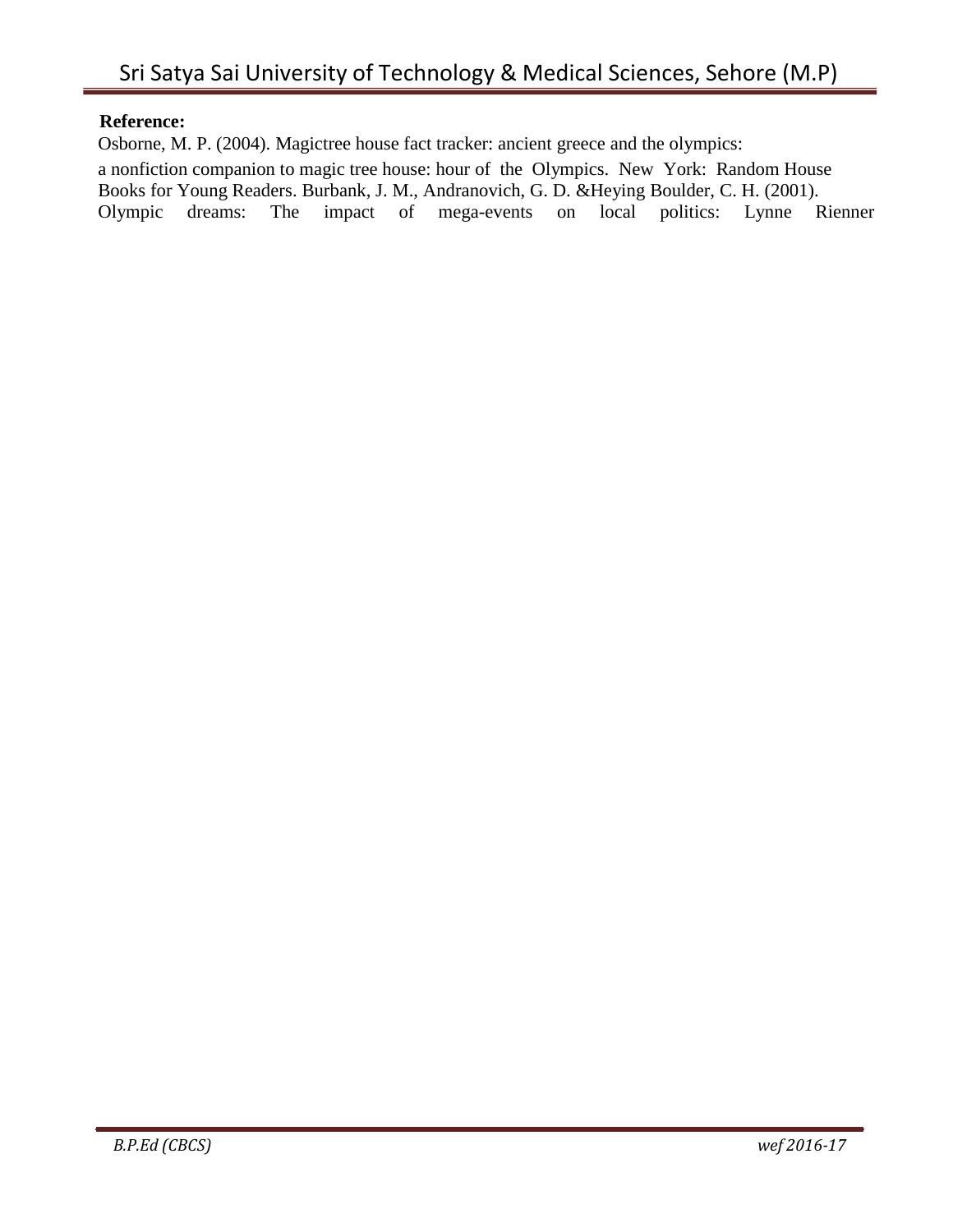# **OFFICIATING AND COACHING (Elective) PAPER CODE - PET105**

# **Unit- I:**

# **Introduction of Officiating and coaching**

Concept of officiating and coaching, Importance and principles of officiating, Relation of official and coach with management, players and spectators, Measures of improving the standards of officiating and coaching

# **Unit- II:**

#### **Coach as a Mentor**

Duties of coach in general, pre, during and post game. Philosophy of coaching, Responsibilities of a coach on and off the field, Psychology of competition and coaching

# **Unit- III:**

# **Duties of Official**

Duties of official in general, pre, during and post game. Philosophy of officiating Mechanics of officiating – position, singles and movement etc. Ethics of officiating

# **Unit- IV:**

# **Qualities and Qualifications of Coach and Official**

Qualities and qualification of coach and official, General rules of games and sports Eligibility rules of intercollegiate and inter-university tournaments, preparation of TA, DA bills, Integrity and values of sports

#### **UNIT - V**

Training – Warming up – Types – Conditioning Exercise – Principles of Sports Training - Training for Motor Components, Strength, Endurance, Speed, Flexibility , Coordinative abilities Training Load – Intensity - Density – Duration, Frequency - Types of Training – Weight Training – Circuit Training – Fartlek Training – Interval Training. Periodisation-Preseason-Competitive season – off season

#### **Reference Books:**

Bunn, J. W. (1968). The art of officiating sports. Englewood cliffs N.J. Prentice Hall. Bunn, J. W. (1972). Scientific principles of coaching. Englewood cliffs N. J. Prentice Hall.

Dyson, G. H. (1963). The mechanics of athletics. London: University of London Press Ltd.

Dyson, G. H. (1963). The mechanics of Athletics. London: University of London Press Ltd.

Lawther, J.D. (1965). Psychology of coaching. New York: Pre. Hall.

Singer, R. N. (1972). Coaching, athletic & psychology.New York: M.C. Graw Hill.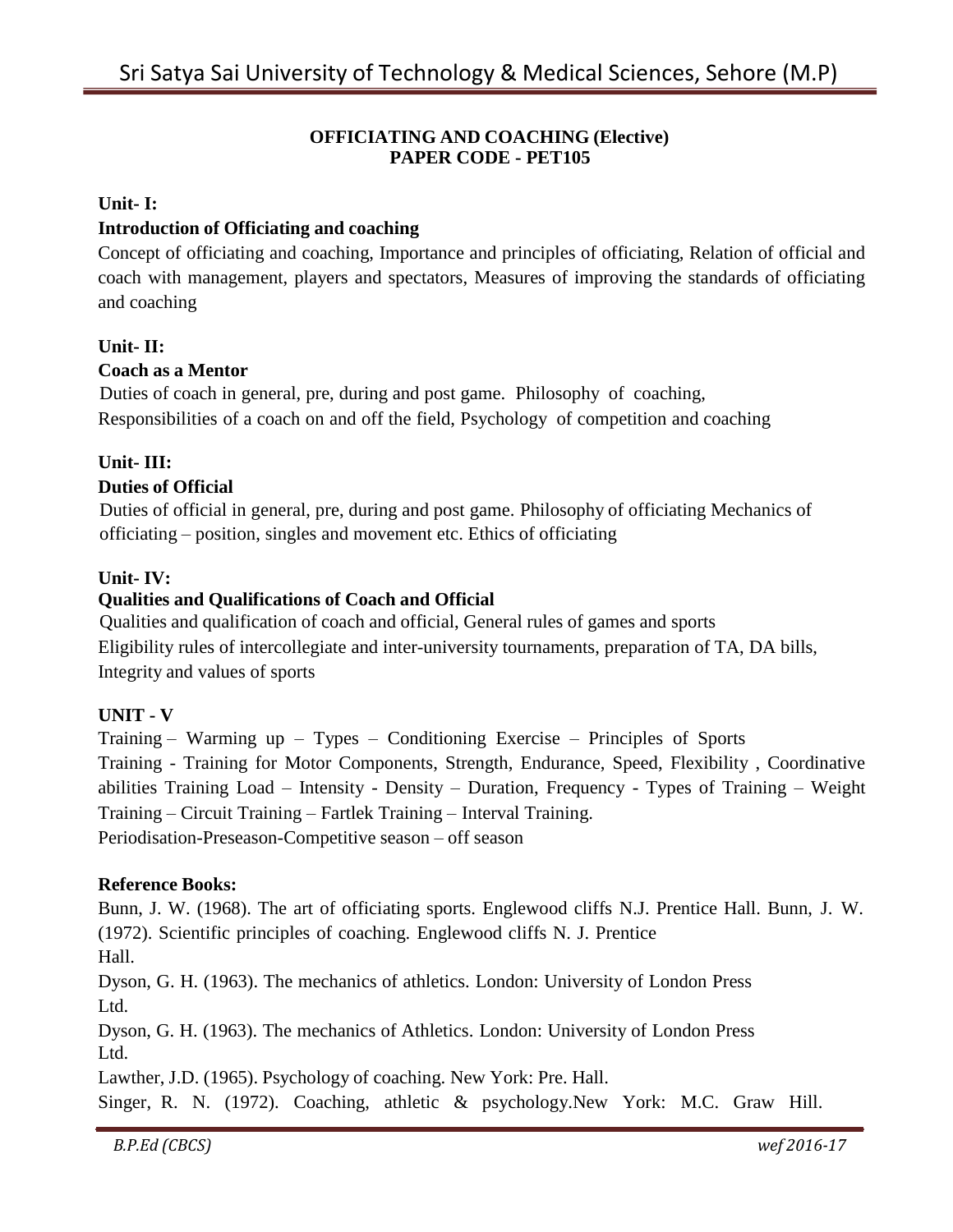#### **PEP101**

# **PART – B PRACTICAL COURSES SEMESTER I TRACK AND FIELD (RUNNING EVENT)**

Starting techniques: Standing start, Crouch start and its variations, Proper use of blocks. Finishing Techniques: Run, Through, Forward lunging, Shoulder Shrug Ground Marking, Rules and Officiating, Hurdles: Fundamental Skills- Starting, Clearance and Landing Techniques. Types of Hurdles Ground Marking and Officiating.

#### **Relays: Fundamental Skills**

Various patterns of Baton Exchange, Understanding of Relay Zones, Ground Marking Interpretation of Rules and Officiating.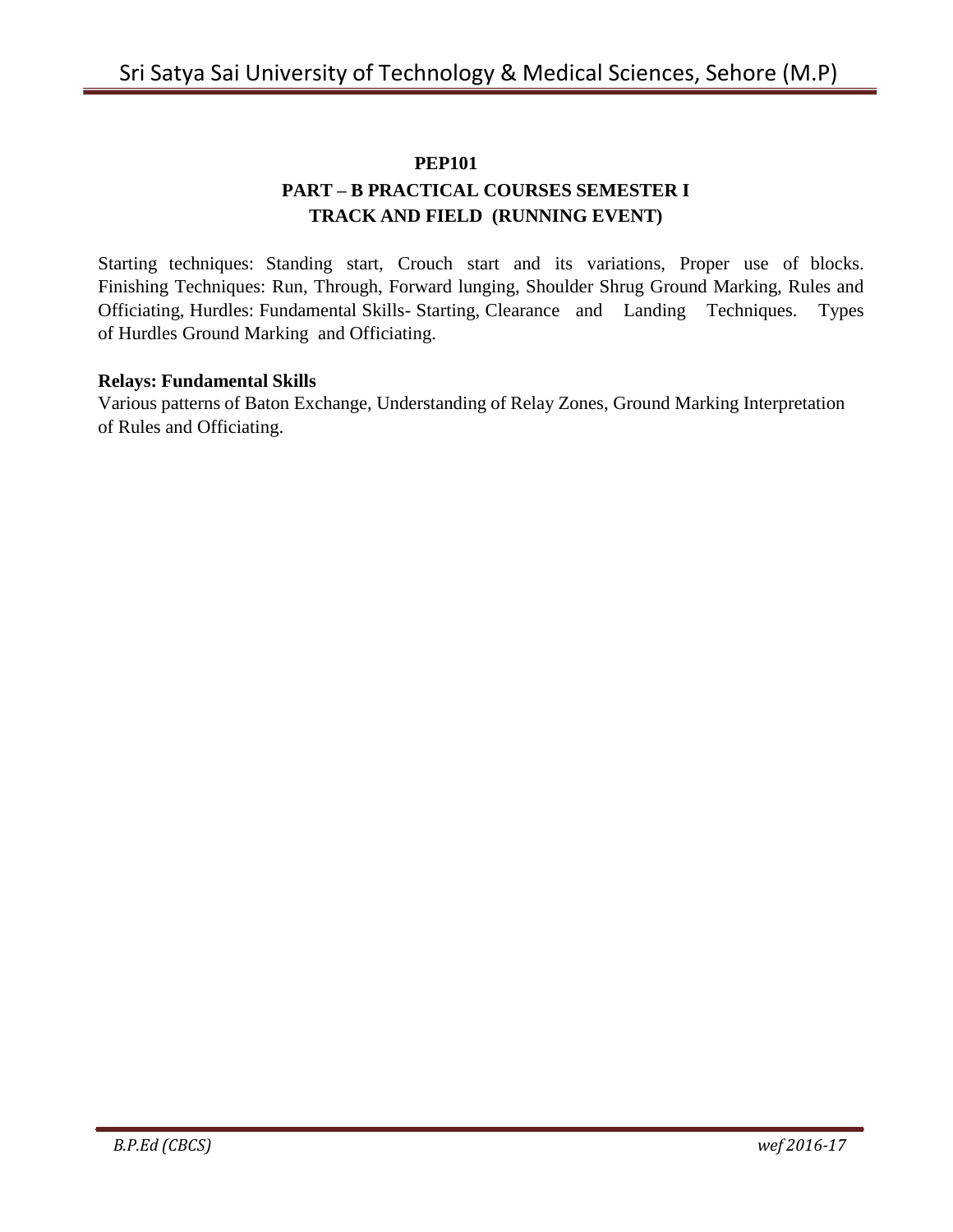# **PEP102**

# **GYMNASTICS/SWIMMING/ SHOOTING FUNDAMENTAL SKILLS**

#### **Gymnastics**

Floor Exercise, Forward Roll, Backward Roll, Sideward Roll, different kinds of scales, Leg Split, Bridge, Dancing steps, Head stand, Jumps-leap, scissors leap. Vaulting Horse Approach Run, Take off from the beat board, Cat Vault, Squat Vault.

#### **Swimming:**

Fundamental Skills, Entry into the pool. Developing water balance and confidence

Water fear removing drills. Floating-Mushroom and Jelly fish etc. Gliding with and without kickboard. Introduction of various strokes, Body Position, Leg, Kick, Arm pull, Breathing and Co ordination. Start and turns of the concerned strokes. Introduction of Various Strokes.Water Treading and Simple Jumping. Starts and turns of concerned strokes. Rules of Competitive swimming-officials and their duties, pool specifications, seeding heats and finals, Rules of the races.

#### **Shooting Fundamental Skills**

Basic stance, grip, Holding rifle/ Pistol, aiming target, Safety issues related to rifle shooting, Rules and their interpretations and duties of officials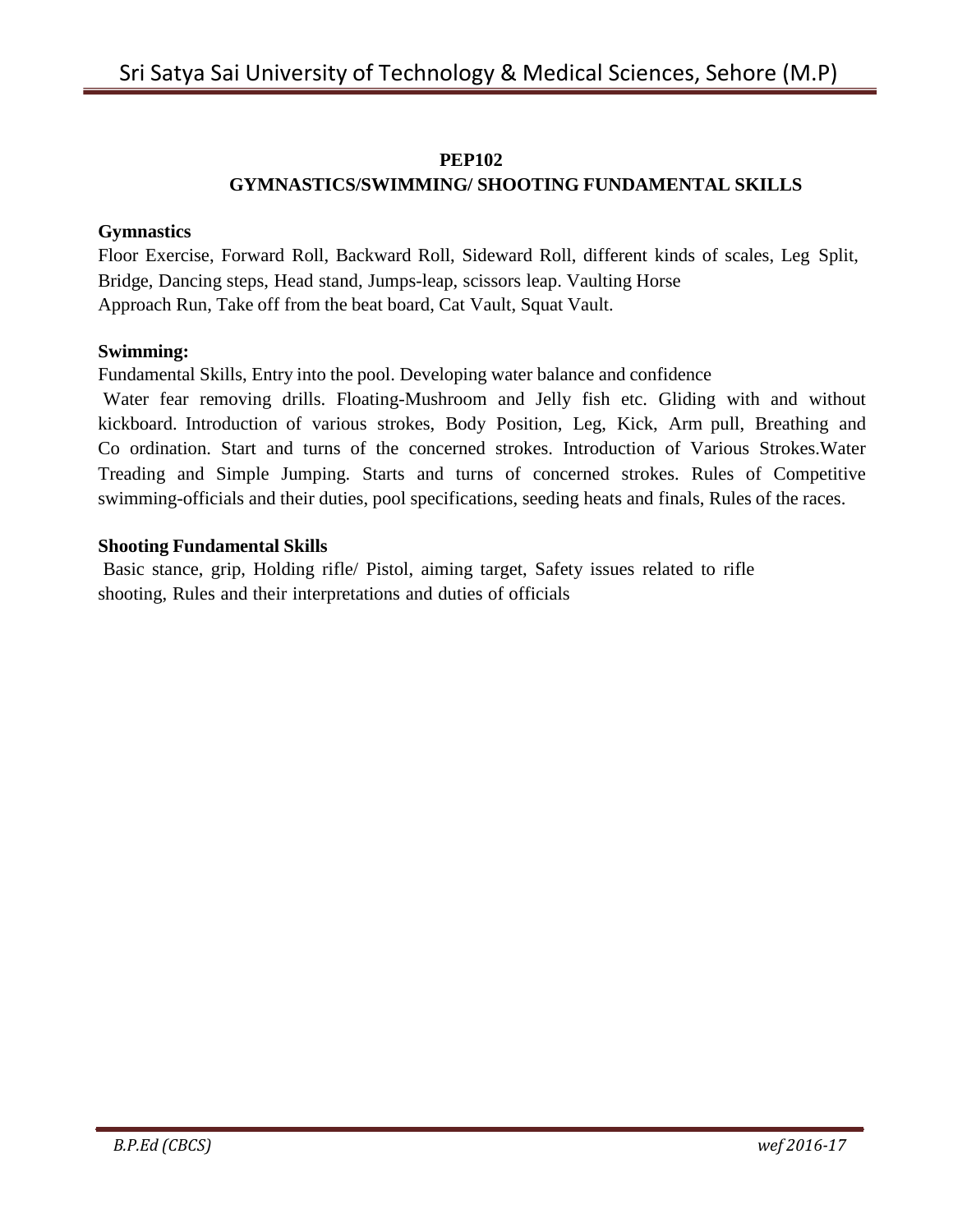# **PEP103 INDIGENOUS SPORTS:**

#### **Kabaddi: Fundamental Skills**

Skills in Raiding-Touching with hand, various kicks, crossing of baulk line, Crossing of Bonus line, luring the opponent to catch, Pursuing. Skills of Holding the Raider- Various formations, Catching from particular position, Different catches, Luring the raider to take particular position so as to facilitate catching, catching formations and techniques. Additional skills in raiding-Bringing the antis in to particular position,Escaping from various holds, Techniques of escaping from chain formation, Combined formations in offence and defense. Ground Marking, Rules and **Officiating** 

# **Malkhambh and Light Apparatus:**

Lathi-Two counts exercises, Four Count exercises, eight count exercises, sixteen count exercises. GhatiLezuim-AathAawaaz, Bethakawaaz, AagePaon, Aagekadam, Do pherawaaz, Chau pherawaaz, Kadamtaal, Pavitra, Uchhakpavitra, Kadampavitra. Mass P.T. Exercises-Two count, four count and eight count exercises. Hindustani Lezuim- Char Awaaz, EkJagah, AantiLagaav, Pavitra, Do Rukh, Chau Rukh, Chau rukhbethak, Momiya. Drill and Marching Malkhamb-Salaami, Hold, Saadiudi, Bagaludi, Dashrangudi, Bagliudi, Veludi, Soydoro, Phirki, Padmasana, T.Balance, Pataka, Landing. Rope Malkhamb-Salaami, PadmasanaChadh, Katibandh1-2, Sadiadhi, Rikebpakkad, Rikebpagniadhi, Kamaradhi, Nakkikasadhi, Kamaradhi, Nakkikasadhi,Urubandhtedhi, Sadibagli, Do hatibagli, Kamarbandhbagli, nakkikasbagli, Dashrang, Hanuman pakad, Gurupakkad, various padmasana, Landing.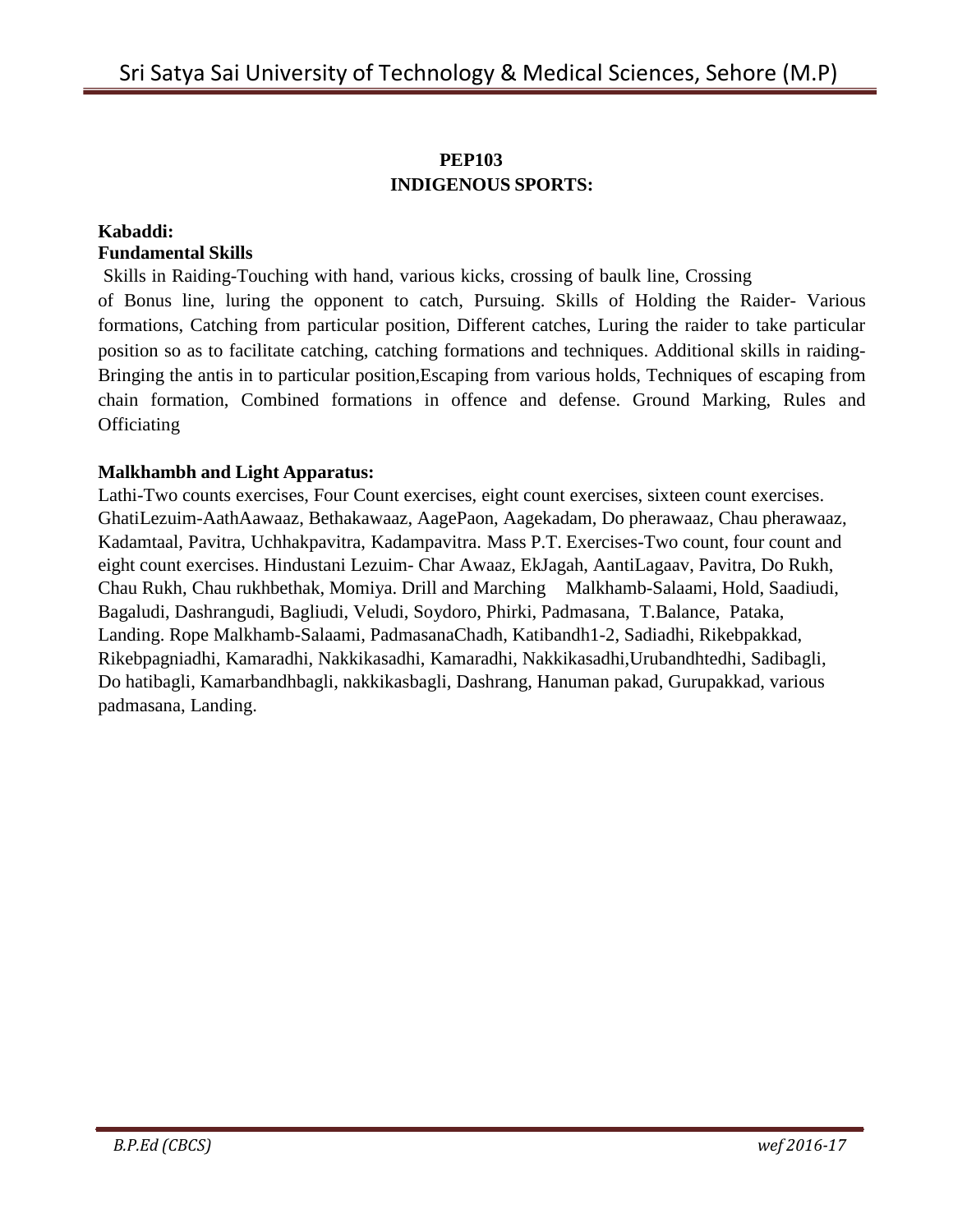#### **PEP104**

# **MASS DEMONSTRATION ACTIVITIES**

#### **Kho Kho:**

General skills of the game-Running, chasing, Dodging, Faking etc. Skills in chasing- Correct Kho, Moving on the lanes, Pursuing the runner, Tapping the inactive runner, Tapping the runner on heels, Tapping on the pole, Diving, Judgement in giving Kho, Rectification of Foul. Skills in Running-Zig zag running, Single and double chain, Ring play, Rolling in the sides, Dodging while facing and on the back, fakes on the pole, fake legs, body arm etc, Combination of different skills. Ground Marking, Rules and their interpretations and duties of officials.

# **Dumbbells/ Wands/ Hoop/ Umbrella/ Tipri: Fundamentals skills**

Apparatus/ Light apparatus Grip, Attention with apparatus/ Light apparatus , Stand – atease with apparatus/ light apparatus, Exercise with verbal command, drum, whistle and music – Two count, Four count, Eight, count and Sixteen count., Standing Exercise Jumping Exercise, Moving Exercise, Combination of above all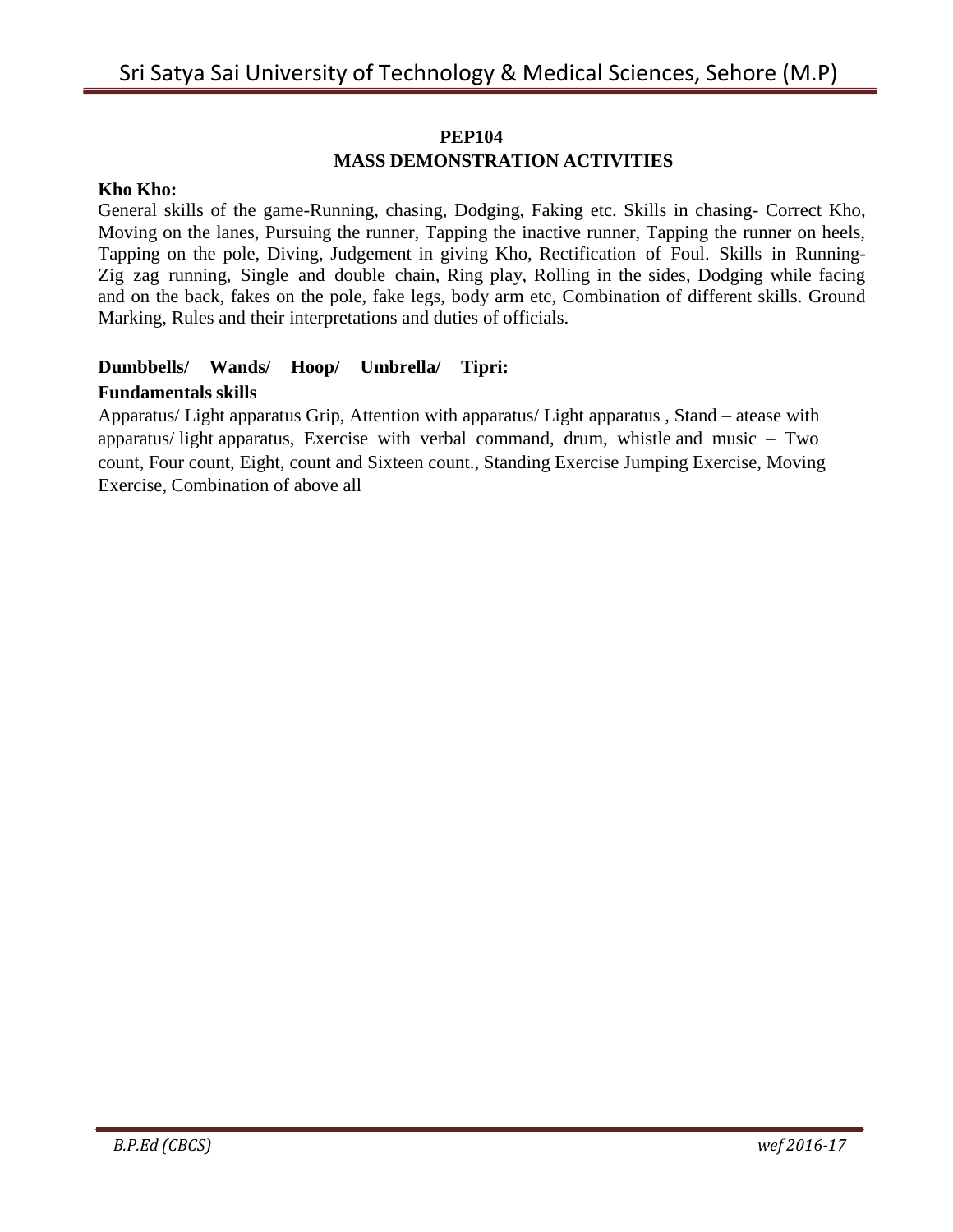# **SEMESTER II PAPER CODE PET-201 YOGA EDUCATION–**

#### **UnitI:**

#### **Introduction**

Meaning and Definition of Yoga, Aims and Objectives of Yoga, Yoga in Early Upanishads. The Yoga Sutra: General Consideration, Need and Importance of Yoga in Physical Education and Sports,

#### **Unit - II:**

#### **Foundation of Yoga**

The Astanga Yoga: Yama, Niyama, Asana, Pranayama, Pratyahara, Dharana, Dhyana and Samadhi, Yoga in the Bhagavadgita - Karma Yoga, Raja Yoga, Jnana Yoga and Bhakti Yoga

#### **Unit - III**

#### **Asanas**

Effect of Asanas and Pranayama on various system of the body, Classification of asanas with special reference to physical education and sports, Influences of relaxtive, meditative posture on various system of the body, Types of Bandhas and mudras Type of kriyas

#### **Unit – IV**

#### **Yoga Education**

Basic, applied and action research in Yoga Difference between yogic practices and physical exercises Yoga education centers in India and abroad Competitions in Yogasanas.

#### **Unit – V**

1. Special Techniques: Asthama, Nasal allergy, Diabetes, Low backache, Hypertension, lIHD, IBS/GID, Tension/Migraine, Headache

2. Advance Techniques: a. Self Management of Excessive Tension b. Pranic Energisation Technique

3. Meditation: a. Omkara Dhyana, b.Cyc1ic Meditation

#### **References:**

Brown, F. Y.(2000). How to use yoga. Delhi:Sports Publication.

Gharote, M. L. &Ganguly, H. (1988). Teaching methods for yogic practices.Lonawala: Kaixydahmoe.

Rajjan, S. M. (1985). Yoga strenthening ofrelexation for sports man. New Delhi:Allied Publishers.

Shankar,G.(1998). Holistic approach of yoga. New Delhi:Aditya Publishers. Shekar,K. C.

(2003). Yoga for health. Delhi: Khel Sahitya Kendra.

*B.P.Ed (CBCS) wef 2016-17*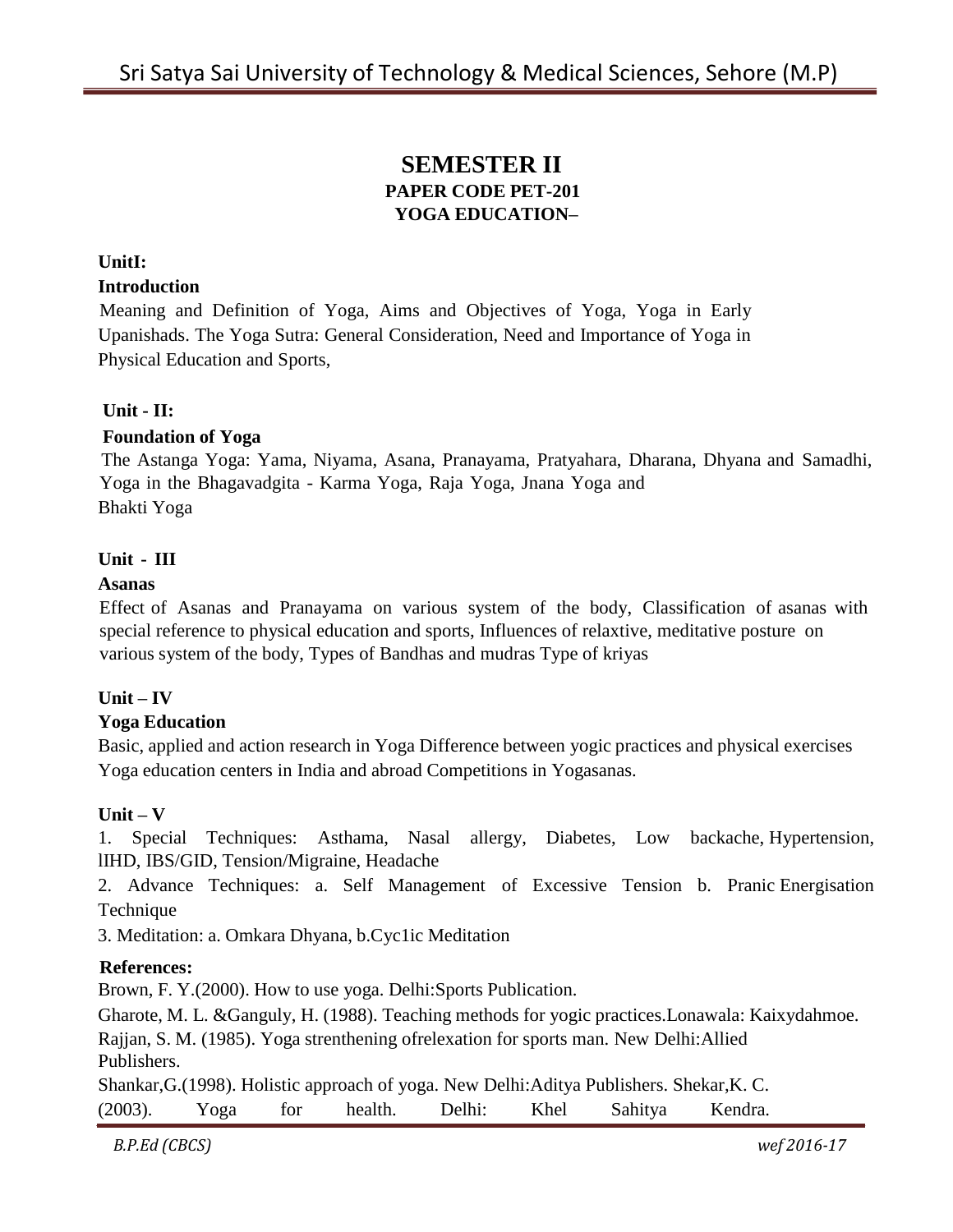# **PAPERCODE – PET-202**

# **EDUCATIONAL TECHNOLOGY AND METHODS OF TEACHING IN PHYSICAL EDUCATION**

# **Unit I**

# **Introduction**

Education and Education Technology- Meaning and Definitions, Types of Education-Formal, Informal and Non- Formal education. Educative Process, Importance of Devices and Methods of Teaching.

# **Unit** – **II**

# **Teaching Technique**

Teaching Technique – Lecture method, Command method, Demonstration method, Imitation method, project method etc. Teaching Procedure – Whole method, whole – part – whole method, part – whole method. Presentation Technique – Personal and technical preparation Command- Meaning, Types and its uses in different situations.

# **Unit** – **II**

**Introduction to teaching styles** : Choosing & combining appropriate styles- factors to be considered Spectrum of teaching styles Reproduction/Direct- command style, practice style, reciprocal style, self check style, inclusion style Production/Indirect- Guided discovery, Convergent discovery, divergent discovery, task style. Modified sport & lead up games

#### **Unit – IV Teaching Aids**

Teaching Aids – Meaning, Importance and its criteria for selecting teaching aids. Teaching aids – Audio aids, Visual aids, Audio – visual aids, Verbal, Chalk board, Charts, Model, Slide projector, Motion picture etc. Team Teaching – Meaning, Principles and advantage of team teaching. Difference between Teaching Methods and Teaching Aid.

# $\textbf{Unit} - \textbf{V}$

# **Lesson Planning and Teaching Innovations**

Lesson Planning – Meaning, Type and principles of lesson plan. General and specific lesson plan. Micro Teaching – Meaning, Types and steps of micro teaching. Simulation Teaching - Meaning, Types and steps of simulation teaching.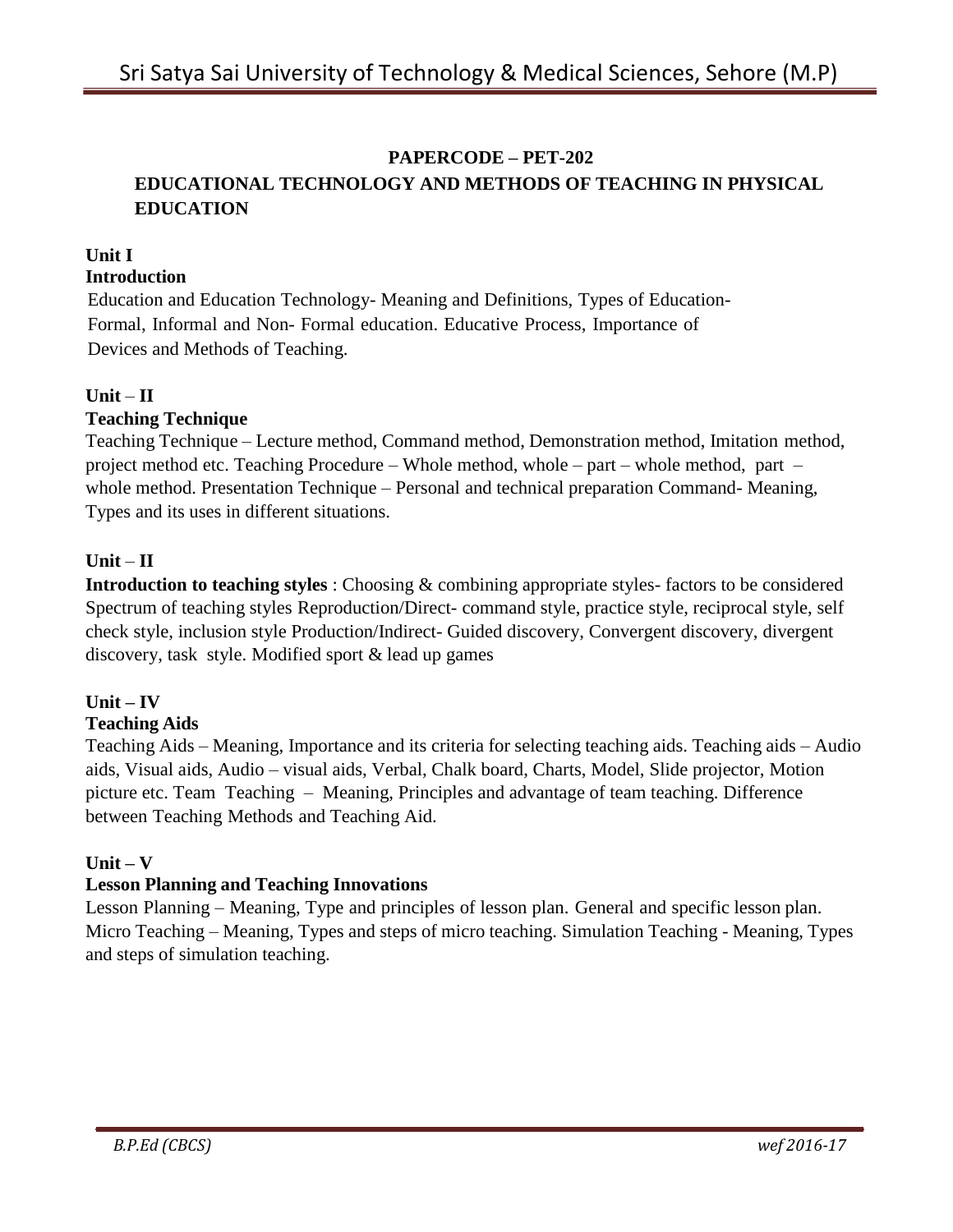#### **Reference:**

Bhardwaj, A. (2003). New media of educational planning.New Delhi:Sarup of Sons. Bhatia,& Bhatia,(1959). The principles and methods of teaching.New Delhi: Doaba

House.

Kochar, S.K. (1982). Methods and techniques of teaching.New Delhi: Sterling Publishers

Pvt. Ltd.

Sampath, K.,Pannirselvam, A. &Santhanam, S. (1981). Introduction to educational technology.New Delhi: Sterling Publishers Pvt. Ltd.

Walia, J.S. (1999). Principles and methods of education.Jullandhar:Paul Publishers.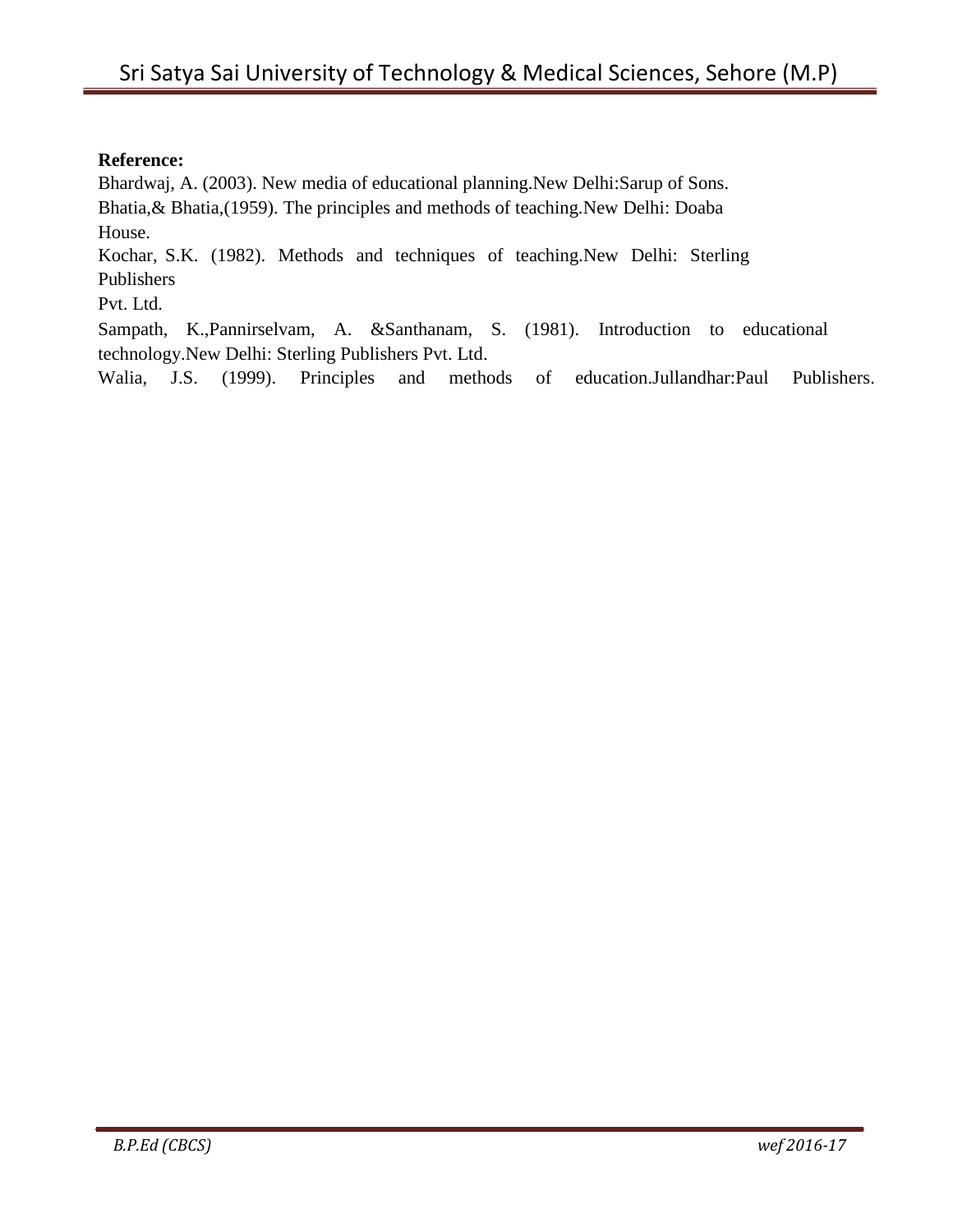# **PAPER CODE – PET-203 ORGANZATION AND ADMINISTRATION IN PHYSICAL EUCATION**

# $\textbf{Unit} = \textbf{I}:$

# **Organization and administration**

Meaning and importance of Organization and Administration in physical education Qualification and Responsibilities of Physical Education teacher and pupil leader, Meaning & scope of management in the field of Phy.Edu. Modern concept & principles of management Functions & Importance of management Manager - qualities, duties & responsibilities.

#### $Unit - II:$

Planning and their basic principles,

Program planning: Meaning, Importance, Principles of program planning in physical education. Functions of Planning, organizing, staffing, directing, communicating, co- ordination, controlling, evaluating and innovating.

#### **Unit- III:**

#### **Office Management, Record, Register & Budget**

Office Management: Meaning, definition, functions and kinds of office management

Records and Registers: Maintenance of attendance Register, stock register, cash register, physical efficiency record, Medical examination Record.

Budget: Meaning, Importance of Budget making, Criteria of a good Budget, Sources of Income, Expenditure, Preparation of Budget.

#### **Unit-IV:**

#### **Facilities, & Time-Table Management**

Facilities and equipment management: Types of facilities Infrastructure-indoor, out

door. Care of school building, Gymnasium, swimming pool, Play fields, Play grounds Equipment: Need, importance, purchase, care and maintenance. Time Table Management: Meaning, Need, Importance and Factor affecting time table.

#### **Unit-V:**

#### **Competition Organization**

Importance of Tournament, Types of Tournament and its organization structure - Knock-out Tournaments, League or Round Robin Tournaments, Combination Tournament and challenge Tournament. Organization structure of Athletic Meet Sports Event Intramurals & Extramural Tournament planning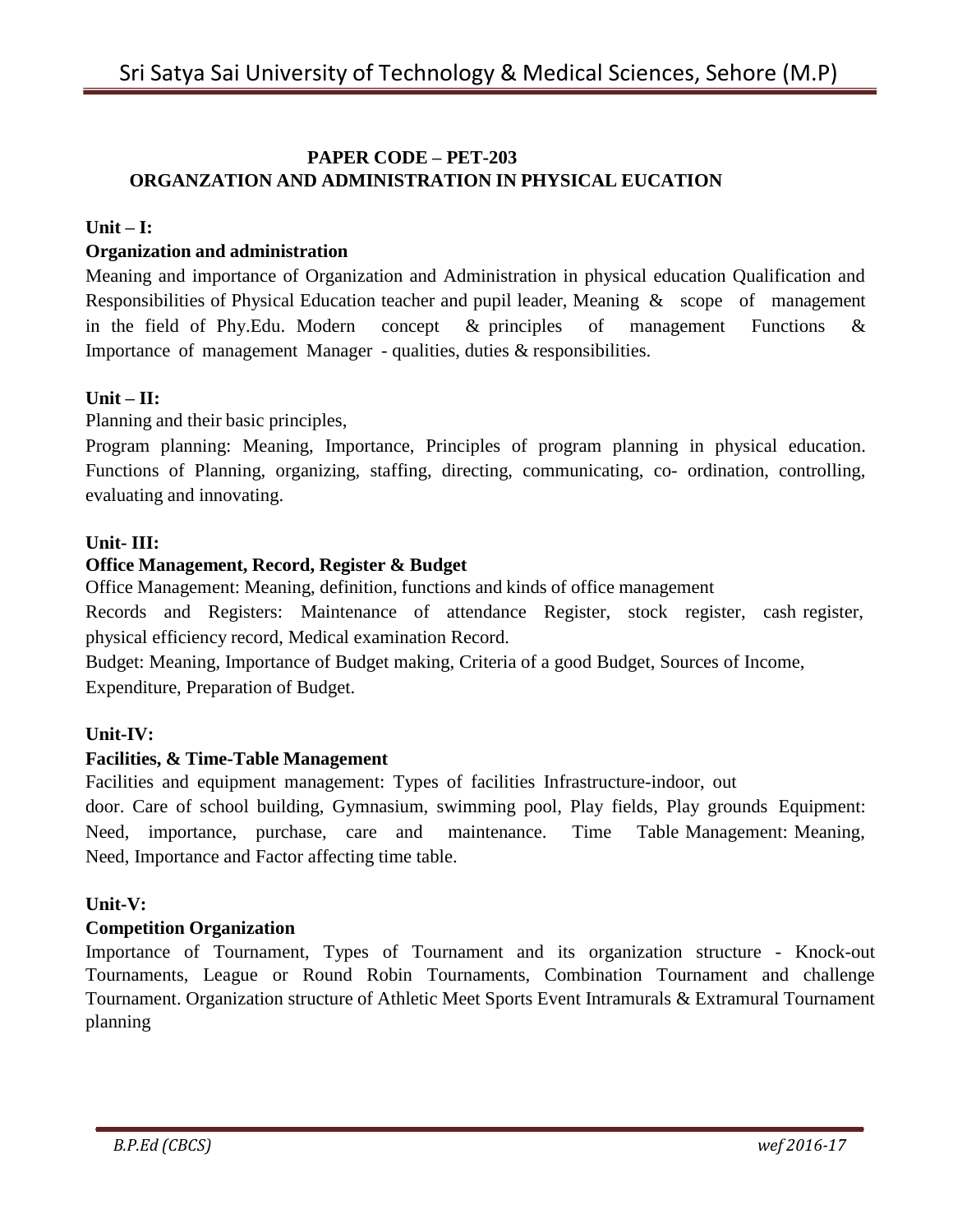#### **References:**

Broyles, F. J. &Rober, H. D. (1979). Administration of sports, Athletic programme: A Managerial Approach. New York: Prentice hall Inc. Bucher, C. A. (1983). Administration of Physical Education and Athletic programme.St. Lolis: The C.V. Hosby Co.Kozman, H.C. Cassidly, R. & Jackson, C. (1960).Methods in Physical Education. London: W.B. Saunders Co.Pandy, L.K. (1977). Methods in Physical Education.Delhe: Metropolitan Book Depo.Sharma, V.M. & Tiwari, R.H.: (1979). Teaching Methods in Physical Education. Amaravati: Shakti Publication.Thomas, J. P.(1967). Organization & administration of Physical Education. Madras: Gyanodayal Press.Tirunarayanan, C. &Hariharan, S. (1969). Methods in Physical Education.Karaikudi: South India Press.Voltmer, E. F. &Esslinger, A. A. (1979).The organization and administration of

PhysicalEducation. New York: Prentice Hall Inc.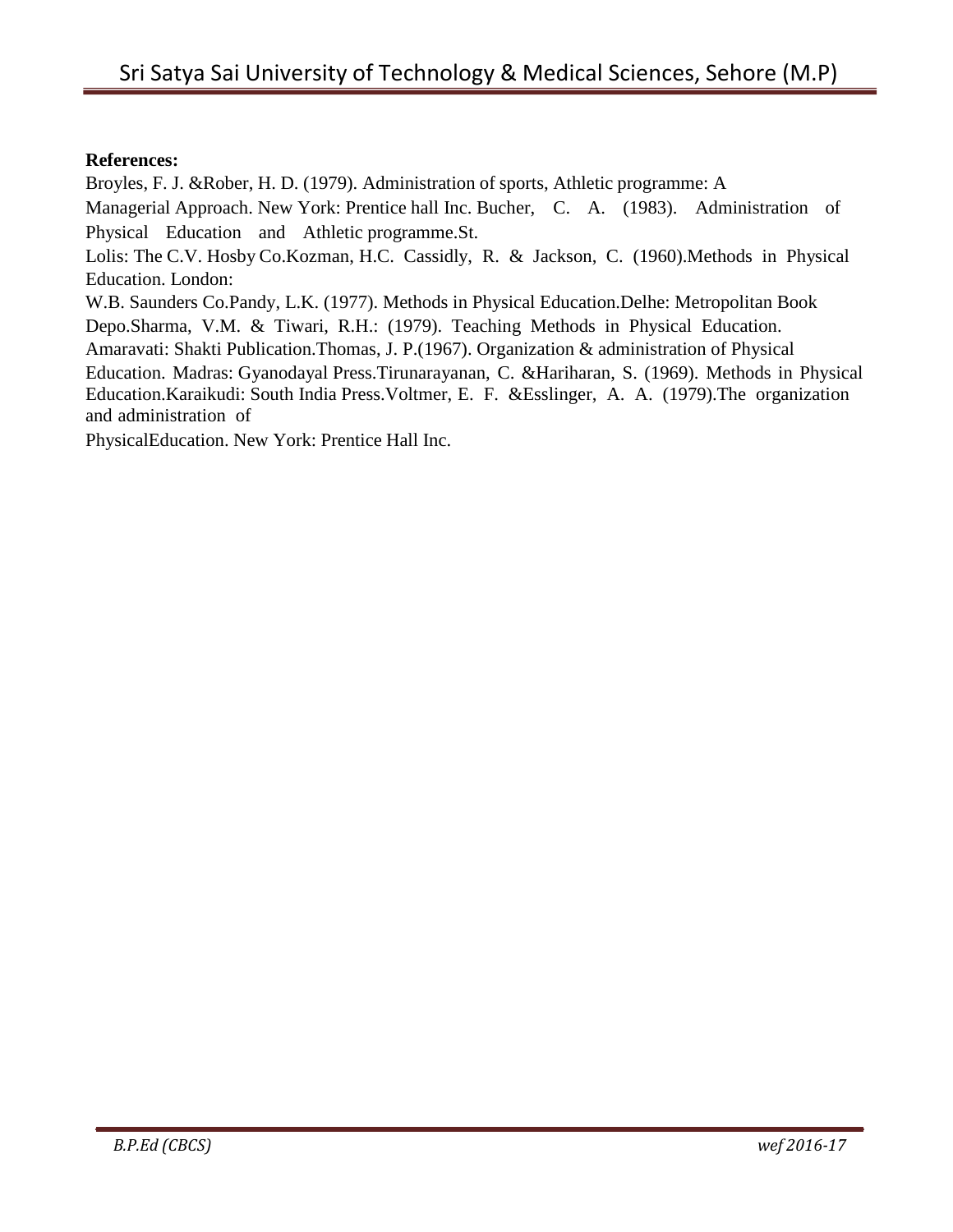# **PAPER CODE – PET- 204 (ELECTIVE) CONTEMPORARY ISSUES IN PHYSICAL EDUCATION, FITNESS AND WELLNESS**

# **Unit – I**

#### **Concept of Physical Education and Fitness**

Definition, Aims and Objectives of Physical Education, fitness and Wellness Importance and Scope of fitness and wellness, Modern concept of Physical fitness and Wellness, Physical Education and its Relevance in Inter Disciplinary Context.

#### $Unit - II$

#### **Fitness, Wellness and Lifestyle**

Fitness – Types of Fitness and Components of Fitness, Understanding of Wellness Modern Lifestyle and Hypo kinetic Diseases – Prevention and Management Physical Activity and Health Benefits.

#### **Unit – III**

#### **Principles of Exercise Program**

Means of Fitness development – aerobic and anaerobic exercises, Exercises and Heart rate Zones for various aerobic exercise intensities, Concept of free weight Vs Machine, Sets and Repetition etc. Concept of designing different fitness training program for different age group.

#### **Unit – IV**

Methods of Improving Physical Fitness , Principles of Physical fitness improvement, Methods of training- Continues & Interval, Muscles contraction & Circuit training Fartlek & Plyometric training

#### **Unit – V**

#### **Safety Education and Fitness Promotion**

Health and Safety in Daily Life, First Aid and Emergency Care, Common Injuries and their Management, Modern Life Style and Hypo-kinetic Disease –Prevention and Management

#### **References:**

Diffore, J. (1998). Complete guide to postnatal fitness. London: A & C Black, Giam, C.K & The, K.C. (1994). Sport medicine exercise and fitness. Singapore: P.G. Medical Book. Mcglynn, G., (1993). Dynamics of fitness. Madison: W.C.B Brown. Sharkey, B. J.(1990). Physiology of fitness, Human Kinetics Book.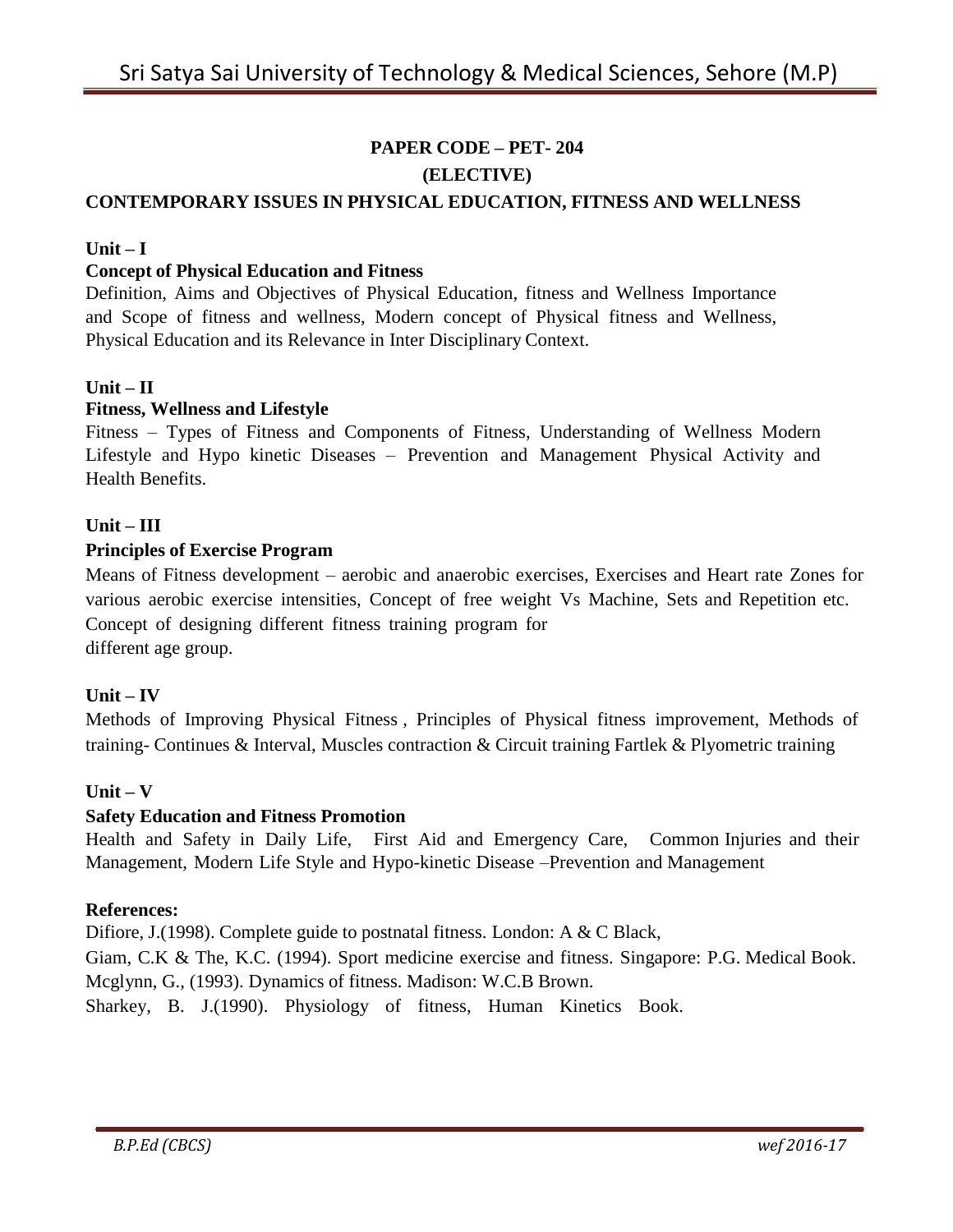#### **SPORTS NUTRITION AND WEIGHT MANAGEMENT (ELECTIVE) PAPER CODE PET-205**

# $\textbf{Unit} - \textbf{I}$

#### **Introduction to Sports Nutrition**

Meaning and Definition of Sports Nutrition, Basic Nutrition guidelines, Role of nutrition in sports, Factor to consider for developing nutrition plan

#### **Unit – II**

#### **Nutrients: Ingestion to energy metabolism**

Carbohydrates, Protein, Fat – Meaning, classification and its function, Role o carbohydrates, Fat and protein during exercise. Vitamins, Minerals, Water – Meaning, classification and its function. Role of hydration during exercise, water balance, Nutrition – daily caloric requirement and expenditure.

#### **Unit – III**

#### **Nutrition and Weight Management**

Meaning of weight management Concept of weight management in modern era Factor affecting weight management and values of weight management. Concept of BMI (Body mass index), Obesity and its hazard, Myth of Spot reduction, Dieting versus exercise for weight control, Common Myths about Weight Loss Obesity – Definition, meaning and types of obesity, Health Risks Associated with Obesity, Obesity - Causes and Solutions for Overcoming Obesity.

#### $Unit - IV$

#### **Steps of planning of Weight Management**

Nutrition – Daily calorie intake and expenditure, Determination of desirable body weight. Balanced diet for Indian School Children, Maintaining a Healthy Lifestyle Weight management program for sporty child, Role of diet and exercise in weight management, Design diet plan and exercise schedule for weight gain and loss

#### **Unit – V**

#### **Disordered Eating**

Prevention and Detection of AN, BN, and BE RiskFactors Socio-cultural issues Female Athlete Triad BodyImage.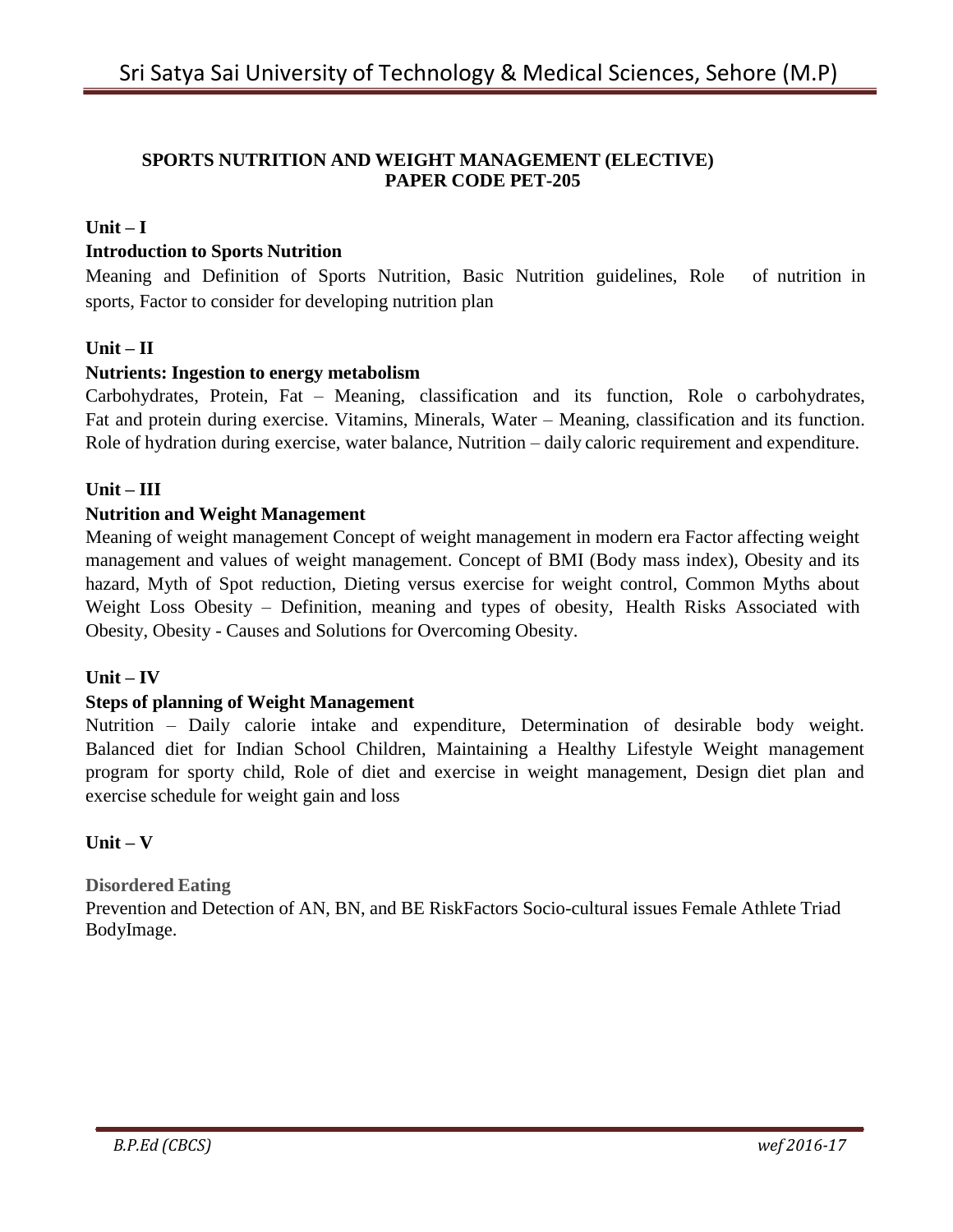#### **References:**

Bessesen, D. H. (2008). Update on obesity. J ClinEndocrinolMetab.93(6), 2027-2034.

Butryn, M.L., Phelan, S., &Hill, J. O.(2007). Consistent self-monitoring of weight: a key component of successful weight loss maintenance.Obesity(Silver Spring). 15(12), 3091-3096.

Chu, S.Y. & Kim, L. J. (2007). Maternal obesity and risk of stillbirth: a metaanalysis. Am J ObstetGynecol, 197(3), 223-228.

DeMaria, E. J. (2007). Bariatric surgery for morbid obesity. N Engl J Med,356(21), 2176-2183.

Dixon, J.B., O'Brien, P.E., Playfair, J. (n.d.). Adjustable gastric banding and conventional therapy for type 2 diabetes: a randomized controlled trial. JAMA. 299(3), 316-323.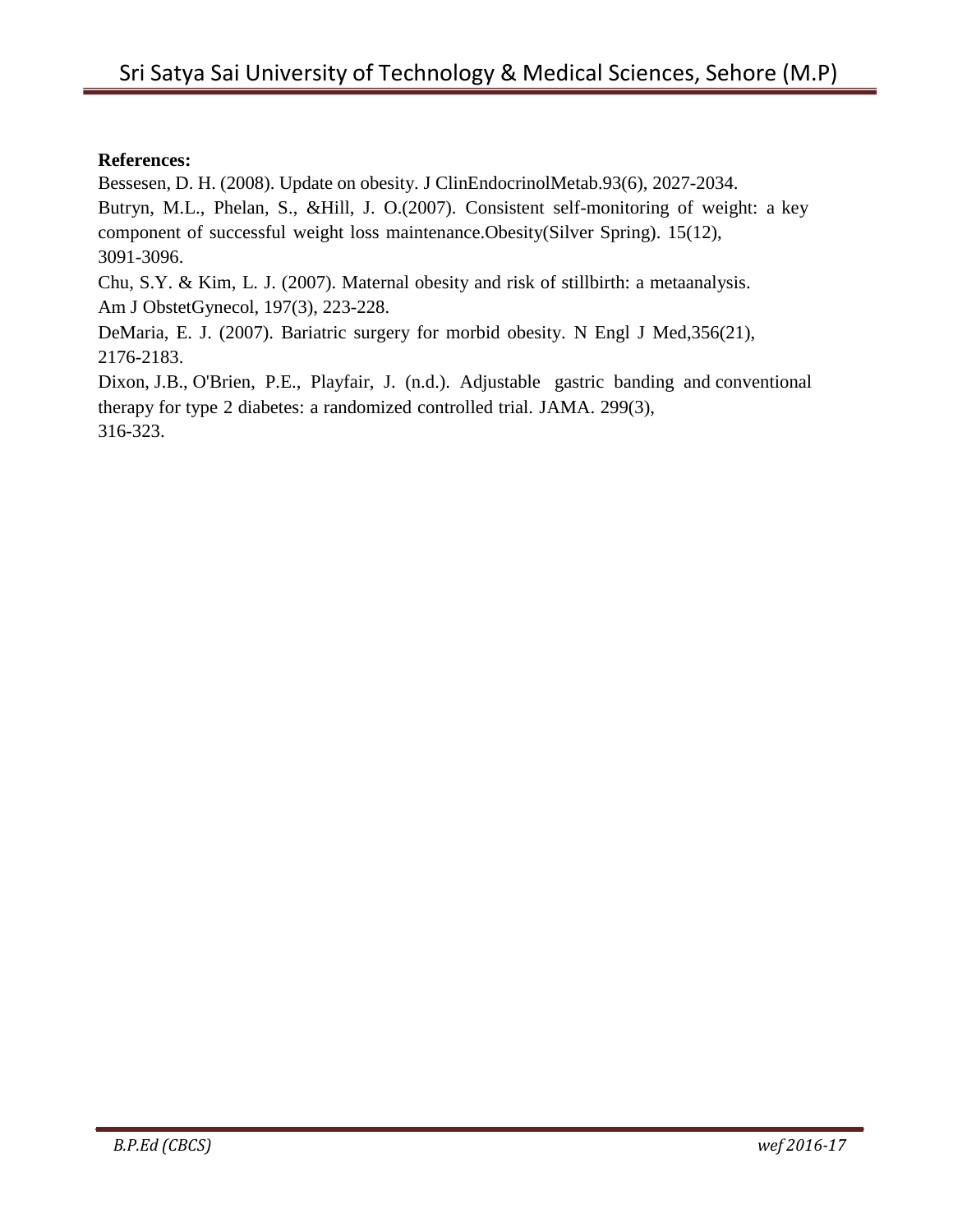# **PART B PRACTICAL COURSE PEP201**

#### **and Field (Jumping Events)**

High Jump (Straddle Roll), Approach Run, Take off, Clearance over the bar. Landing.

#### **PEP202**

Yoga: Surya Namaskara, Pranayams Corrective Asanas Kriyas Asanas · Sitting · Standing · Laying Prone Position, · Laying Spine Position

#### **PEP203**

#### **Racquet Sports:**

#### **Badminton:** Fundamental Skills

Racquet parts, Racquet grips, Shuttle Grips. The basic stances. The basic strokes- Serves, Forehandoverhead and underarm, Backhand-overhead and underarm, Drills and lead up games, Types of games-Singles, doubles, including mixed doubles. Rules and their interpretations and duties of officials.

#### **Table Tennis:**

#### Fundamental Skills

The Grip-The Tennis Grip, Pen Holder Grip. Service-Forehand, Backhand, Side Spin, High Toss. Strokes-Push, Chop, Drive, Half Volley, Smash, Drop-shot, Balloon, Flick Shit, Loop Drive. Stance and Ready position and foot work. Rules and their interpretations and duties of officials.

#### **Squash**

Fundamental Skills: Service- Under hand and Over hand, Service Reception, Shot-Down the line, Cross Court Drop Half Volley Tactics – Defensive, attacking in game Rules and their interpretations and duties of officials.

#### **Tennis:** Fundamental Skills**.**

Grips- Eastern Forehand grip and Backhand grip, Western grip, Continental grip,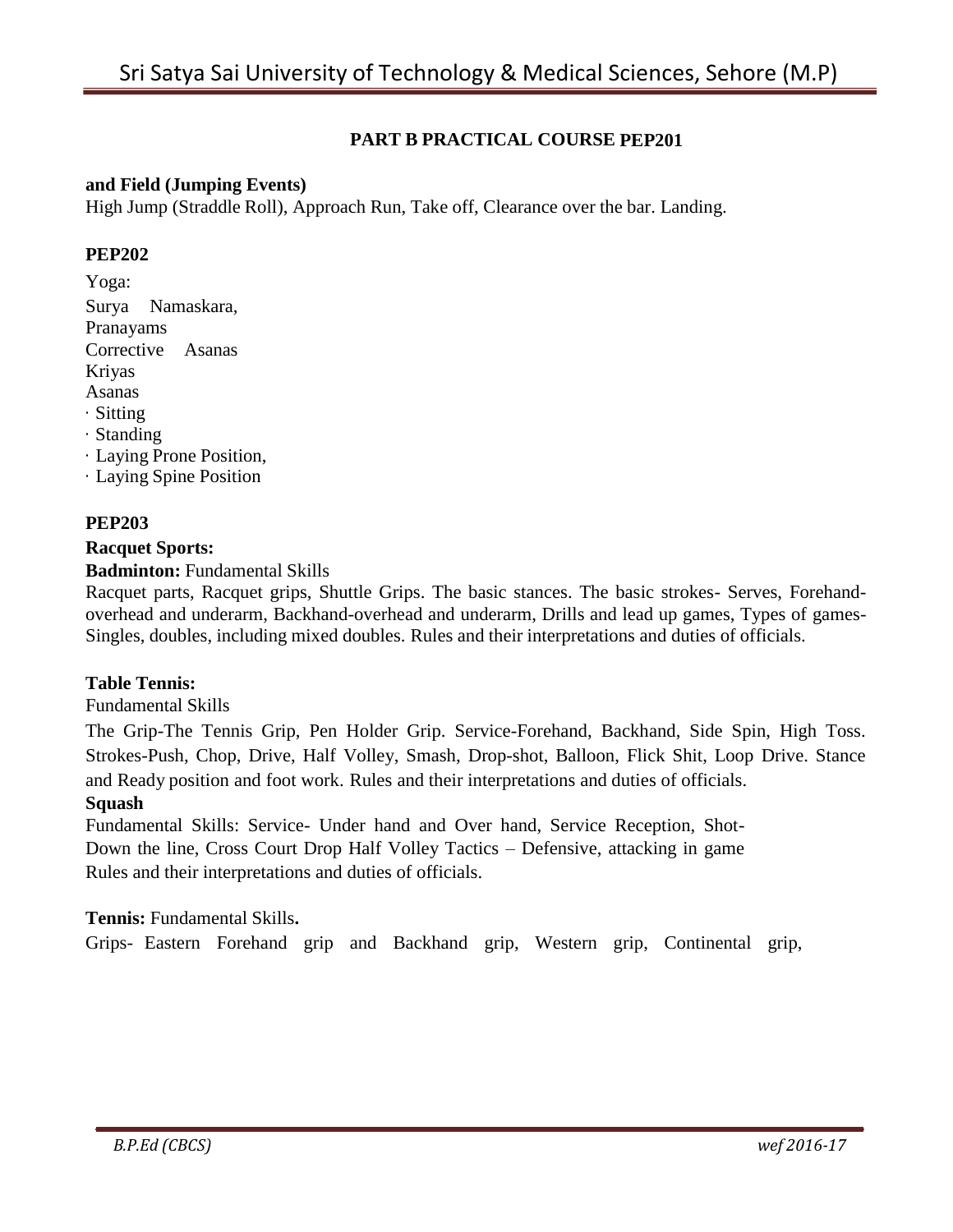Chopper grip. Stance and Footwork. Basic Ground strokes-Forehand drive, Backhand drive. Basic service. Basic Volley. Over-head Volley. Chop Tactics – Defensive, attacking in game, Rules and their interpretations and duties of officials.

 $Part - c$ 

**Practical Courses**

# **PETP – 201 Teaching practices:**

10 teaching practice lessons out of which 5 lessons in class-room situation and 5 Lessons for out-door activities within premises on the students of B.P.Ed course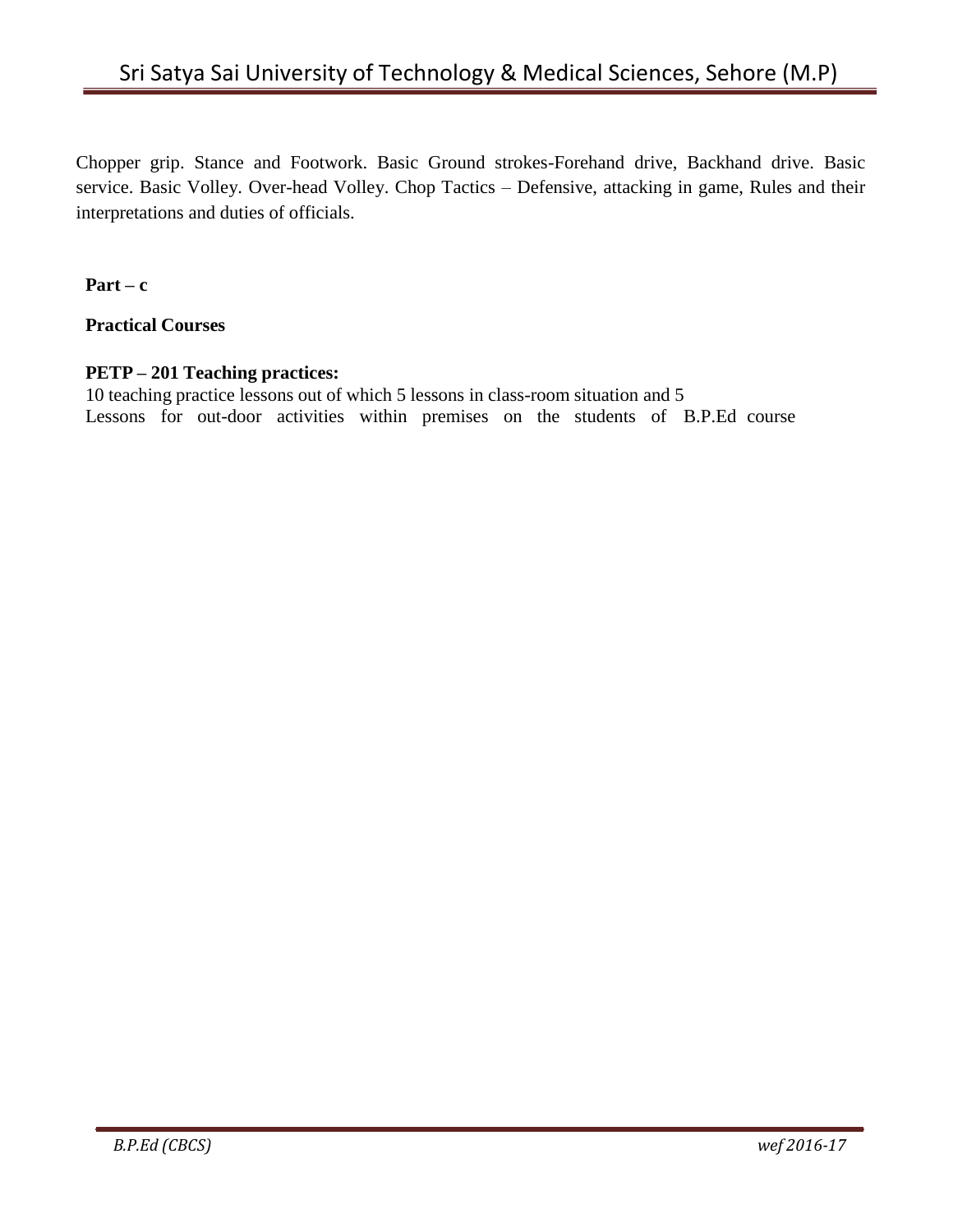# **SEMESTER III SPORTS TRAINING PAPER COD – PET-301**

# $Unit - I$ **Introduction to Sports Training**

Meaning and Definition of Sports Training, Aim and Objective of Sports Training Principles of Sports Training, System of Sports Training – Basic Performance, Good Performance and High, Performance Training

# **Unit – II**

#### **Training Components**

Strength – Mean and Methods of Strength Development, Speed – Mean and Methods of Speed Development, Endurance - Mean and Methods of Endurance Development Coordination – Mean and Methods of coordination Development, Flexibility – Mean and Methods of Flexibility Development

# **Unit – III Training**

# **Process**

Training Load- Definition and Types of Training Load, Principles of Intensity and Volume of stimulus, Technical Training – Meaning and Methods of Technique **Training** 

Tactical Training – Meaning and Methods of Tactical Training

# **Unit – IV Training programming and planning**

Periodization – Meaning and types of Periodization Aim and Content of Periods – Preparatory, Competition, Transitional etc. Planning – Training session Talent Identification and Development

# **Unit – V**

Forms of Motion-Kinematics-Kinetics-Guiding Principles of the above Mechanical Concepts-Hydrodynamic Concepts and Application of Mechanics in Sports- Aerodynamic Concepts and Application of Mechanics in Sports Analysis of Sports Techniques by Cinematographic and Video Analysis.

#### **Reference:**

Dick, W. F. (1980).Sports training principles.London: Lepus Books. Harre, D.(1982).Principles of sports training.Berlin: Sporulated. Jensen, R. C.& Fisher, A.G. (1979). Scientific basis of athletic conditioning. Philadelphia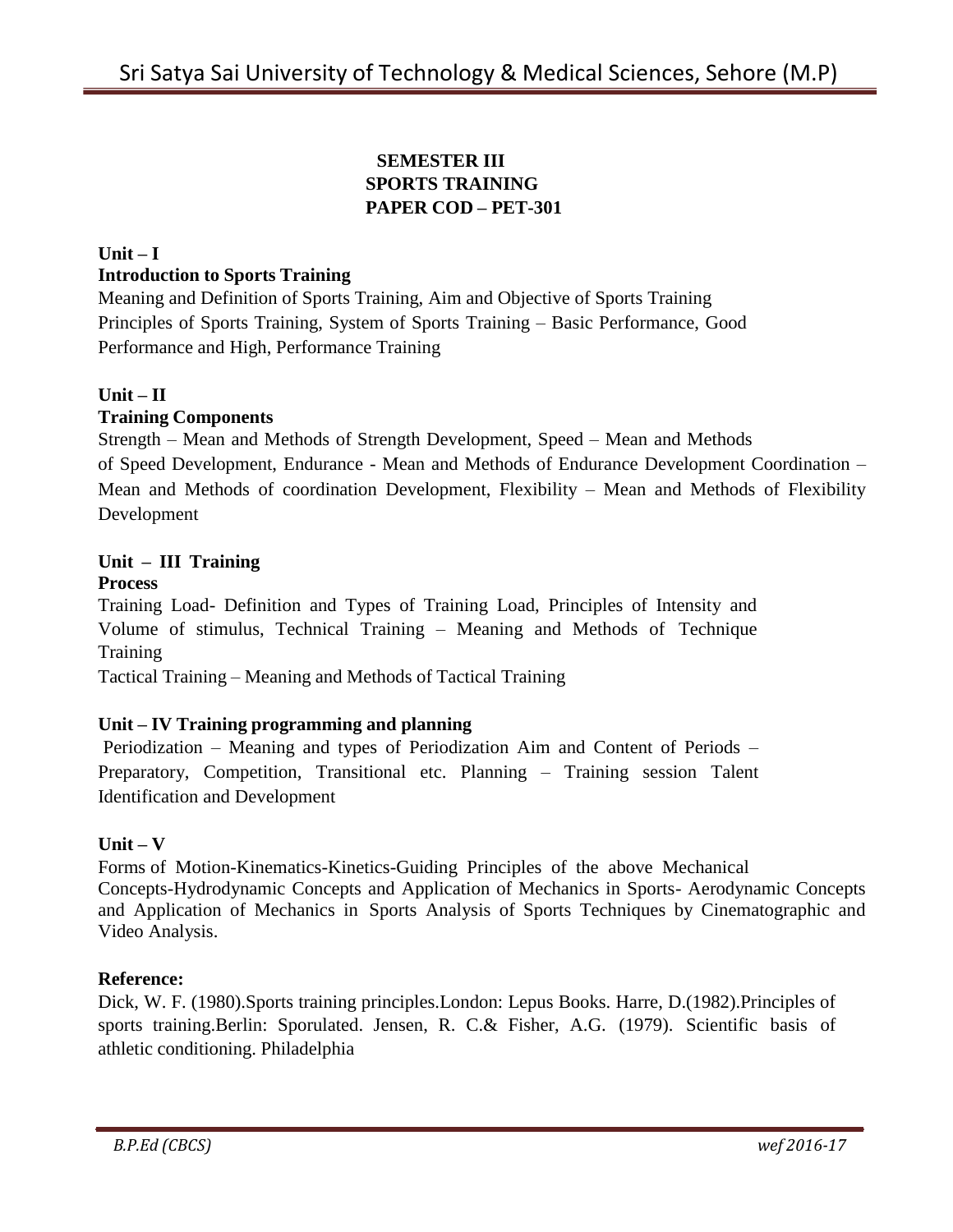Lea and Fibiger, 2ndEdn.

Matvyew, L.P. (1981).Fundamental of sports training. Moscow: Progress Publishers. Singh, H. (1984).Sports training, general theory and methods.Patials: NSNIS. Uppal, A.K., (1999).Sports Training.New Delhi: Friends Publication.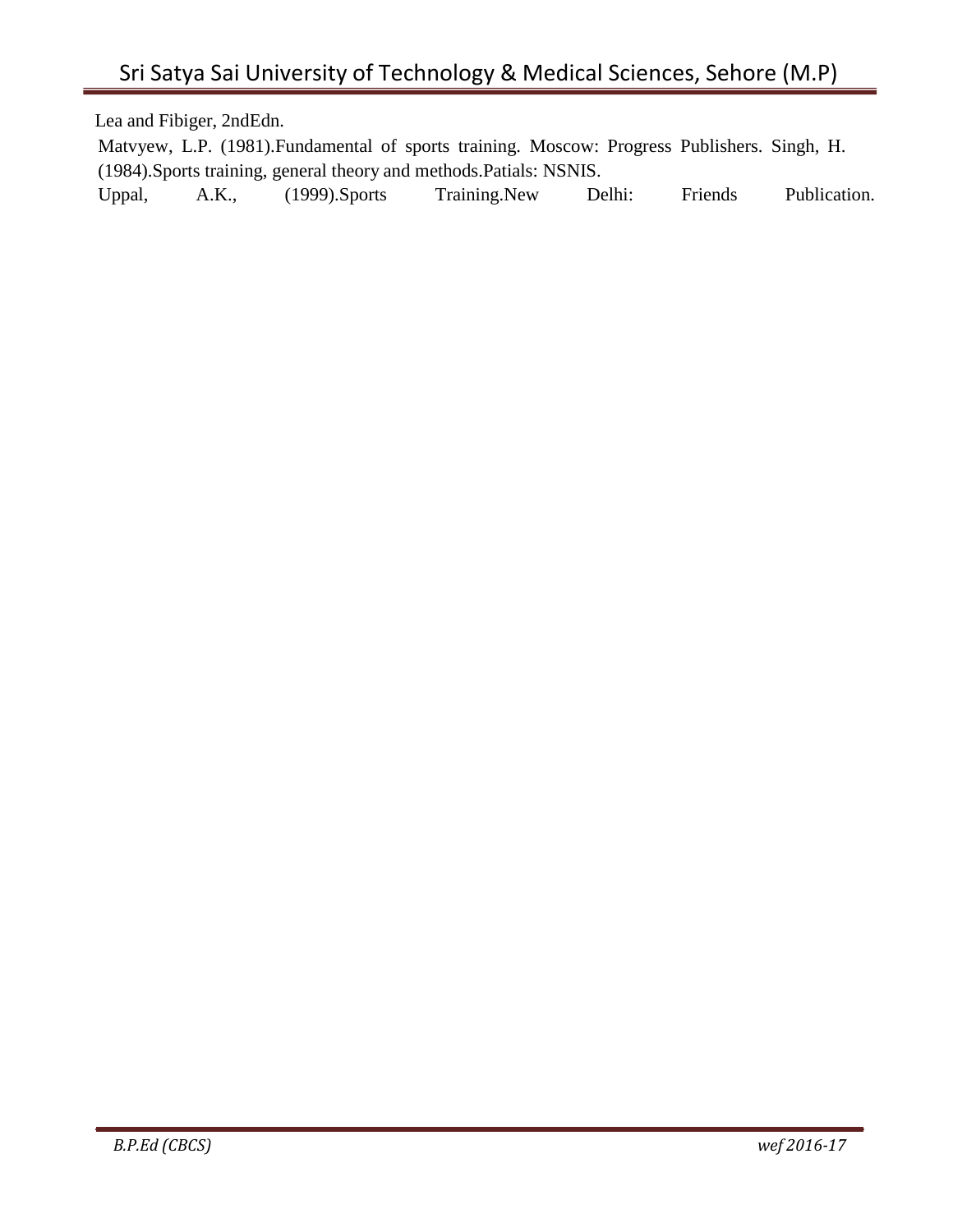#### **COMPUTER APPLICATIONS IN PHYSICAL EDUCATION Paper Code – PET-302**

#### $Unit - I:$

# **Introduction to Computer**

Meaning, need and importance of information and communication technology (ICT). Application of Computers in Physical Education, define and functions of Hardware, Software

#### **Unit II**

Components of computer, input and output device, Application software used in Physical Education and sports

#### **Unit – III:**

#### **MS Word**

Introduction to MS Word, Creating, saving and opening a document, Formatting Editing features Drawing table , page setup, paragraph alignment, spelling and grammar check printing option, inserting, page number, graph, footnote and notes

#### **Unit – IV:**

#### **MS Excel**

Introduction to MS Excel**,** Creating, saving and opening spreadsheet**,** creating formulas Format and editing features adjusting columns width and row height understanding charts.

#### **Unit – V:**

#### **MS Power Point**

Introduction to MS Power Point, Creating, saving and opening a ppt. file, format and editing features slide show , design , inserting slide number , picture ,graph ,table Preparation of Power point presentations

#### **Referances:**

Irtegov, D. (2004). Operating system fundamentals. Firewall Media. Marilyn, M.& Roberta, B.(n.d.).Computers in your future. 2nd edition, India: Prentice Hall. Milke, M.(2007). Absolute beginner's guide to computer basics. Pearson Education Asia.

Sinha, P. K. & Sinha, P. (n.d.).Computer fundamentals. 4th edition, BPB Publication.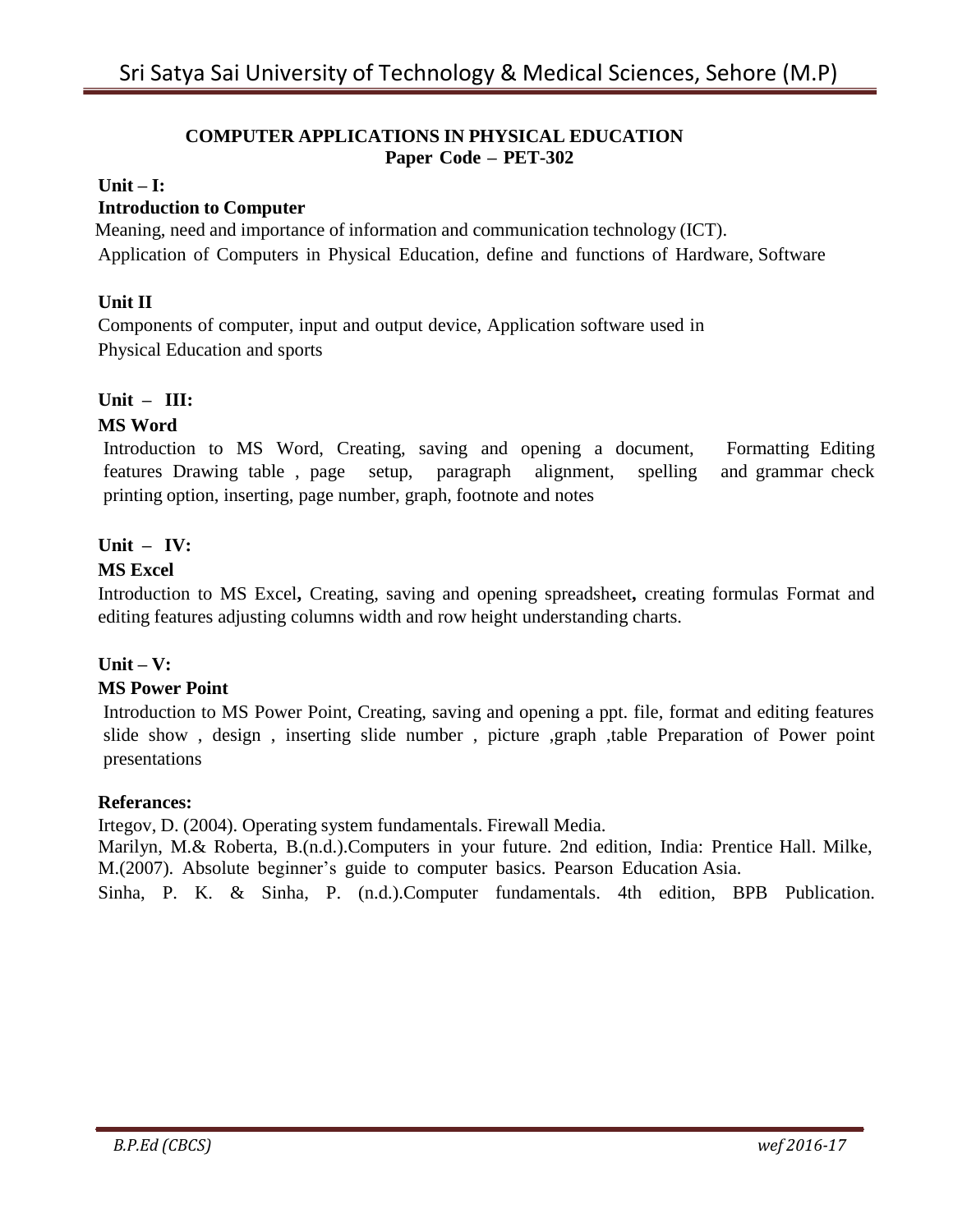#### **SPORTS PSYCHOLOGY AND SOCIOLOGY Paper Code – PET-303**

#### **Unit -I:**

#### **Introduction**

Meaning, Importance and scope of Educational and Sports Psychology, General

characteristics of Various Stages of growth and development, Types and nature of individual differences; Factors responsible –Heredity And environment, Psycho- sociological aspects of Human behavior in relation to physical education and sports

#### **Unit-II:**

#### **Sports Psychology**

Nature of learning, theories of learning, Laws of learning, Plateau in Learning; & transfer of training**,** Meaning and definition of personality, characteristics of personality, Dimension of personality, Personality and Sports performance**,** Nature of motivation: Factors influencing motivation; Motivation and techniques and its impact on sports performance. Mental Preparation Strategies: Attention focus, Self- talk, Relaxation, Imaginary. Aggression and Sports, Meaning and nature of anxiety, Kinds of anxiety**.** Meaning and nature of stress; Types of stress, Anxiety, Stress, Arousal and

their effects on sports performance

#### **Unit-III**

Sociology , Meaning of Sociology • Scope of Sociology • Sociology of Physical Education & Sports • Social Significance of Sports

#### **Unit-IV:**

#### **Relation between Social Science and Physical Education**.

Orthodoxy, customs, Tradition and Physical Education., Festivals and Physical Education. Socialization through Physical Education. Social Group life, Social conglomeration and Social group, Primary group and Remote group.

#### **Unit-V**

#### **Culture : Meaning and Importance**.

Features of culture, Importance of culture. Effects of culture on people life style. Different methods of studying Observation/ Inspection method, Questionnaire method, Interview method

#### **References:**

Ball, D. W. & Loy, J. W. (1975).Sport and social order; Contribution to the sociology of sport.London: Addison Wesley Publishing Co., Inc. Blair, J.& Simpson, R.(1962). Educational psychology, New York:McMillan Co.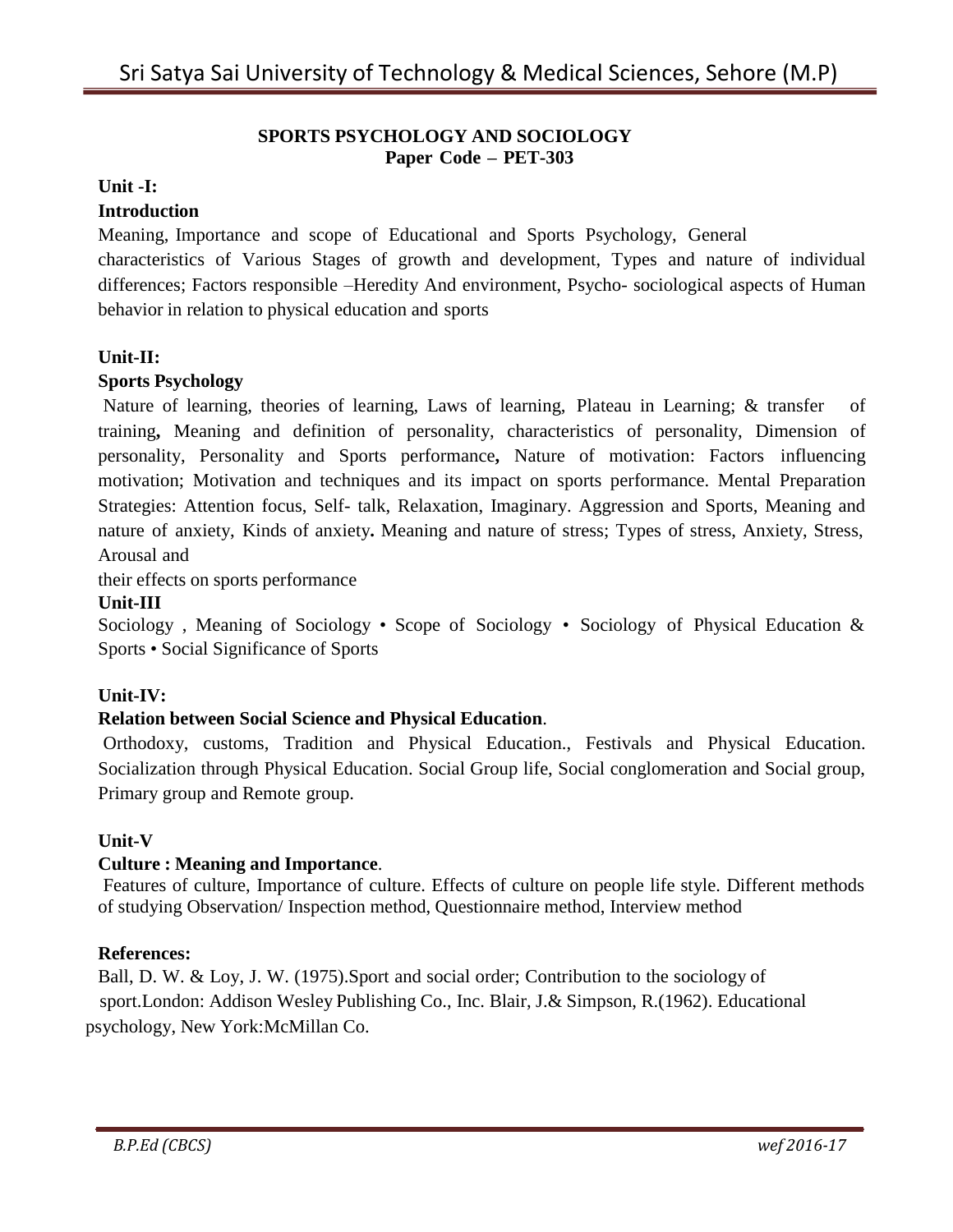Cratty, B. J.(1968). Psychology and physical activity. Eaglewood Cliffs. Prentice Hall. Kamlesh, M.L. (1998). Psychology inphysical education and sport. New Delhi:Metropolitan Book Co.

Loy, J. W., Kenyon, G. S. & McPherson, B. D. (1978). Sport and social system. London: Addison Wesley Publishing Company Inc.

Loy, J. W., Kenyon, G. S. & McPherson, B. D. (1981).Sports culture and society.Philadelphia:

Lea &Febiger.

Mathur, S.S., (1962). Educational psychology. Agra.VinodPustakMandir.

Skinnner, C. E., (1984.). Education psychology. New Delhi: Prentice Hall of India. William, F. O.&Meyer, F. N. (1979). A handbook of sociology. New Delhi: Eurasia Publishing House Pvt Ltd.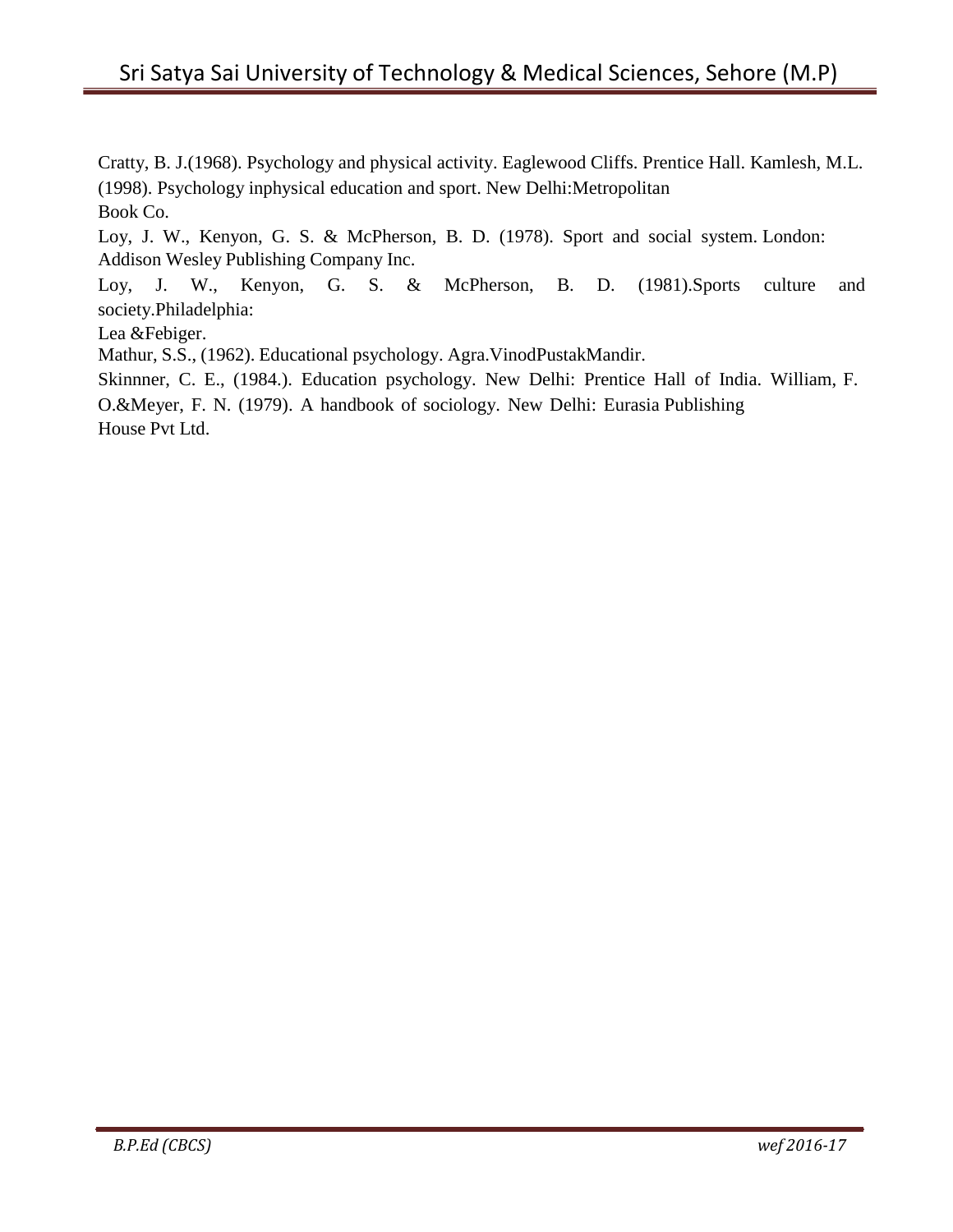# **SPORTS MEDICINE, PHYSIOTHERAPY AND REHABLITATION (ELECTIVE)**

#### **Paper Code – PET-304**

#### **Unit-I: -**

#### **Sports Medicine:**

Sports Medicine: Meaning, Definition, Aims, Objectives, Modern Concepts and Importance. Athletes Care and Rehabilitation: Contribution of Physical Education Teachers and Coaches. Need and Importance of the study of sports injuries in the field of Physical Education

# **Unit II**

Prevention of injuries in sports – Common sports injuries – Diagnosis – First Aid - Treatment - Laceration – Blisters – Contusion - Strain – Sprain Fracture – Dislocation and Cramps – Bandages – Types of Bandages – trapping and supports.

#### **Unit-III:**

#### **Physiotherapy**

Definition – Guiding principles of physiotherapy, Importance of physiotherapy, Introduction and demonstration of treatments - Electrotherapy – infrared rays – Ultraviolet rays –short wave diathermy – ultrasonic rays.

# **Unit-IV:**

#### **Hydrotherapy:**

Introduction and demonstration of treatments of Cry therapy, Thermo therapy, Contrast Bath, Whirlpool Bath – Steam Bath – Sauna Bath – Hot Water Fomentation –Massage: History of Massage – Classification of Manipulation (Swedish System) physiological Effect of Massage.

#### **Unit-V:**

#### **Therapeutic Exercise:**

Definition and Scope – Principles of Therapeutic Exercise – Classification, Effects and uses of Therapeutic exercise – passive Movements (Relaxed, Forced and passive - stretching) – active movements (concentric, Eccentric and static) application of the therapeutic exercise: Free Mobility Exercise – Shoulder, Elbow – Wrist and Finger Joints , Hips, Knee, ankle and Foot joints – Trunk. Head and Neck exercises.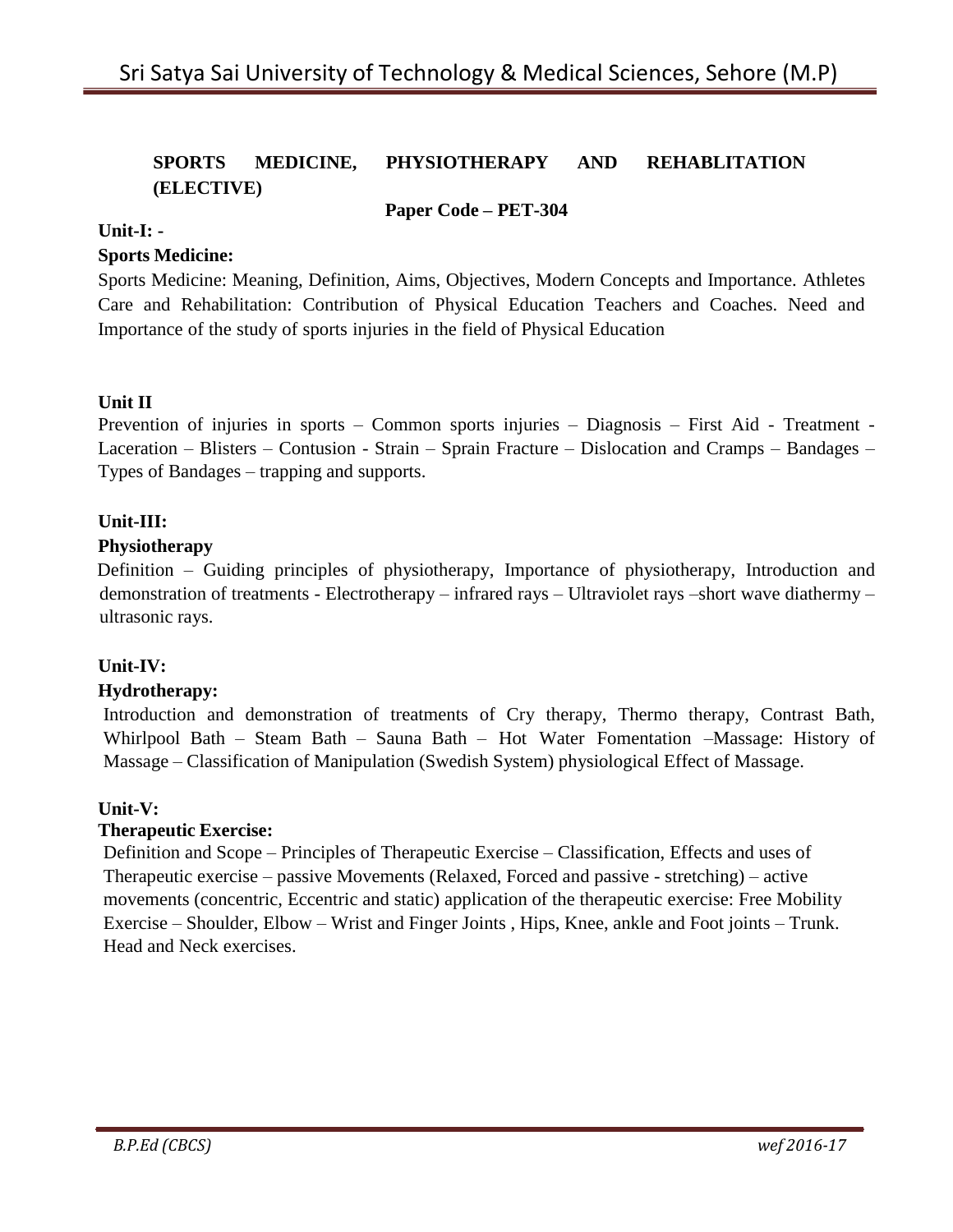#### **References:**

Christine, M. D., (1999). Physiology of sports and exercise.USA: Human Kinetics.

Conley, M. (2000). Bioenergetics of exercise training. In T.R. Baechle, & R.W. Earle, (Eds.),

Essentials of Strength Training and Conditioning (pp. 73-90). Champaign, IL: Human Kinetics.

David, R. M. (2005).Drugs in sports, (4th Ed). Routledge Taylor and Francis Group. Hunter, M. D.

(1979). A dictionary for physical educators. In H. M. Borrow & R. McGee,

(Eds.), A Practical approach to measurement in Physical Education (pp. 573-74). Philadelphia: Lea &Febiger.

Jeyaprakash, C. S., Sports Medicine, J.P. Brothers Pub., New Delhi, 2003.

Khanna, G.L., (1990). Exercise physiology & sports medicine. Delhi:Lucky Enterprises.

Mathew, D.K. & Fox, E.L, (1971). Physiological basis of physical education and athletics. Philadelphia:W.B. Saunders Co.

Pandey, P.K., (1987). Outline of sports medicine, New Delhi: J.P. Brothers Pub. Williams, J.

G. P. (1962). Sports medicine. London: Edward Arnold Ltd.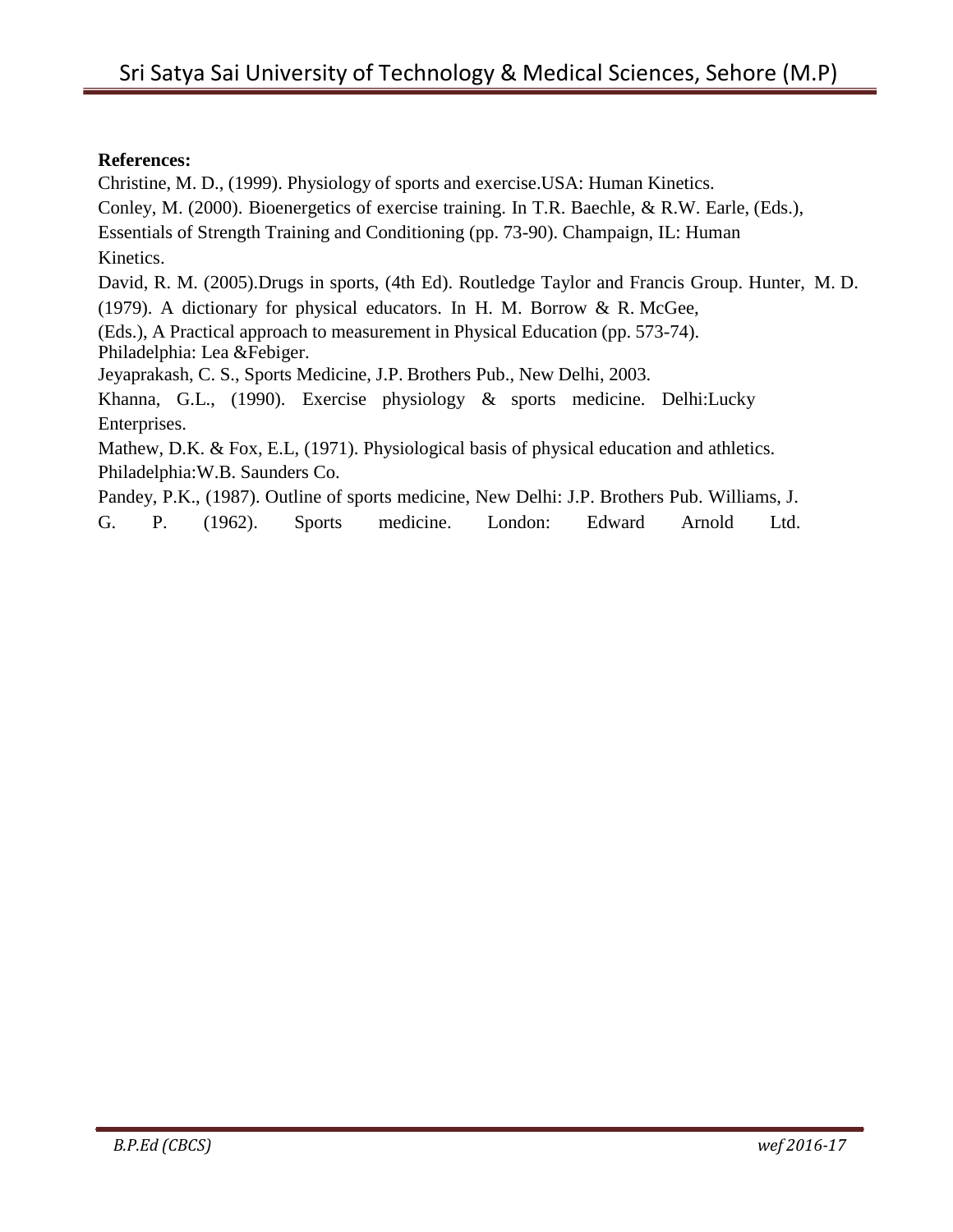#### **CURRICULUM DESIGN (Elective) Paper Code – PET-305**

#### **UNIT-I**

#### **Modern concept of the curriculum**

Need and importance of curriculum, Need and importance of curriculum development, the role of the teacher in curriculum development. Factors affecting curriculum - Social factors Personnel qualifications – Climatic consideration - Equipment and facilities -Time suitability of hours. National and Professional policies, Research finding

# **UNIT-II**

#### **Basic Guide line for curriculum construction; contest (selection and expansion)**.

Focalization, Socialization, Individualization, Sequence and operation, Steps in curriculum construction. Selecting material for instruction. Classification of activities in physical education, suitability of activities for different age groups and sexes. Cultural influence in the choice of activities, flexibility of program material, Committee Recommendations- NCERT, CBSE, UGC recommendations on curriculum for school and colleges, curriculum followed in colleges of Physical Education B.P.Ed, B.P.E, M.P.E, and M.Phil

#### **UNIT-III**

#### **Curriculum-Old and new concepts, Mechanics of curriculum planning**.

Basic principles of curriculum construction. Curriculum Design, Meaning, Importance and factors affecting curriculum design. Principles of Curriculum design according to the needs of the students and state and national level policies. Role of Teachers

#### **UNIT-IV**

#### **Under-graduate preparation of professional preparation.**

Areas of Health education, Physical education and Recreation. Curriculum design- Experience of Education, Field and Laboratory. Teaching practice. Professional Competencies to be developed-Facilities and special resources for library, laboratory and other facilities.

#### **UNIT-V**

Curriculum Description Accuracy Analysis. Acceptability Analysis.. Feasibility Analysis Affordability Analysis.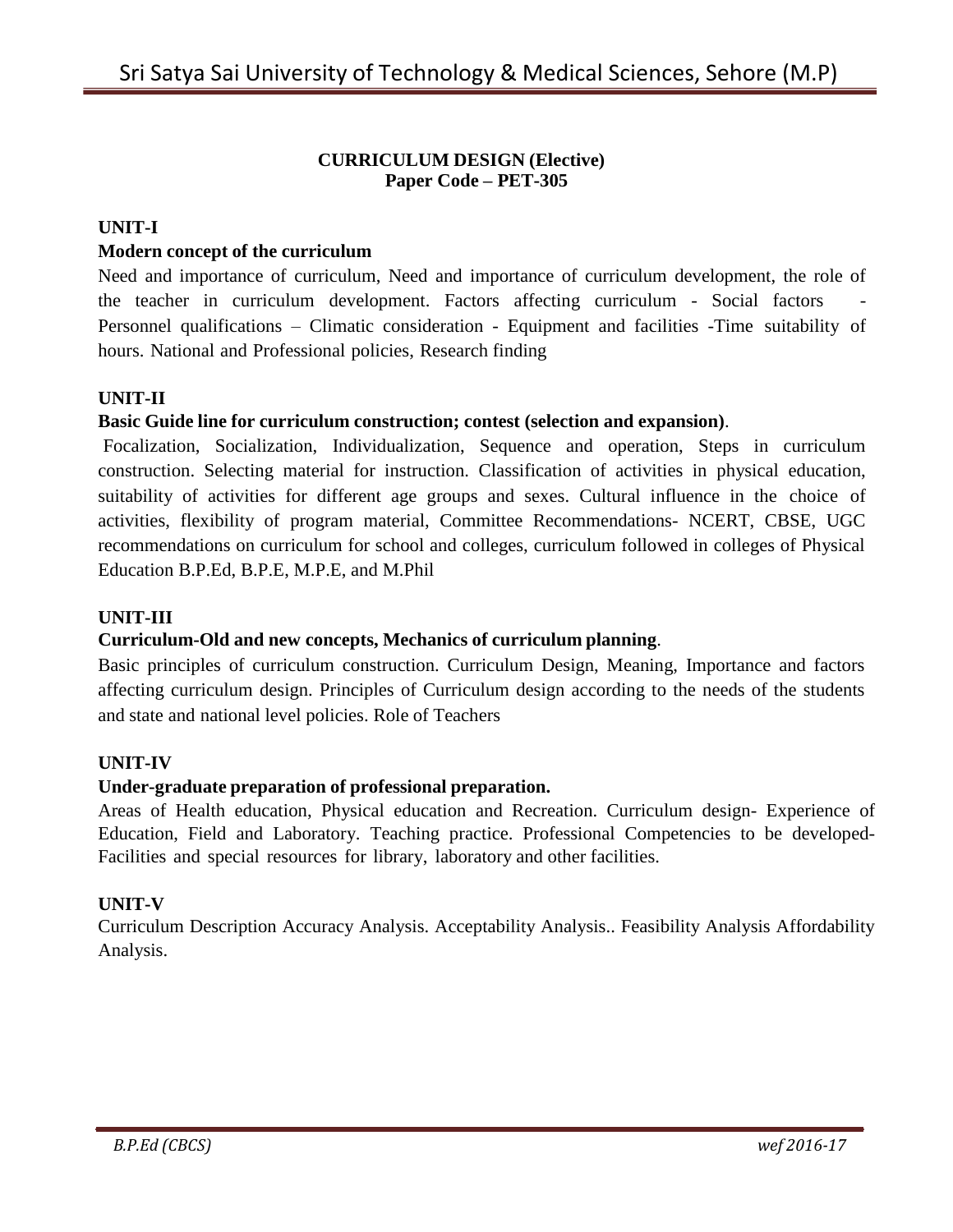#### **Reference:**

Barrow, H. M. (1983). Man and movement: principles of physical education.

Philadelphia:

Lea and Febiger.

Bucher, C. A. (1986). Foundation of physical education: St. Louis: The C. V. Mosby & Company. Cassidy, R. (1986). Curriculum development in physical education. New York: Harper

& Company.

Cowell, C.C. & Hazelton, H.W. (1965). Curriculum designs in physical education. Englewood Cliffs: N.J. prentice Hall Inc.

Larson, L.A. (n.d.). Curriculum foundation in physical education. Englewood Cliffs: N.J. Prentice Hall Inc.

Underwood, G. L. (1983). The physical education curriculum in secondary school: planning

and implementation.England: Taylor and Francis Ltd.

Willgoose, C.E. (1979). Curriculum in physical education. 3rd Ed. Englewood Cliffs.: N.J. Prentice Hall, Inc.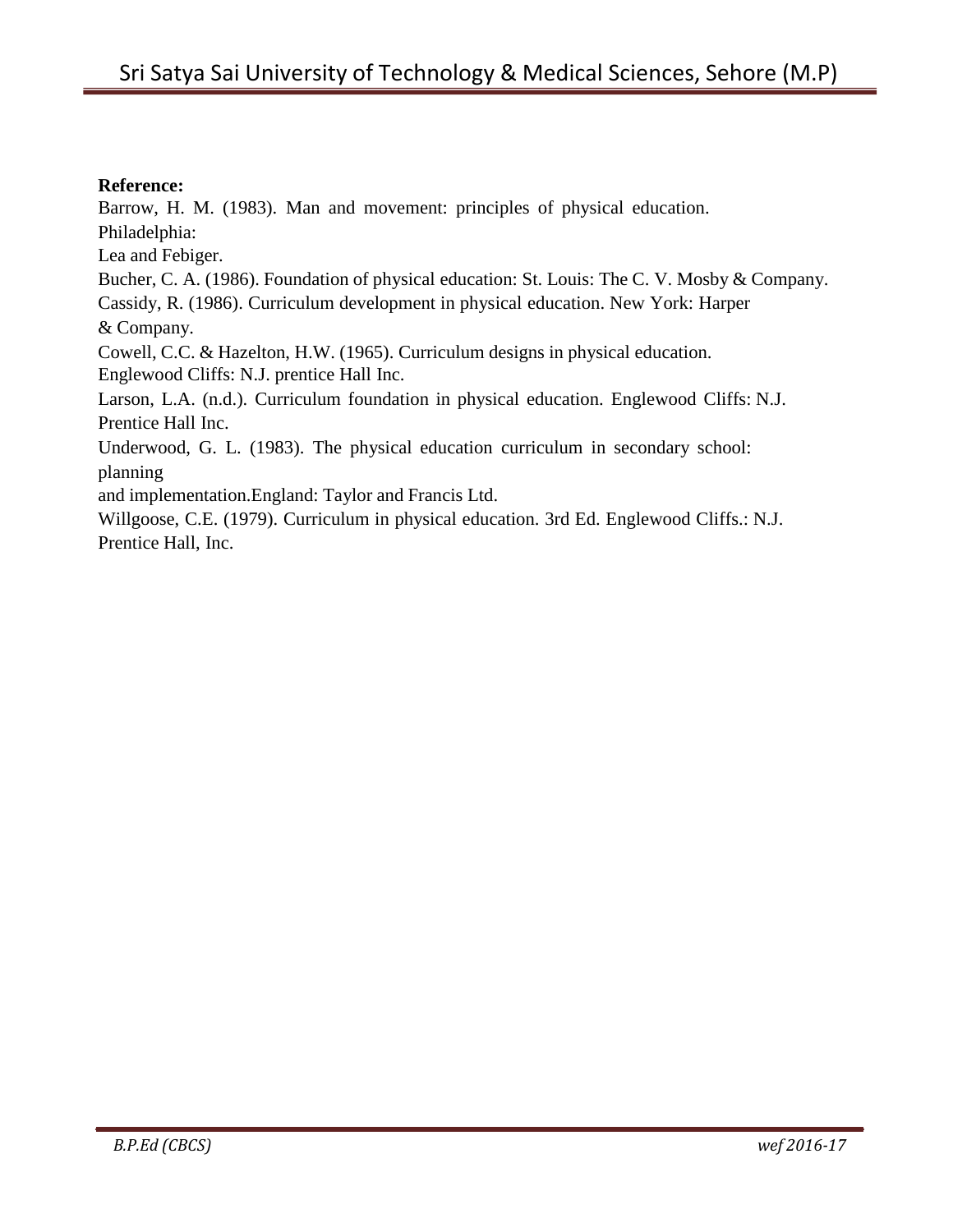# **PART – B PRACTICAL COURSES SEMESTER III**

#### **PEP-301**

#### **Track and field's (Throwing Events)**

Discus Throw, Javelin, Hemmer throw, shot-put, Basic Skills and techniques of the Throwing events, Ground Marking / Sector Marking, Interpretation of Rules and Officiating. Grip, Stance, Release, Reserve/ (Follow through action), Rules and their interpretations and duties of officials

#### **PEP-302**

# **Combative Sports:**

# **Boxing: Fundamental Skills**

Player stance, Stance - Right hand stance, left hand stance. Footwork – Attack, defense. Punches – Jab, cross, hook, upper cut, combinations. Defense slip – bob and weave, parry/block, cover up, clinch, counter attack Tactics – Toe to toe, counter attack, fighting in close, feinting, Rules and their interpretations and duties of officials.

# **Martial Arts/Karate: Fundamental Skills**

Player Stances – walking, hand positions, front-leaning, side-fighting. Hand Techniques Punches (form of a punch, straight punch, and reverse punch), Blocks (eight basic).

Leg Techniques - Snap kicks, stretching straight leg, thrust kicks, sidekicks, round house. Forms The first cause Katas. Self Defense - against punches, grabs and strikes, against basic weapons (knife, club sticks). Sparring - One step for middle punch, high punches and groin punch. (Defended by appropriate block from eight basic blocks). Rules and their interpretations and duties of officials.

#### **Taekwondo Fundamental Skills**

Player Stances – walking, extending walking, L stance, cat stance. Fundamental Skills

Sitting stance punch, single punch, double punch, triples punch. Punching Skill from sparring position – front-fist punch, rear fist punch, double punch, and four combination punches. Foot Tenchniques (Balgisul) – standing kick (soseochagi), Front kick (AP chagi), Arc kick (BandalChagi), Side kick, (YeopChagi), Turning kick (DollyoChagi), Back kick (Twit Chagi), Reverse turning kick (BandaeDollyoChagi), Jump kick (TwimyoChagi), Poomsae (Forms) – Jang, Yi Jang, Sam Jang, Sa Jang, O Jang, Yook Jang, Chil Jang, Pal Jang (Fundamental Movement – eye control, concentration of spirit, speed control, strength control, flexibility, balance, variety in techniques) Sparring (Kyorugi) – One Step Sparring (hand techniques, foot techniques, self defense

techniques, combination kicks), Free Sparring. Board Breaking (Kyokpa) – eye control, balance, power control, speed, point of attack. Rules and their interpretations and duties of officials.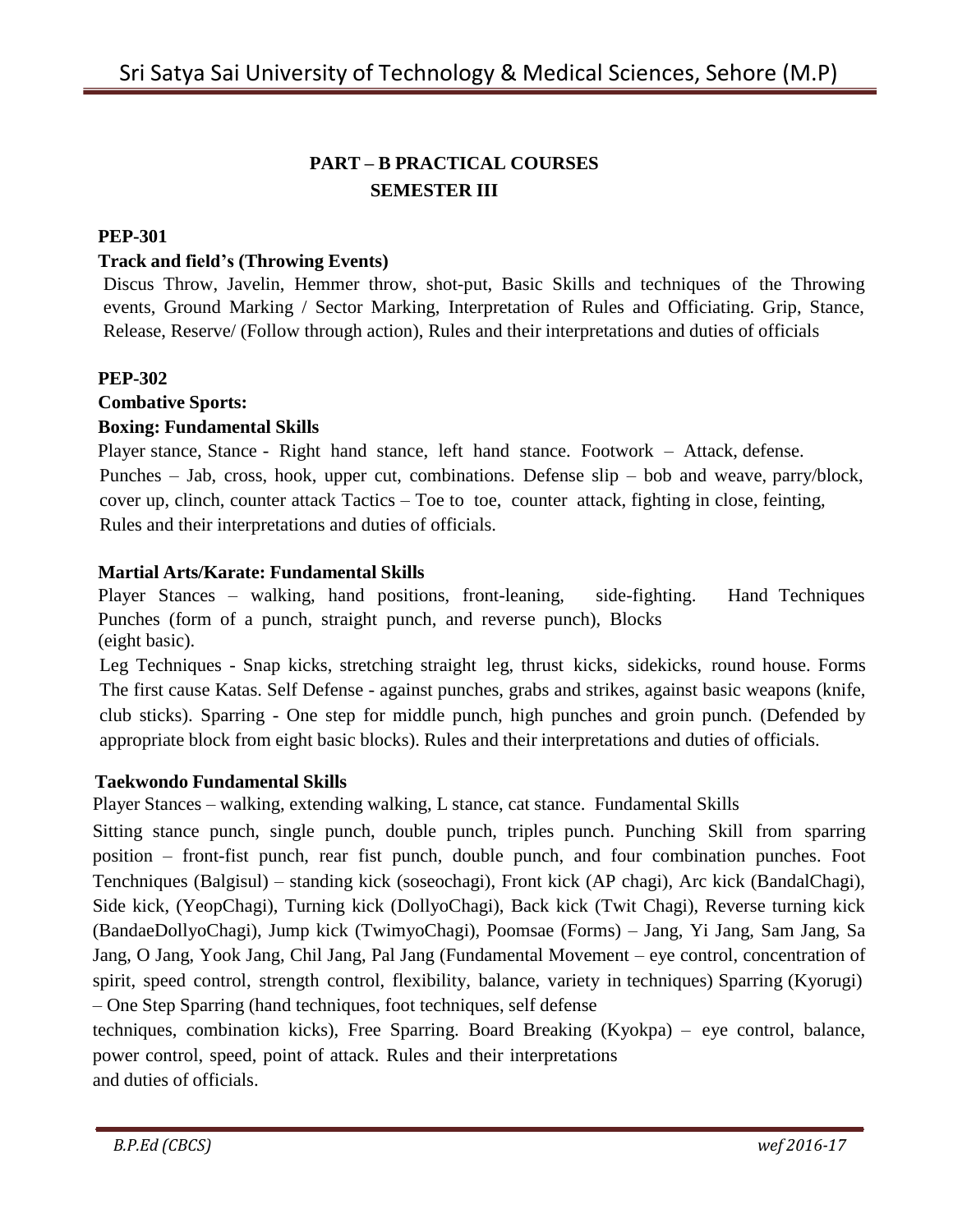#### **Judo: Fundamental skills**

Rei (Salutation)-Ritsurei(Salutation in standing position), Zarai (Salutation in the sitting position) Kumi kata (Methods of holding judo costume) Shisei (Posture in Judo)

Kuzushi (Act of disturbing the opponent posture) Tsukuri and kake (Preparatory action for attack) Ukemi (Break Fall)-UrhiroUkemi (Rear break Fall), Yoko Ukemi (Side Break Fall), Mae Ukemi (Front Break Fall), Mae mawariUkemi (Front Rolling break fall) Shin Tai (Advance or retreat foot movement)-Suri-ashi (Gliding foot), Twugi-ashi (Following footsteps), Ayumi-ashi (Waling steps. Tai Sabaki (Management of the body) NageWaze (Throwing techniques)-HizaGuruma (Knee wheel), SesaeTwurikomi-ashi (Drawing ankle throw), De ashihari (Advance foot sweep), O Goshi (Major loinm), SeoiNage (Shoulder throw). Katamawaze(Grappling techniques)-Kesagatame (Scaff hold), Kata gatame (Shoulder hold), Kami shihogatama (Locking of upper four quarters), Method of escaping from each hold.

#### **Wrestling: Fundamental Skills**

Take downs, Leg tackles, Arm drag. Counters for take downs, Cross face, Whizzer series. Escapes from under-sit-out turn in tripped. Counters for escapes from under- Basic control back drop, Counters for stand up. Pinning combination-Nelson series (Half Nelson, Half Nelson and Bar arm), Leg lift series, Leg cradle series, Reverse double bar arm, chicken wing and half Nelson. Escapes from pining: Wing lock series, Double arm lock roll, Cridge. Standing Wrestling-Head under arm series, whizzer series Referees positions.

#### **Fencing: Fundamental Skill**

Basic Stance - on-guard position (feet and legs) Footwork – advance, retire, lunge,

Step-lunge Grip – hold a foil correctly, Etiquette – salute and handshake to coaches and partners

Hit a target (glove, mask, person) at riposte distance Lunge from an on-

guard position. Attack - simple attacks from sixte – direct, disengage, doublé attack, compound attacks high line – one-two and cut-over disengage, Cut-over attack, Low line attacks Semi circular parries – octave and septime Understand the layout of a piste. Compound or successive parries. Lateral parry and direct riposte Fence a bout – judges etc. salutes and handshakes Rules and their interpretations and duties of officials.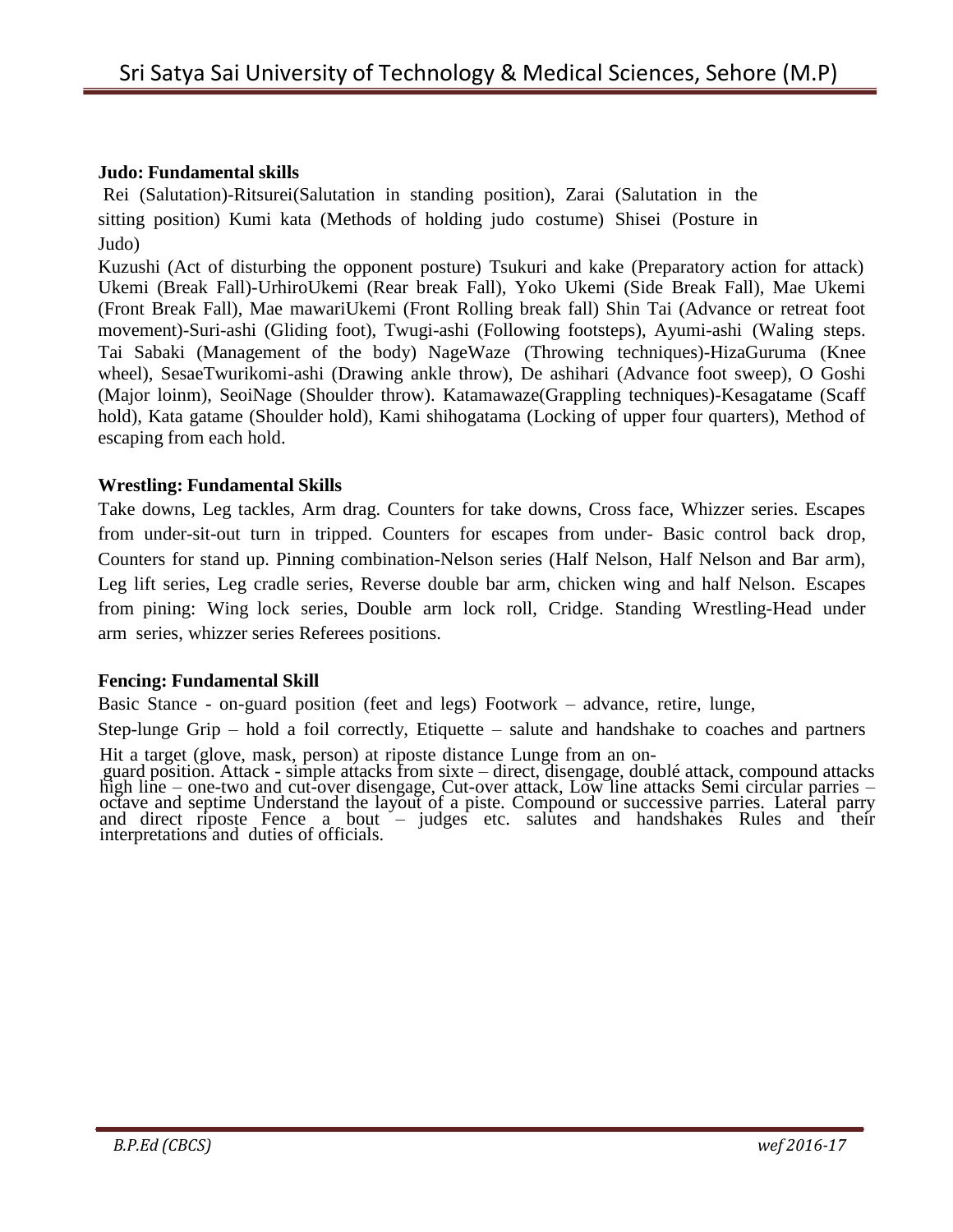# **PEP-302**

# **Team Games**

# **Base Ball Fundamental Skills**

Player Stances – walking, extending walking, L stance, cat stance. Grip – standard grip, choke grip, Batting – swing and bunt. Pitching – Baseball : slider, fast pitch, curve ball, drop ball, rise ball, change up, knuckle ball, screw ball, Softball: windmill, sling shot,

starting position: wind up, set. Fielding – Catching: basics to catch fly hits, rolling hits,

Throwing: over arm, side arm. Base running – Base running: single, double, triple, home run,

Sliding: bent leg slide, hook slide, head first slide. Rules and their interpretations and duties of officials.

#### **Netball: Fundamental Skills**

Catching: one handed, two handed, with feet grounded, in flight. Throwing (different

passes and their uses): one handed passes (shoulder, high shoulder, underarm, bounce, lob); two handed passes (push, overhead, bounce). Footwork: landing on one foot; landing on two feet; pivot; running pass. Shooting: one hand; two hands; forward step shot; backward step shot. Techniques of getting free: dodge and sprint; sudden sprint;

sprint and stop; sprinting with change of speed. Defending: marking the player; marking the ball; blocking; inside the circle; outside the circle (that is, defending the circle edge against the pass in). Intercepting: pass; shot. The toss-up. Role of individual players Rules and their interpretations and duties of officials.

# **Cricket: Fundamental Skills**

Batting-Forward and backward defensive stroke, Bowling-Simple bowling techniques Fielding-Defensive and offensive fielding, Catching-High catching and Slip catching Stopping and throwing techniques, Wicket keeping techniques

# **Football:** Fundamental Skills

Kicks-Inside kick, Instep kick, Outer instep kick, lofted kick, Trapping-trapping rolling the ball, trapping bouncing ball with sole, Dribbling-With instep, inside and outer instep of the foot., Heading-From standing, running and jumping., Throw in Feinting-With the lower limb and upper part of the body. Tackling-Simple tackling,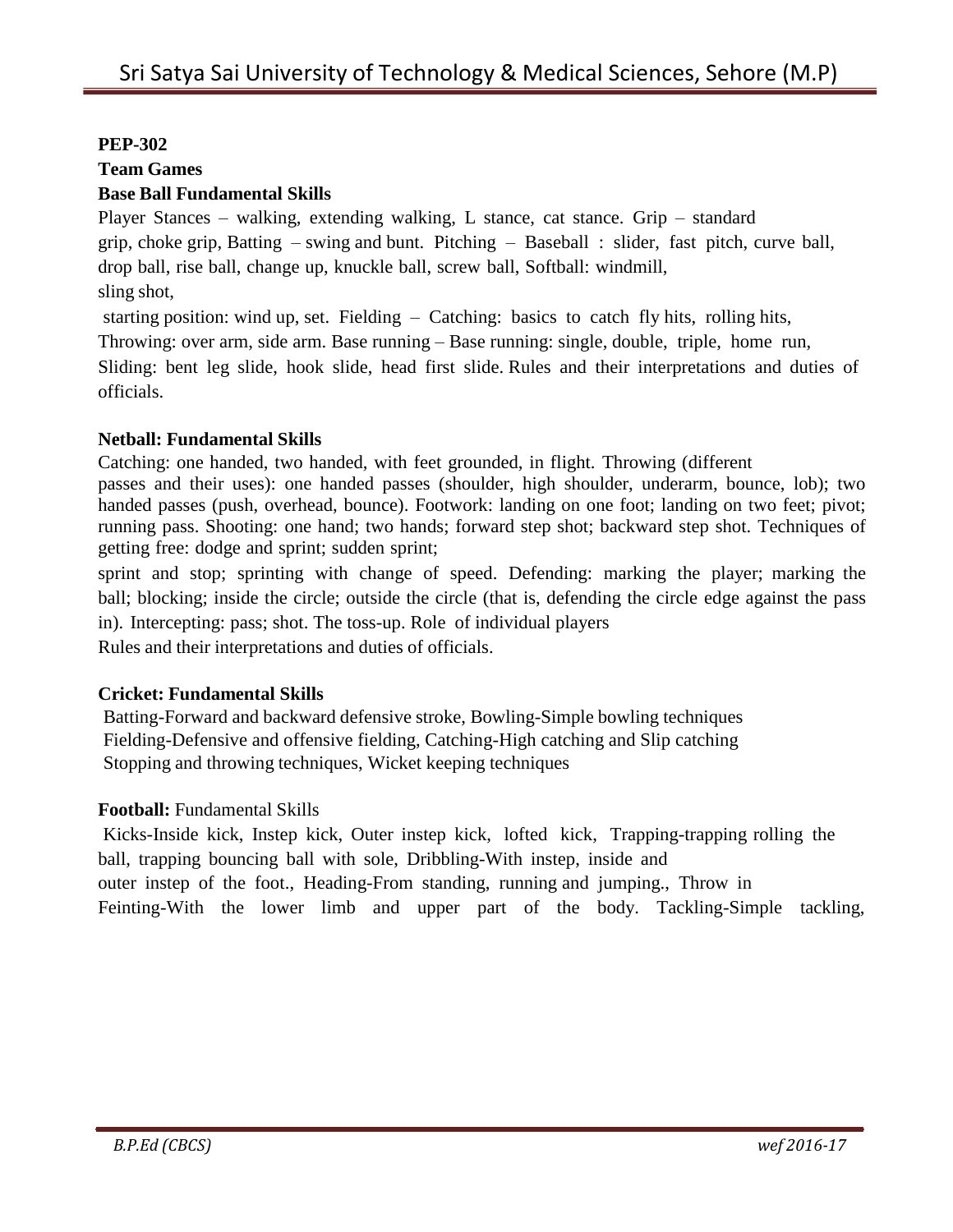Slide tackling. Goal Keeping-Collection of balls, Ball clearance-kicking, throwing and deflecting.

#### **Hockey:** Fundamental Skills

Player stance & Grip, Rolling the ball, Dribbling, Push, Stopping, Hit, Flick, Scoop Passing – Forward pass, square pass, triangular pass, diagonal pass, return pass, Reverse hit, Dodging, Goal keeping – Hand defense, foot defense, Positional play in attack and defense. Rules and their interpretations and duties of officials. Rules and their interpretations and duties of officials. Ground Marking.

#### **Softball Fundamental Skills**

Catching: one handed, two handed, with feet grounded, in flight. Throwing (different

passes and their uses): one handed passes (shoulder, high shoulder, underarm, bounce, lob); two handed passes (push, overhead, bounce). Footwork: landing on one foot; landing on two feet; pivot; running pass. Shooting: one hand; two hands; forward step shot; backward step shot. Techniques of getting free: dodge and sprint; sudden sprint; sprint and stop; sprinting with change of speed. Defending: marking the player;

marking the ball; blocking; inside the circle; outside the circle (that is, defending the circle edge against the pass in). Intercepting: pass; shot. The toss-up. Role of individual players Rules and their interpretations and duties of officials.

#### **Volleyball: Fundamental Skills**

Players Stance-Receiving the ball and passing to the team mates, The Volley (Over head pass), The Dig(Under hand pass). Service-Under Arm Service, Side Arm Service, Tennis Service, Round Arm Service. Rules and their interpretations and duties of officials.

#### **Hand Ball:**

Fundamental Skills-Catching, Throwing, Ball Control, Goal Throws-Jump Shot, Centre Shot, Dive Shot, Reverse Shot, Dribbling-High and Low, Attack and Counter Attack, Simple Counter Attack, Counter Attack from two wings and centre, Blocking,

Goal keeping, Defense. Rules and their interpretations and duties of officials.

#### **Basket ball:** Fundamental Skills

Player stance and ball handling, Passing-Two Hand chest pass, Two hand Bounce

Pass, One Hand Base ball pass, Side Arm Pass, Over Head pass, Hook Pass. Receiving-Two Hand receiving, One hand receiving, Receiving in stationary position, Receiving while jumping, Receiving while running. Dribbling-How to start dribble, how to drop dribble, High dribble, Low dribble, Reverse dribble, rolling dribble.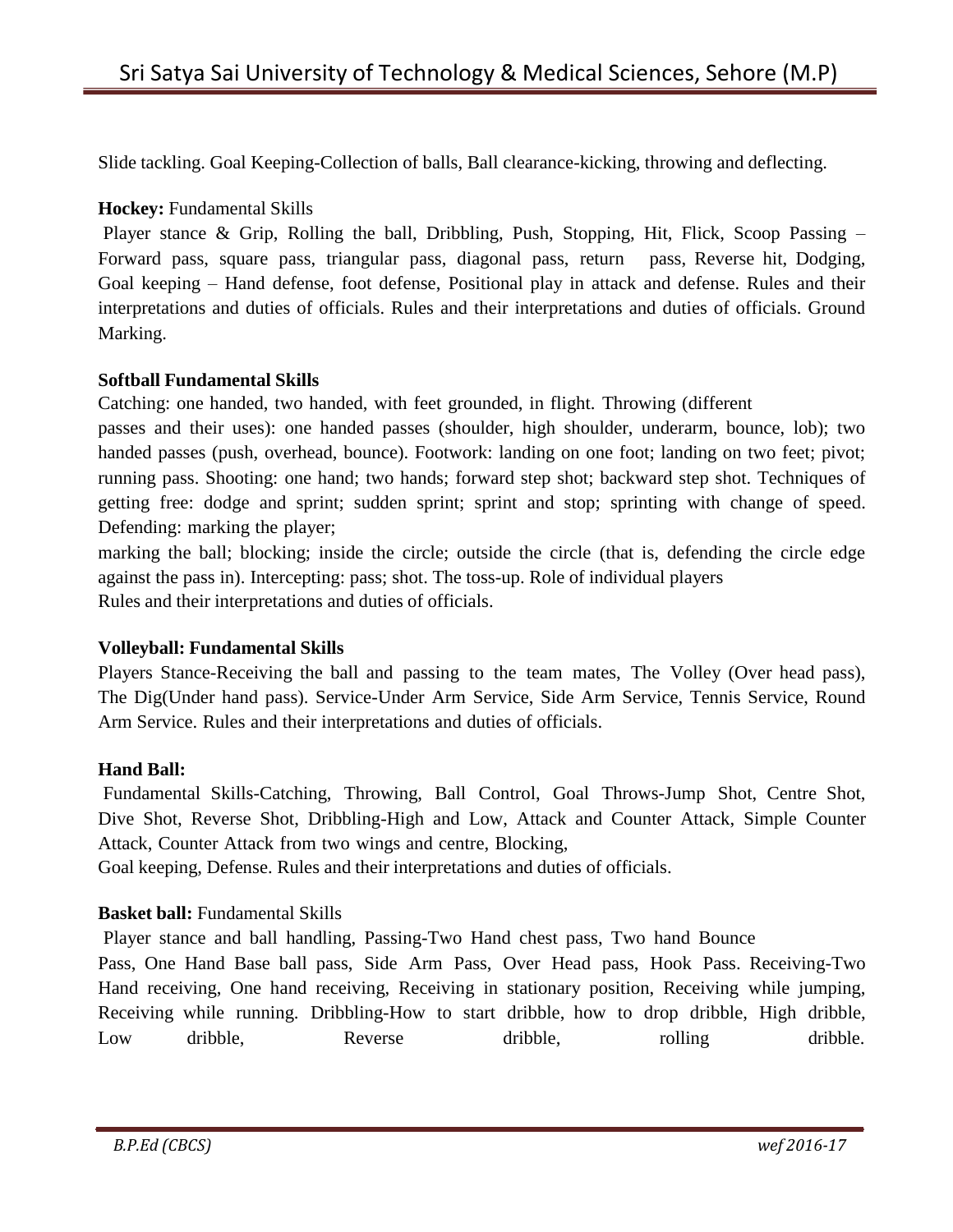Shooting-Layup shot and its variations, one hand set shot, one hand jump shot, Hook shot, and Free throw. Rebounding-Defensive rebound, Offensive rebound, Knock out, Rebound Organization. Individual Defensive-Guarding the man with the ball and without the ball. Pivoting. Rules and their interpretations and duties of the officials.

#### **Part – C Practical Courses (Teaching Practices)**

**PETP – 301** Teaching practices:

10 teaching lesson plans for Racket Sport/ Team Games/ Indigenous Sports out of which 5 lessons internal and 5 lessons external at school.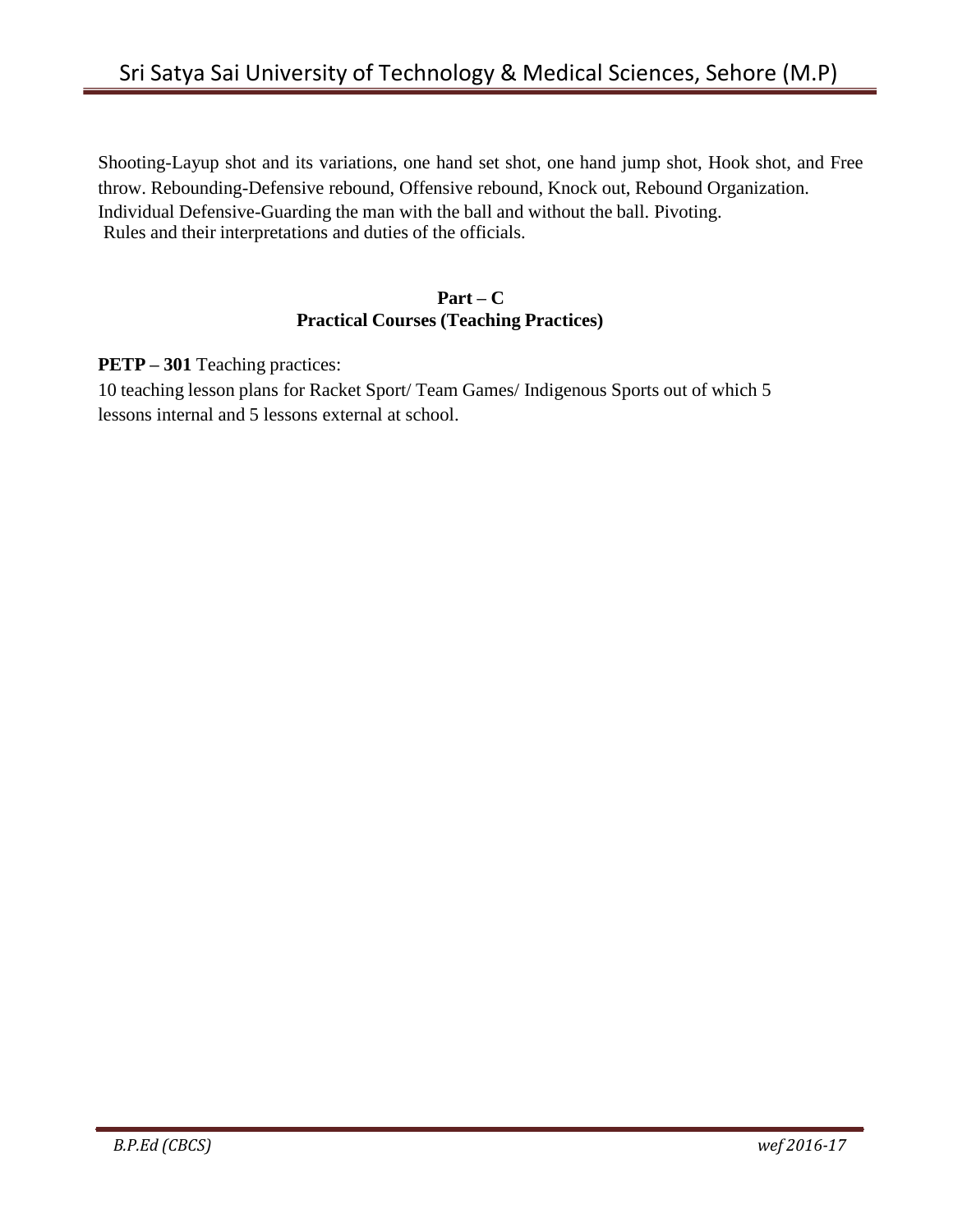# **SEMESTE IV**

#### **MEASUREMENT AND EVALUATION IN PHYSICAL EDUCATION Paper Code – PET-401**

#### **Unit- I**

#### **Introduction to Test & Measurement & Evaluation**

Meaning of Test & Measurement & Evaluation in Physical Education Need & Importance of Test & Measurement & Evaluation in Physical Education, Principles of Evaluation

#### **Unit- II**

#### **Criteria; Classification and Administration of test**

Criteria of good Test Criteria of tests, scientific authenticity (reliability, objectivity, validity and availability of norms) Type and classification of Test Administration of test, advance preparation – Duties during testing – Duties after testing.

#### **Unit- III**

#### **Physical Fitness Tests**

AAHPER youth fitness test, National physical Fitness Test, Indiana Motor Fitness Test JCR test, U.S Army Physical Fitness Test

#### **Unit- IV**

#### **Sports Skill Tests**

Lockhart and McPherson badminton test, Johnson basketball test, McDonald soccer test, S.A.I volleyball test, S.A.I Hockey test.

#### **Unit- V**

**Measures of Posture:** IOWA posture test, measures of anthropometric measurements,

Girth Measurements, Bi-acromial chest illio-crestal, bi-epicondylar (femur and humerus), height, sports competition anxiety test (SCAT), Eysenck's Personality Inventory (EPI)

#### **References:**

Bangsbo, J. (1994). Fitness training in football: A scientific approach. Bagsvaerd, Denmark: Ho+Storm. Barron, H. M., &Mchee, R. (1997). A practical approach to measurement in physical education.Philadelphia: Lea and Febiger.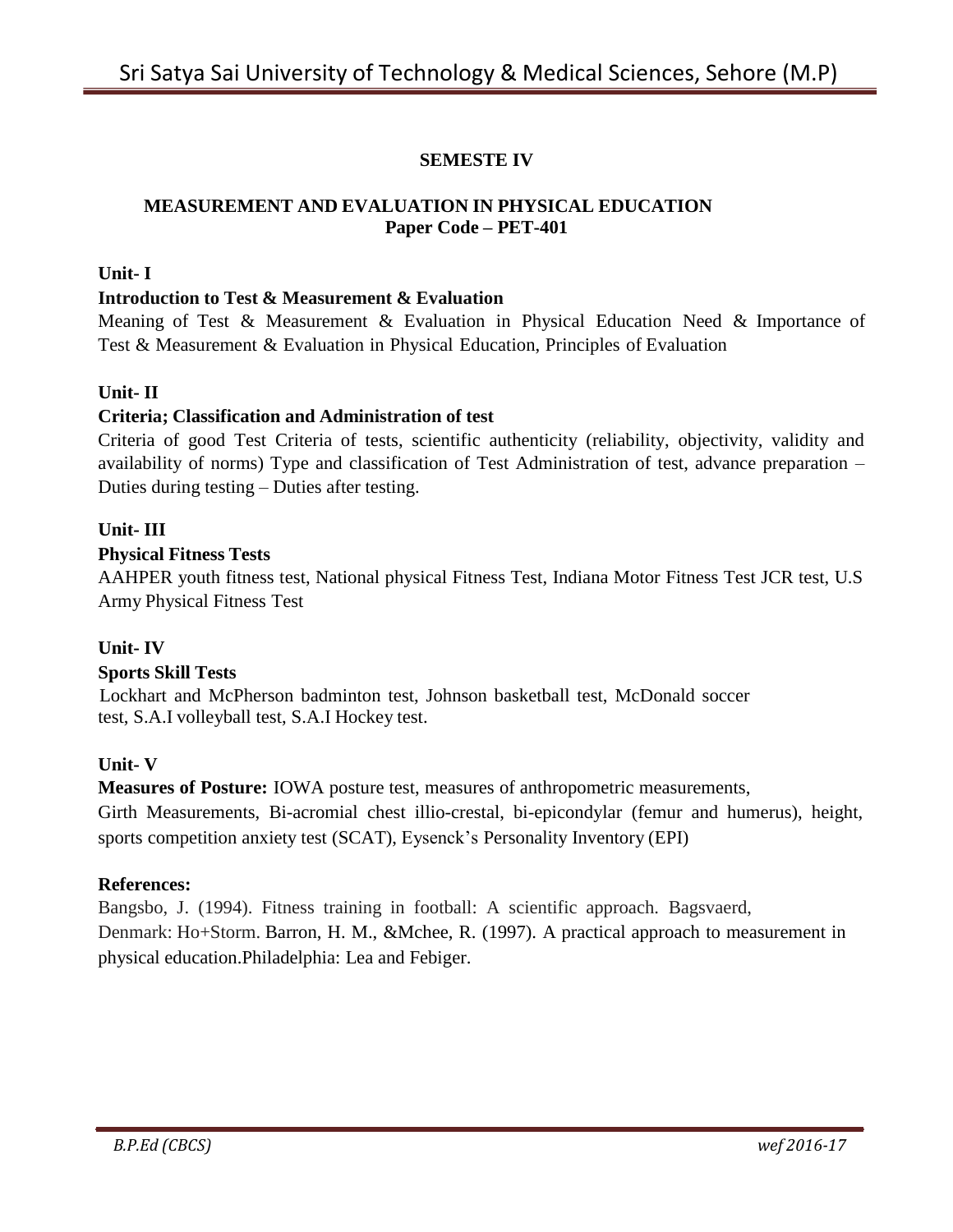# Sri Satya Sai University of Technology & Medical Sciences, Sehore (M.P)

Barron, H.M. &Mchee, R. (1997). A Practical approach to measurement in physical education. Philadelphia: Lea and Febiger. Kansal, D.K. (1996). Test and measurement in sports and physical education. New Delhi: D.V.S. Publications. Mathews, D.K., (1973). Measurement in physical education, Philadelphia: W.B.SoundersCompnay. Pheasant, S. (1996). Body space: anthropometry, ergonomics and design of work. Taylor & Francis, New York. Phillips, D. A., &Hornak, J. E. (1979). Measurement and evaluation in physical education. New York: John Willey and Sons. Sodhi, H.S., & Sidhu, L.S. (1984). Physique and selection of sports- a kinanthropometric study. Patiala: Punjab Punjab Publishing House.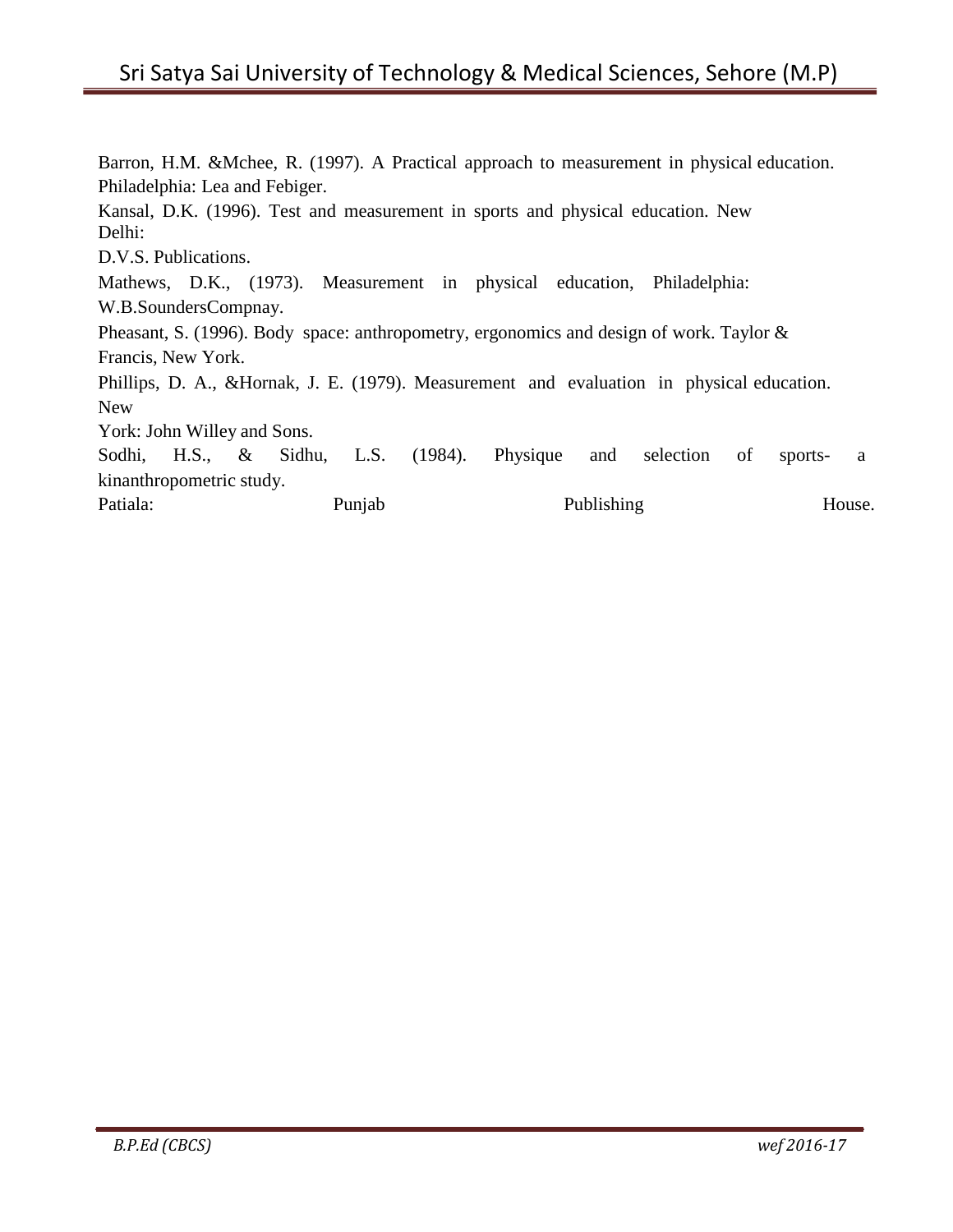#### **KINESIOLOGY AND BIOMECHANICS Paper Code – PET-402**

# **Unit – I**

# **Introduction to Kinesiology and Sports Biomechanics**

Meaning and Definition of Kinesiology and Sports Biomechanics**,** Importance of Kinesiology and Sports Biomechanics to Physical Education Teacher,**,** Athletes and Sports Coaches.

#### **Unit – II**

Terminology of Fundamental Movements**,** Fundamental concepts of following terms – Axes and Planes, Centre of Gravity, Equilibrium, Line of Gravity

# **Unit – III**

#### **Fundamental Concept of Anatomy and Physiology**

Classification of Joints and Muscles, Types of Muscle Contractions, Posture – Meaning, Types and Importance of good posture. Fundamental concepts of following terms- Angle of Pull, All or None Law, Reciprocal, Innovation

# **Unit – IV**

#### **Mechanical Concepts**

Force - Meaning, definition, types and its application to sports activities Lever Meaning, definition, types and its application to human body. Newton's Laws of Motion – Meaning, definition and its application to sports activities. Projectile – Factors influencing projectile trajectory.

#### **Unit – V**

#### **Kinematics and Kinetics of Human Movement**

Linear Kinematics – Distance and Displacement, speed and velocity, Acceleration Angular kinematics – Angular Distance and Displacement, Angular Speed and velocity, Angular Acceleration., Linear Kinetics – Inertia, Mass, Momentum, Friction. Angular Kinetics – Moment of inertia, Couple, Stability.

#### **Reference:**

Bunn, J. W. (1972).Scientific principles of coaching. Englewood Cliffs, N.J.: Prentice Hall Inc.

Hay, J. G. & Reid, J. G.(1982).The anatomical and mechanical basis of human motion.

Englewood Cliffs, N.J.: prentice Hall Inc.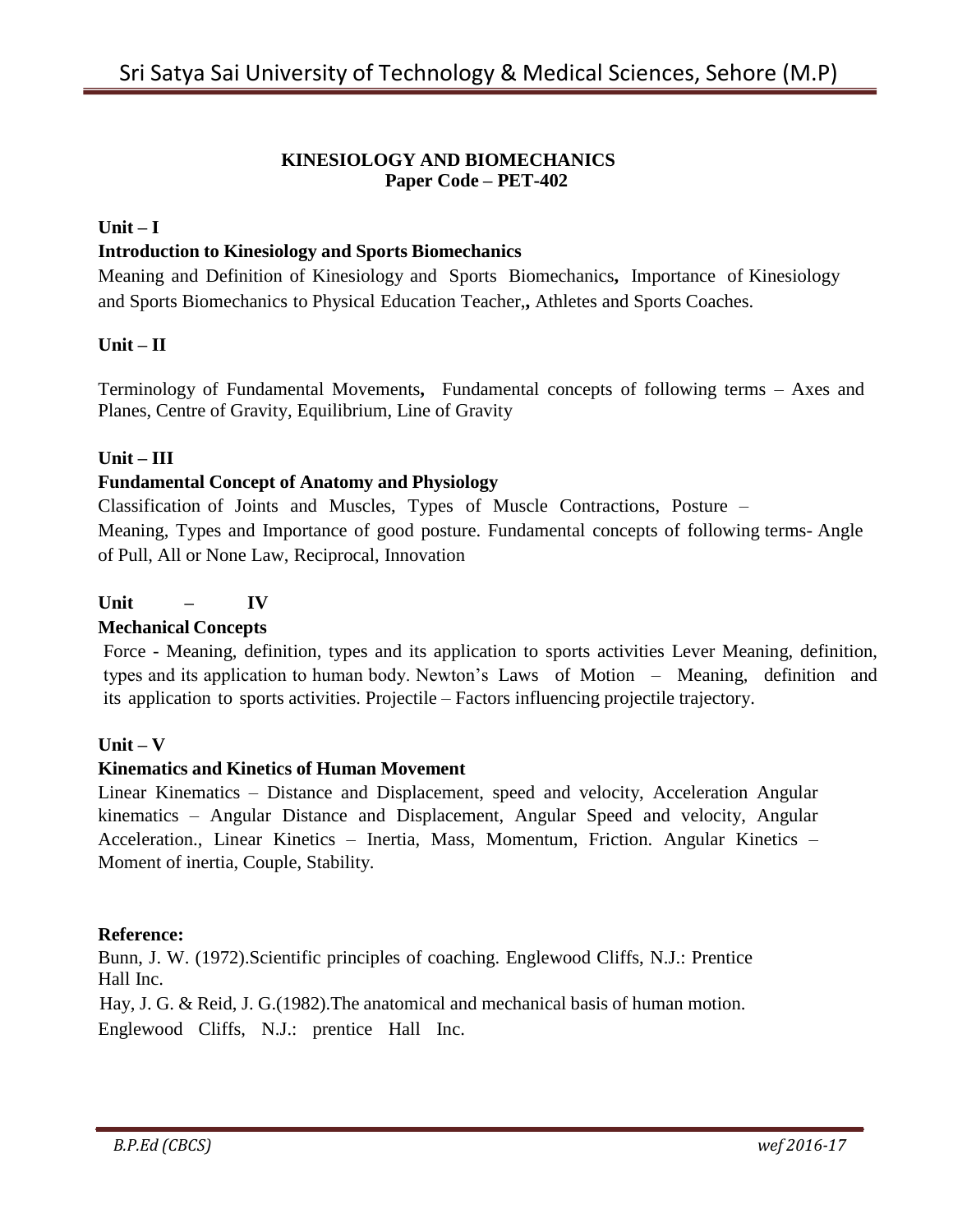Hay, J. G. & Reid, J. G.(1988).Anatomy, mechanics and human motion. Englewood Cliffs, N.J.: prentice Hall Inc.

Hay, J. G. (1970).The biomechanics of sports techniques. Englewood Cliffs, N.J.: Prentice Hall, Inc.

Simonian, C.(1911).Fundamentalsof sport biomechanics. Englewood Cliffs, N.J.: Prentice Hall Inc.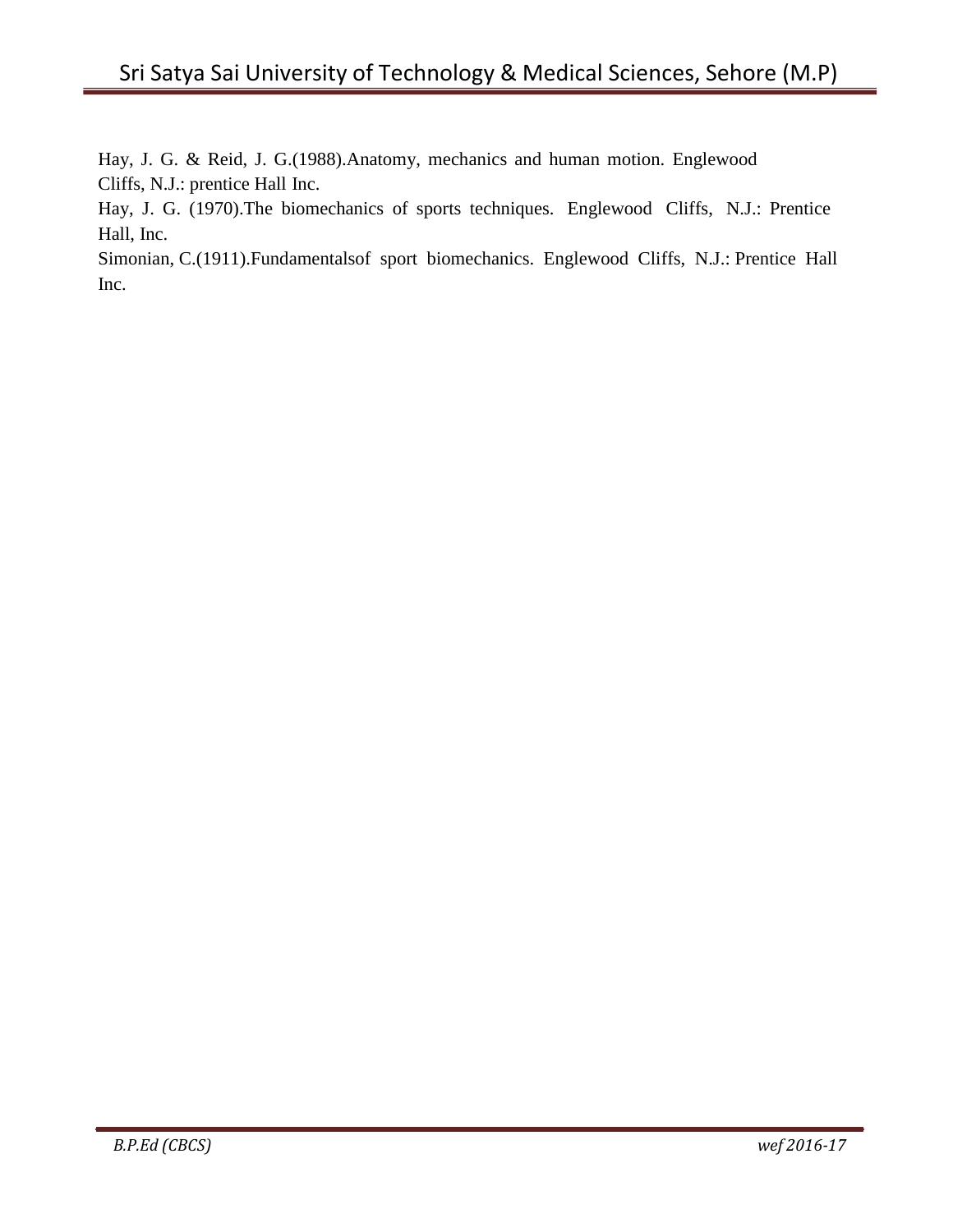#### **RESEARCH AND STATISTICS IN PHYSICAL EDUCATION Paper Code – PET-403**

# **Unit-I**

# **Introduction to Research**

Definition of Research, Need and importance of Research in Physical Education and Sports. Scope of Research in Physical Education & Sports. Classification of Research Research Problem, Meaning of the term, Location and criteria of Selection of Problem, Formulation of a Research Problem, Limitations and Delimitations.

# **Unit-II**

# **Survey of Related Literature**

Need for surveying related literature. Literature Sources, Library Reading, Research

Proposal, Meaning and Significance of Research Proposal. Preparation of Research proposal / project. Research Report: A group project is to be undertaken by a small batch of students under the supervision of a teacher, wherein it is expected to survey school facilities of physical education, health assessment programme evaluation, fitness status of the students, staff and other stakeholders etc. and submit the report to

the institution.

# **Unit-III**

#### **Basics of Statistical Analysis**

Statistics: Meaning, Definition, Nature and Importance Class Intervals: Raw Score, Continuous and Discrete Series, Class Distribution, Construction of Tables, Graphical Presentation of Class Distribution: Histogram, Frequency Polygon, Frequency Curve. Cumulative Frequency Polygon, Ogive, Pie Diagram. Sampling , Types of Sampling

#### **Unit- IV**

# **Statistical Models in Physical Education and Sports**

Measures of Central Tendency: Mean, Median and Mode-Meaning, Definition, Importance, Advantages, Disadvantages and Calculation from Group and Ungrouped Data, Measures of Variability: Meaning, importance, computing from group and ungroup data Percentiles and Quartiles: Meaning, importance, computing from group and ungroup data

#### **Unit- V**

Meaning of Normal Probability Curve, characteristics and properties of Normal Curve. Application of N.P.C, Meaning of Skewness and kurtosis. Calculation of various combination of Heads and Tails. Meaning and Types of Linear Correlation.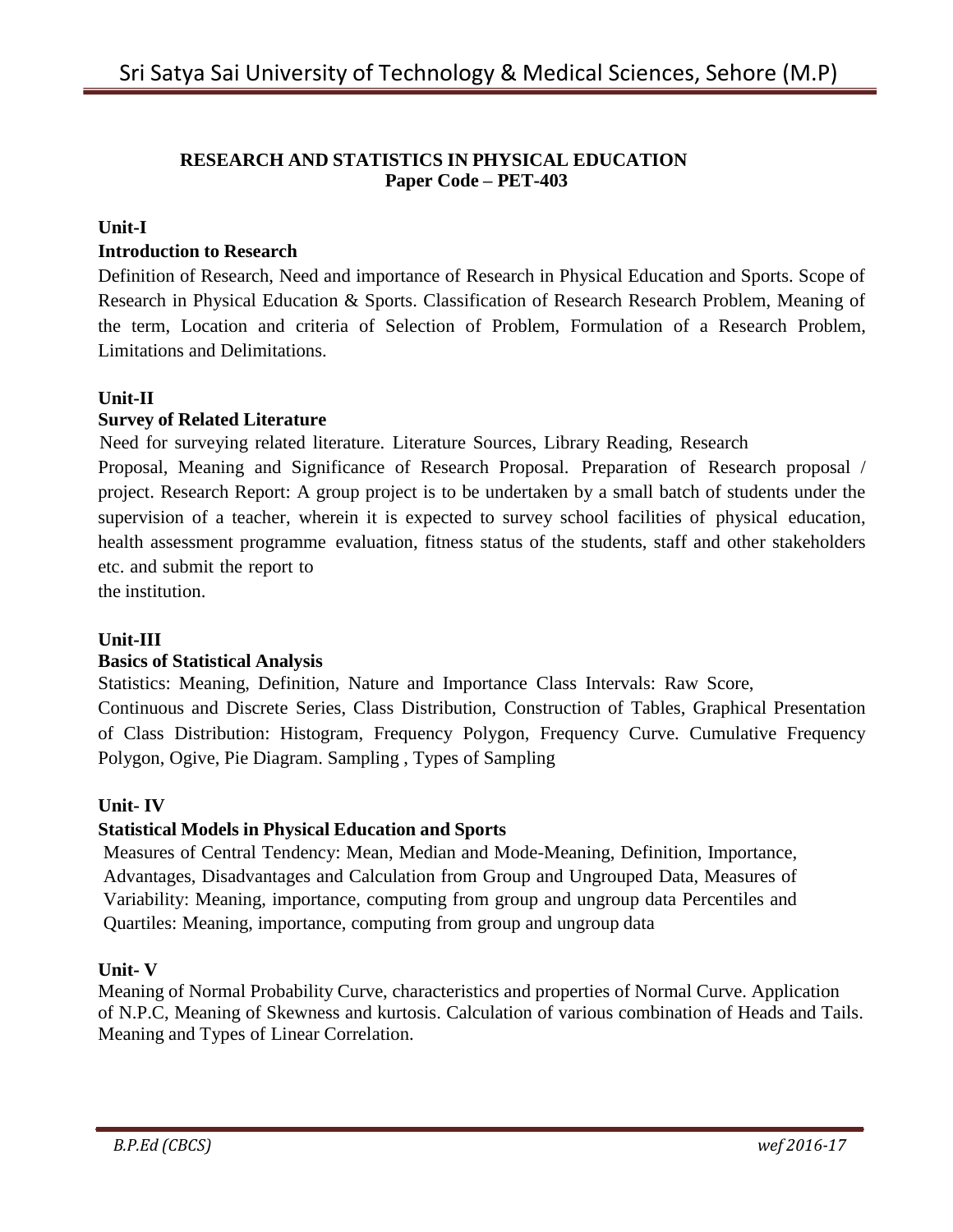Computation of Correlation Coefficient with Product Movement Method and Rank Difference Method.

#### **References:**

Best, J.W. (1963). Research in education. U.S.A.: Prentice Hall.

Bompa, T. O. &Haff, G. G. (2009). Periodization: theory and methodology of training,

5th ed. Champaign, IL: Human Kinetics.

Brown, L. E., &Ferrigno, V. A. (2005). Training for speed, agility and quickness, 2nd ed.

Champaign, IL: Human Kinetics. Brown, L.E. & Miller, J., (2005). How the training work. In: Training Speed, Agility, and Quickness. Brown, L.E. &Ferrigno, V.A &Ferrigno, V.A., eds. Champaign, IL: Human Kinetics.

Carl, E. K., & Daniel, D. A. (1969). Modern principles of athletes training. St. Louis:

St. Louis's Mosby Company.

Clark, H. H., & Clark, D. H. (1975). Research process in physical education. Englewood cliffs, New Jersey: Prentice Hall, Inc.

Garrett, H.E. (1981). Statistics in psychology and education. New York: VakilsFeffer and Simon Ltd.

Oyster, C. K., Hanten, W. P., & Llorens, L. A. (1987). Introduction to research: A guide for the

health science professional. Landon: J.B. Lippincott Company.

Thomas, J.R., & Nelson J.K. (2005). Research method in physical activity. U.S.A: Champaign, IL: Human Kinetics Books.

Thomas, J.R., Nelson, J.K. & Silverman, S.J. (2011). Research method in physical activity. U.S.A: Champaign, IL: Human Kinetics Books.

Uppal, A. K. (1990). Physical fitness: how to develop. New Delhi: Friends Publication. Verma, J. P. (2000). A text book on sports statistics. Gwalior: Venus Publications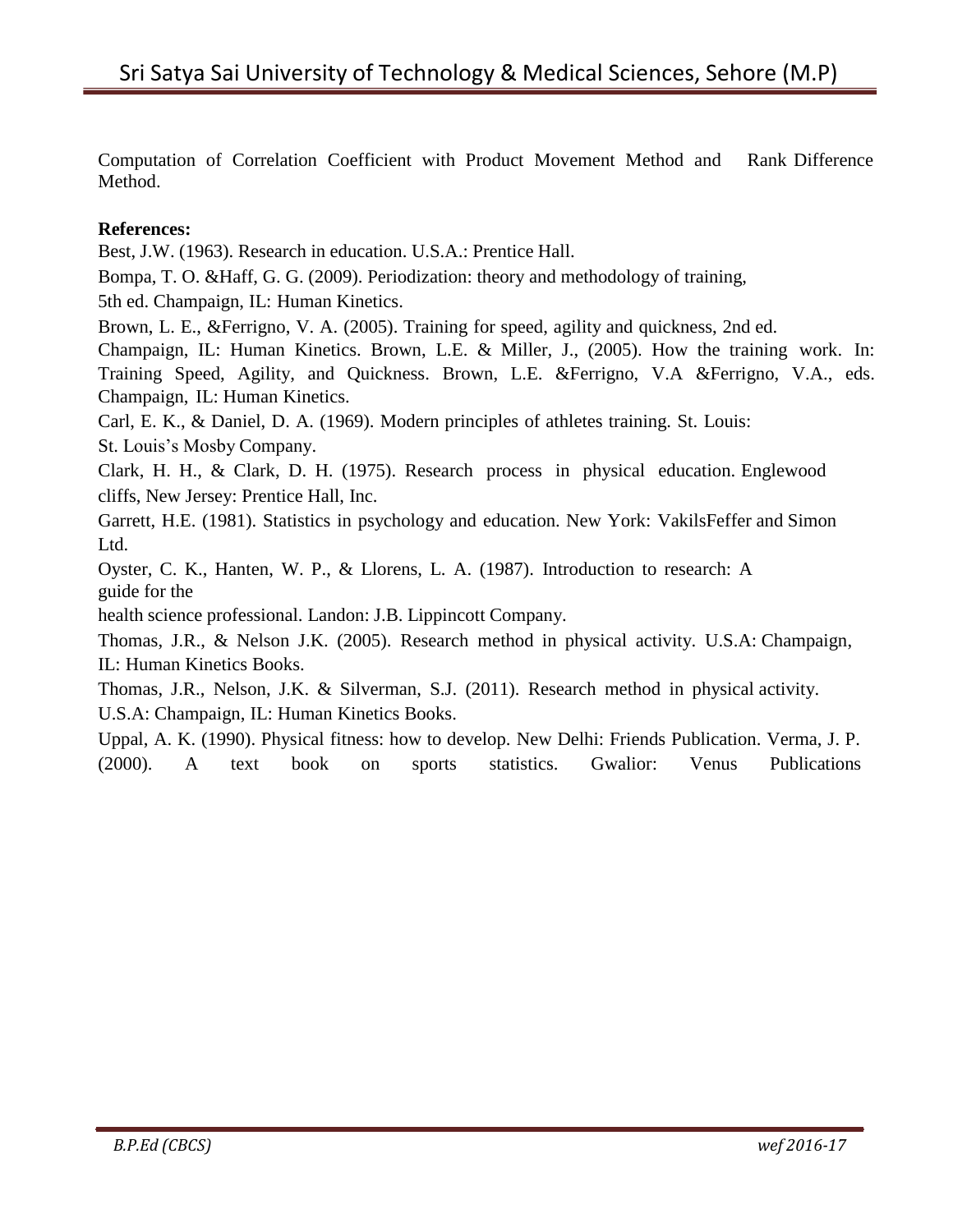#### **THEORY OF SPORTS AND GAMES (ELECTIVE) Paper Code – PET-404**

# **UNIT-I**

# **INTRODUCTION**

# **General Introduction of specialized games and sports–**

Athletics, Badminton, Basketball, Cricket, Football, Gymnastic, Hockey, Handball,

Kabaddi, Kho-Kho, Tennis, Volleyball and Yoga.

#### **Each game or sports to be dealt under the following heads**

History and development of the Game and Sports, Ground preparation, dimensions and marking, Standard equipment and their specifications, Ethics of sports and sportsmanship

# **UNIT-II**

# **Scientific Principles of coaching**: **(particular sports and game specific)**

Motion – Types of motion and Displacement, Speed, Velocity, Acceleration, Distance and Newton's Law of motions. Force – Friction, Centripetal and Centrifugal force, Principles of force. Equilibrium and its types, Lever and its types, Sports Training – Aims, Principles and characteristics. Training load – Components, Principles of load, Over Load (causes and symptoms).

#### **UNIT-III**

#### **Physical fitness components: (particular sports and game specific)**

Speed and its types, Strength and its types, Endurance and its types,Flexibility and its types, Coordinative ability and its types, Training methods: - Development of components of physical fitness and motor fitness, through following training methods (continuous method, interval method, circuit method, fartlek /speed play and weight training)

#### **UNIT-IV**

#### **Conditioning exercises and warming up**.

Concept of Conditioning and warming up. Role of weight training in games and sports. Teaching of fundamental skill & their mastery (technique, tactic and different phases of skill acquisition). Recreational and lead up games Strategy – Offence and defense, Principles of offence and defense.

#### **References:**

Bunn, J. W. (1968). The art of officiating sports. Englewood cliffs N.J. Prentice Hall.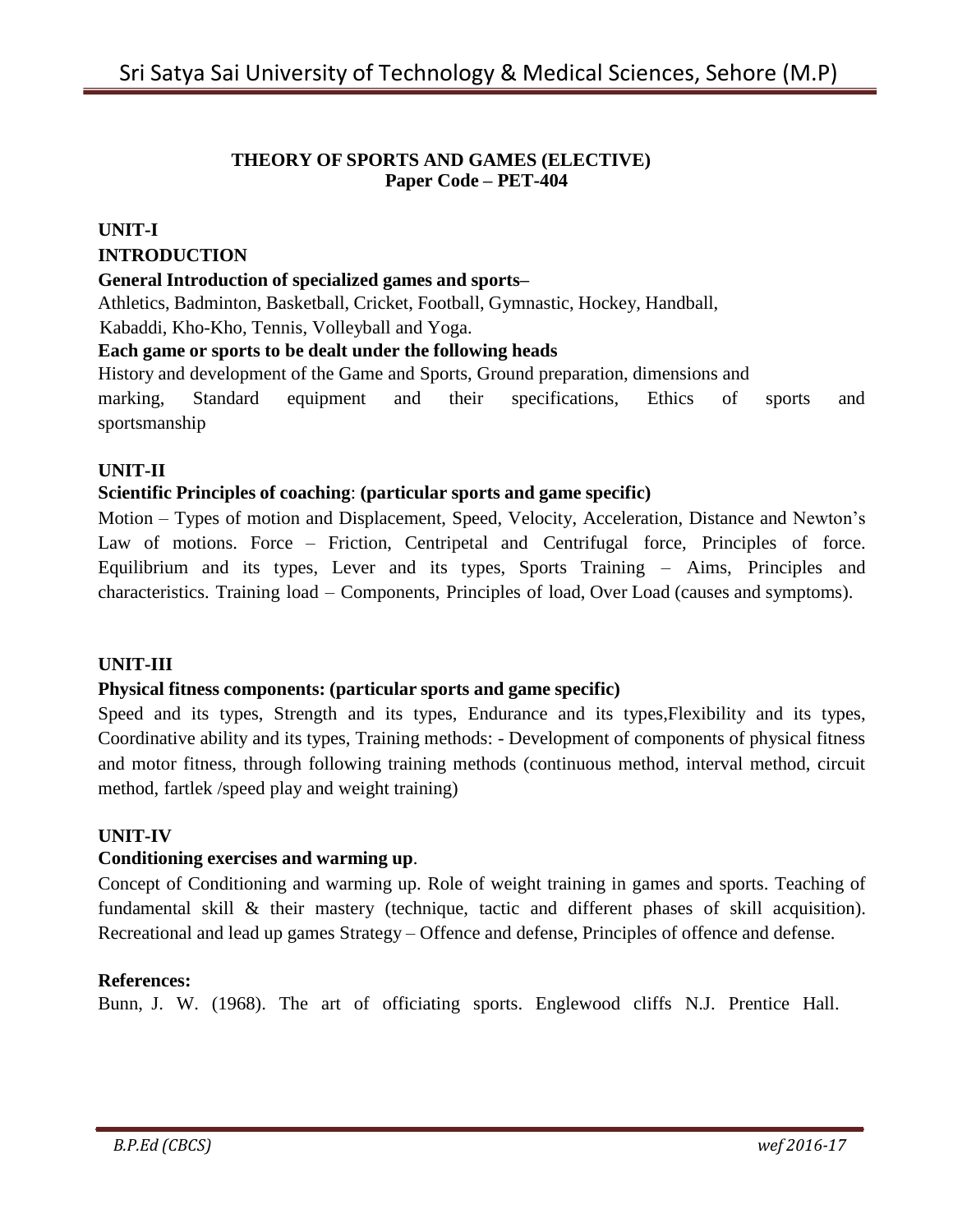Bunn, J. W. (1972). Scientific principles of coaching. Englewood cliffs N. J. Prentice Hall.

Dyson, G. H. (1963). The mechanics of athletics. London: University of London Press Ltd.

Lawther, J.D. (1965). Psychology of coaching. New York: Pre. Hall.

Singer, R. N. (1972). Coaching, athletic & psychology.New York: M.C. Graw Hill.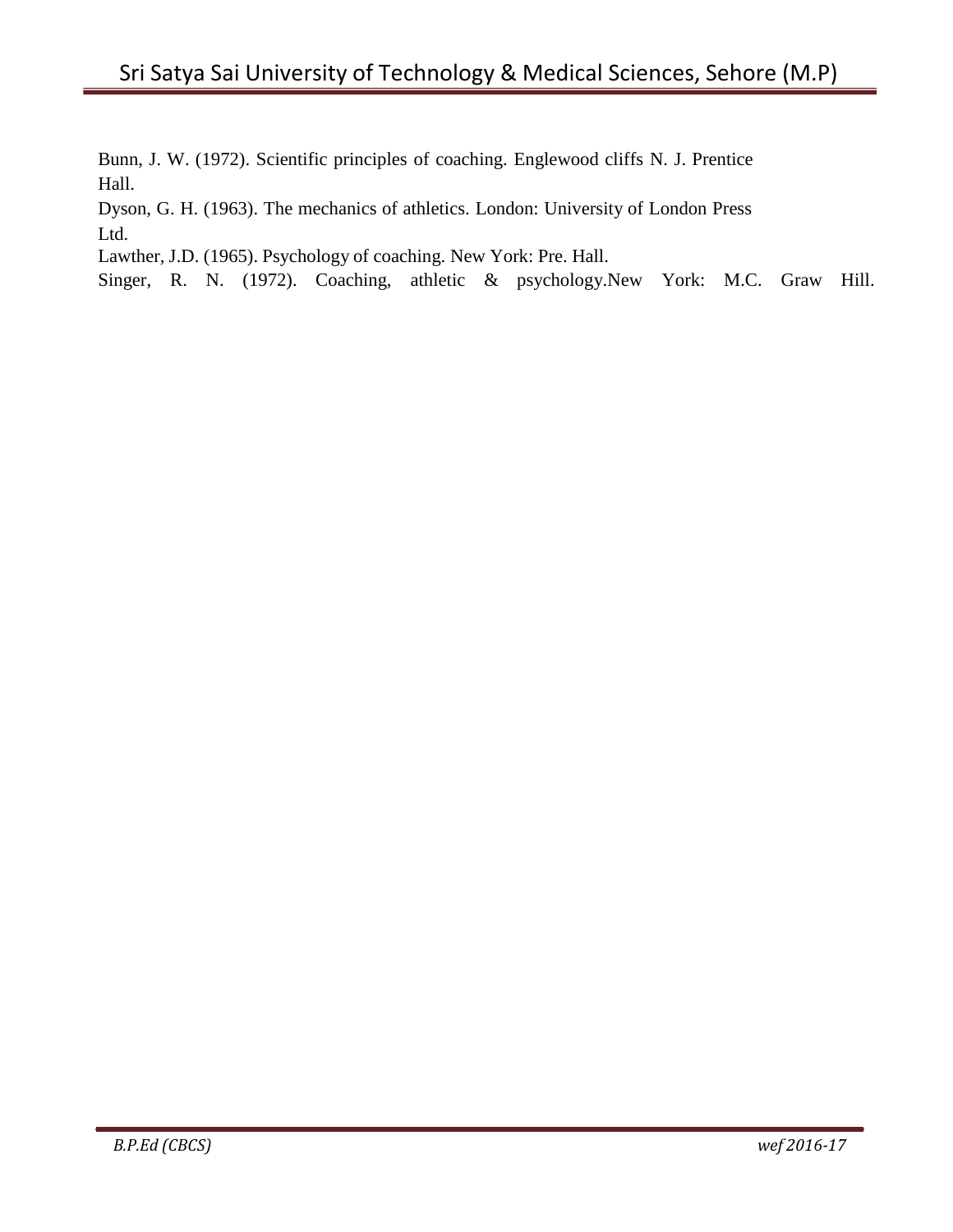#### **SPORTS MANAGEMENT Paper Code – PET-405**

#### **Unit-I**

Nature and Concept of Sports Management., Progressive concept of Sports management. The purpose and scope of Sports Management., Essential skills of Sports Management. Qualities and competencies required for the Sports Manager. Event Management in physical education and sports.

#### **Unit-II**

Meaning and Definition of leadership, Leadership style and method. Elements of leadership. Forms of Leadership. Autocratic, Laissez-faire, Democratic, Benevolent Dictator, Qualities of administrative leader. Preparation of administrative leader. Leadership and Organizational performance.

#### **Unit-III**

Sports Management in Schools, colleges and Universities. Factors affecting planning Planning a school or college sports programme. Directing of school or college sports programme. Controlling a school, college and university sports programme. Developing performance standard, establishing a reporting system, Evaluation. Thereward/punishment system

#### **Unit-IV**

Financial management in Physical Education & sports in schools, Colleges and Universities. Budget – Importance, Criteria of good budget, Steps of Budget making Principles of budgeting.

#### **REFERENCES:**

Ashton, D. (1968).Administration of physical education for women.New York: The Ronal Press

Cl.

Bucher, C.A. Administration of physical education and athletic programme. 7th Edition, St.

Louis: The C.V. Mosby Co.

Daughtrey, G. & Woods, J.B. (1976). Physical education and intramural programmes, organisation and administration. Philadelphia U.S.A. : W.B. Sounders Cp.

Earl, F. Z,& Gary, W. B. (1963).Management competency development in sports and physical

education. Philadelphia: W. Lea and Febiger.